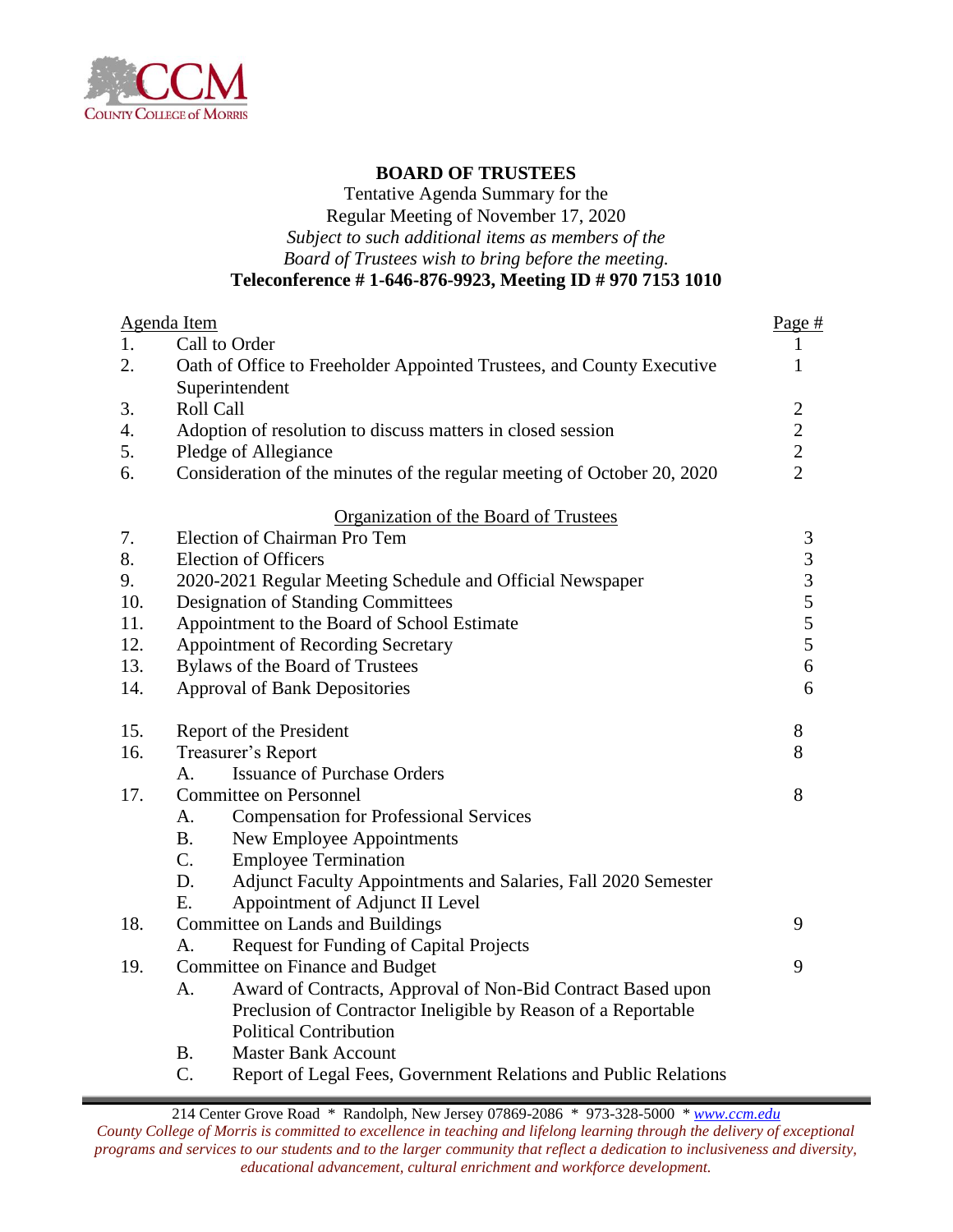| 20. | Committee on Academic and Educational Programs                             | 10 |
|-----|----------------------------------------------------------------------------|----|
|     | Six Year Review of Communication, Broadcasting Arts and<br>А.              |    |
|     | Technology, and Journalism                                                 |    |
|     | Six Year Review of Sociology, Economics and Anthropology<br>B.             |    |
| 21. | Committee on Organization, Bylaws, Planning and Nomination                 | 10 |
| 22. | Any matters to be brought to the attention of the Board by officers of the | 10 |
|     | Board                                                                      |    |
| 23. | Unfinished business                                                        | 10 |
| 24. | New business                                                               | 10 |
|     | Resolution Honoring Dr. Angelica Allen-McMillan<br>A.                      |    |
| 25. | Questions and comments from the public                                     | 11 |
| 26. | Adjournment                                                                |    |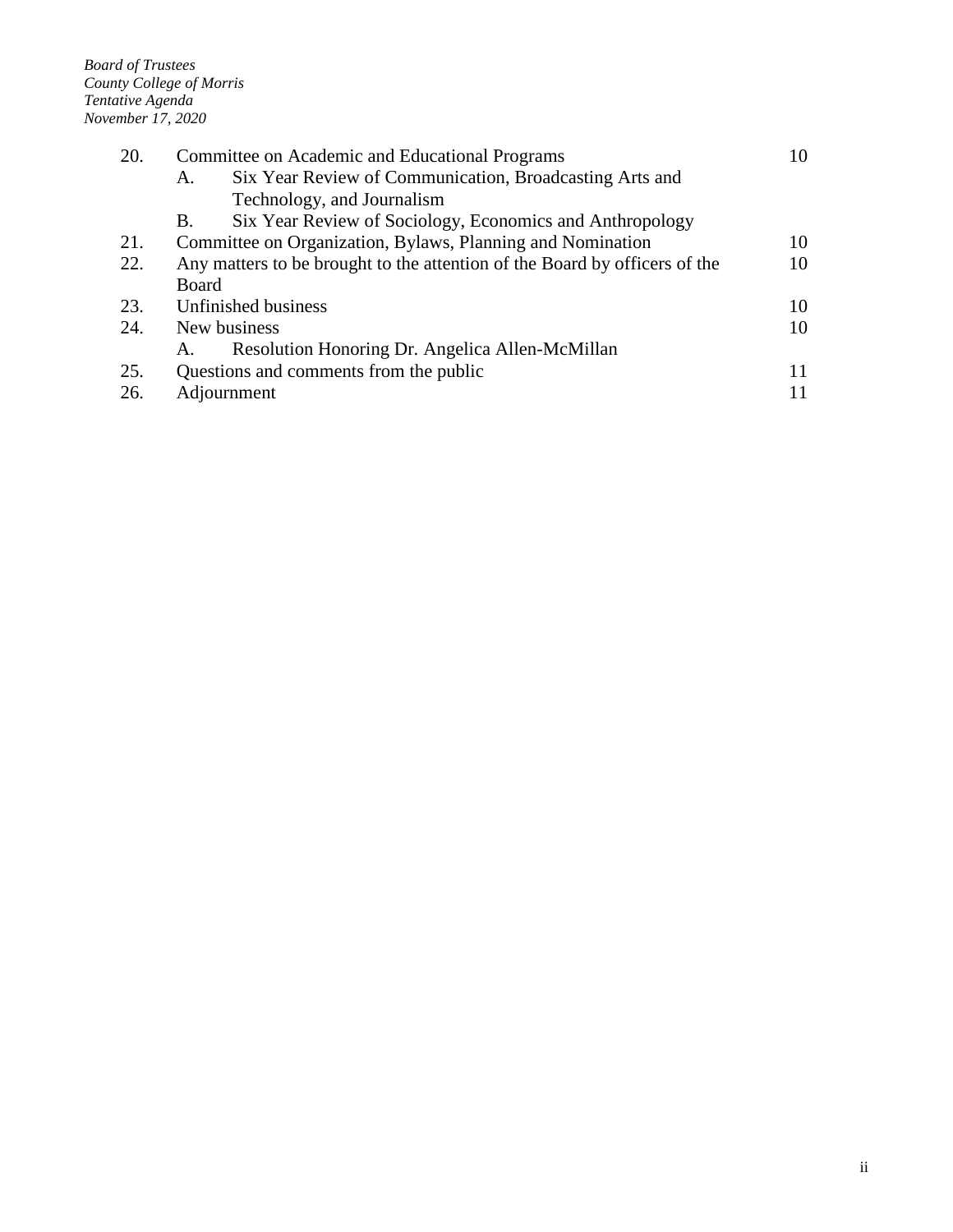

### **Teleconference # 1-646-876-9923, Meeting ID # 970 7153 1010**

### **BOARD OF TRUSTEES TENTATIVE AGENDA FOR THE REGULAR MEETING OF NOVEMBER 17, 2020**

*Subject to such additional items as members of the Board of Trustees wish to bring before the meeting.*

- 1. Meeting called to order.
	- A. Reading of public announcement:

In compliance with the Open Public Meetings Act of the State of New Jersey, adequate notice of the revised format of this Regular Meeting of the Board of Trustees was provided on November 11, 2020. Advance written notice of this meeting was posted on the County College of Morris webpage, was sent to the Star Ledger and Daily Record, and was filed with the Clerk of the County of Morris.

The meeting agenda and referenced attachments are made available to the public and can be accessed on the CCM website at the following link: <https://www.ccm.edu/trustees/public-meeting-schedule-agenda/> .

*I direct that this public announcement be entered in the minutes of this meeting.*

B. Announcement from Meeting Chair.

This remote meeting of the County College of Morris Board of Trustees is being conducted via teleconference due to the State declaration of a health emergency. Please be aware of the following:

- This meeting is being audio recorded.
- All members of the public are asked to mute their phones until such time as they wish to address the Board during the public comment portion of the meeting.
- To unmute your phones, enter  $*$  6.
- 2. Administration of Oath of Office to Freeholder Appointed Trustees Jack Frost, Dr. Barbara L. Hadzima, and Paul R. Licitra for the term ending October 31, 2024; and to Executive County Superintendent Roger A. Jinks.

I, \_\_\_\_\_\_\_\_\_, do solemnly swear that I will support the Constitution of the United States and the Constitution of the State of New Jersey, and that I will bear true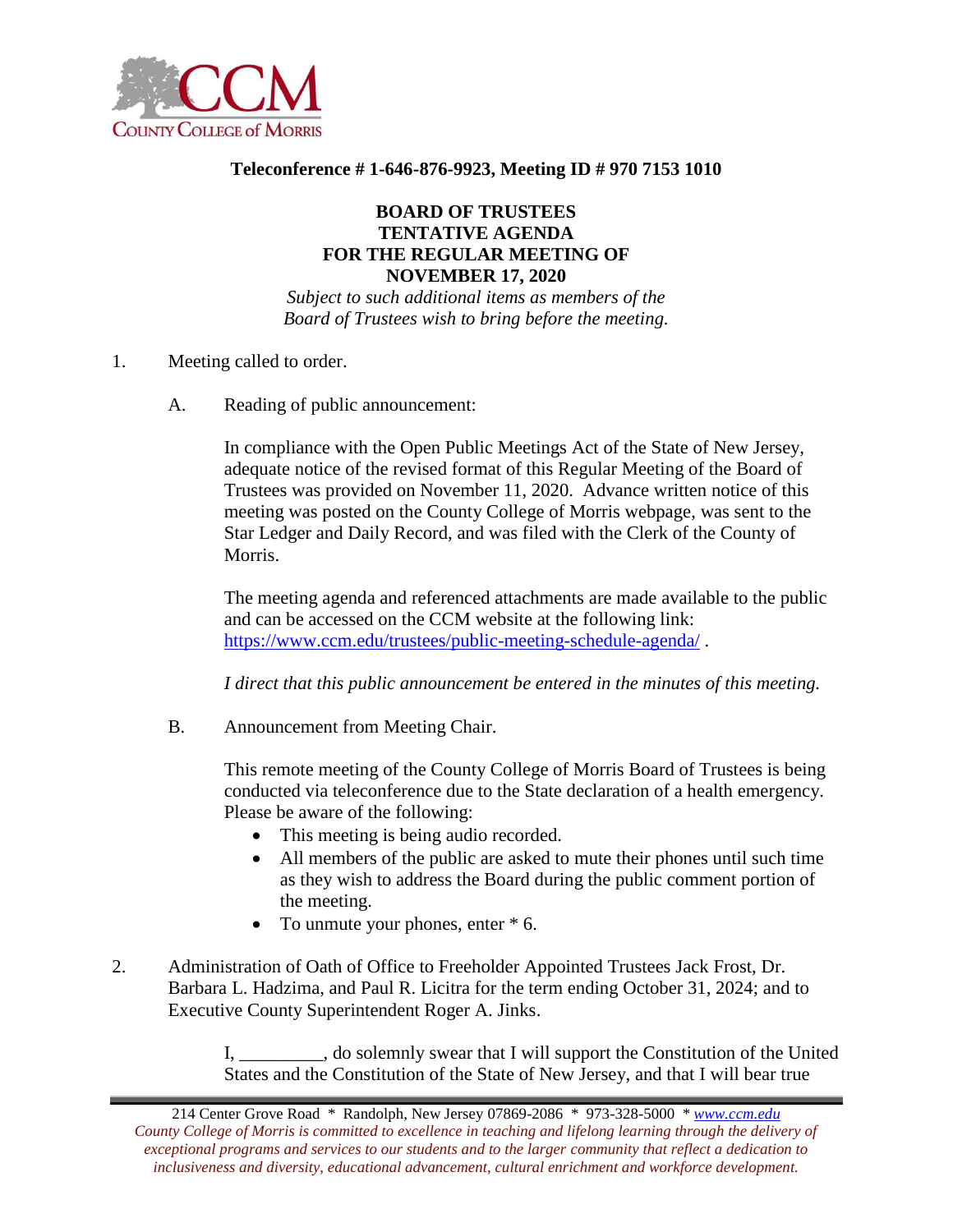*Board of Trustees County College of Morris Tentative Agenda November 17, 2020*

> faith and allegiance to the same, and to the Governments established in the United States and in this State, under the authority of the people, and that I will faithfully, impartially and justly perform all of the duties of the Office of Trustee according to the best of my ability, so help me God.

- 3. Roll Call
- 4. Adoption of resolution to discuss matters in closed session.

RESOLVED, At the Regular Meeting of the Board of Trustees on November 17, 2020, that pursuant to Sections 7 and 8 of the Open Public Meetings Act, the following subjects be discussed in a session closed to the public at approximately 6:00 p.m., via teleconference.

- 1. Compensation for Professional Services
- 2. New Employee Appointments
- 3. Employee Termination
- 4. Adjunct Faculty Appointments and Salaries, Fall 2020 Semester
- 5. Appointment of Adjunct II Level
- 6. Matters involving the attorney-client privilege.

It is anticipated that all of the above items will be disclosed to the public at the reconvened session of the Board at 6:45 p.m. with the exception of Item #6.

### *RECONVENED PUBLIC SESSION*

*Reminder of Announcement from Meeting Chair.*

*This remote meeting of the County College of Morris Board of Trustees is being conducted via teleconference due to the State declaration of a health emergency. Please be aware of the following:*

- *This meeting is being audio recorded.*
- *All members of the public are asked to mute their phones until such time as they wish to address the Board during the public comment portion of the meeting.*
- *To unmute your phones, enter \* 6.*
- 5. Pledge of Allegiance
	- A. Moment of Silence
- 6. Consideration of the minutes of the regular meeting of October 20, 2020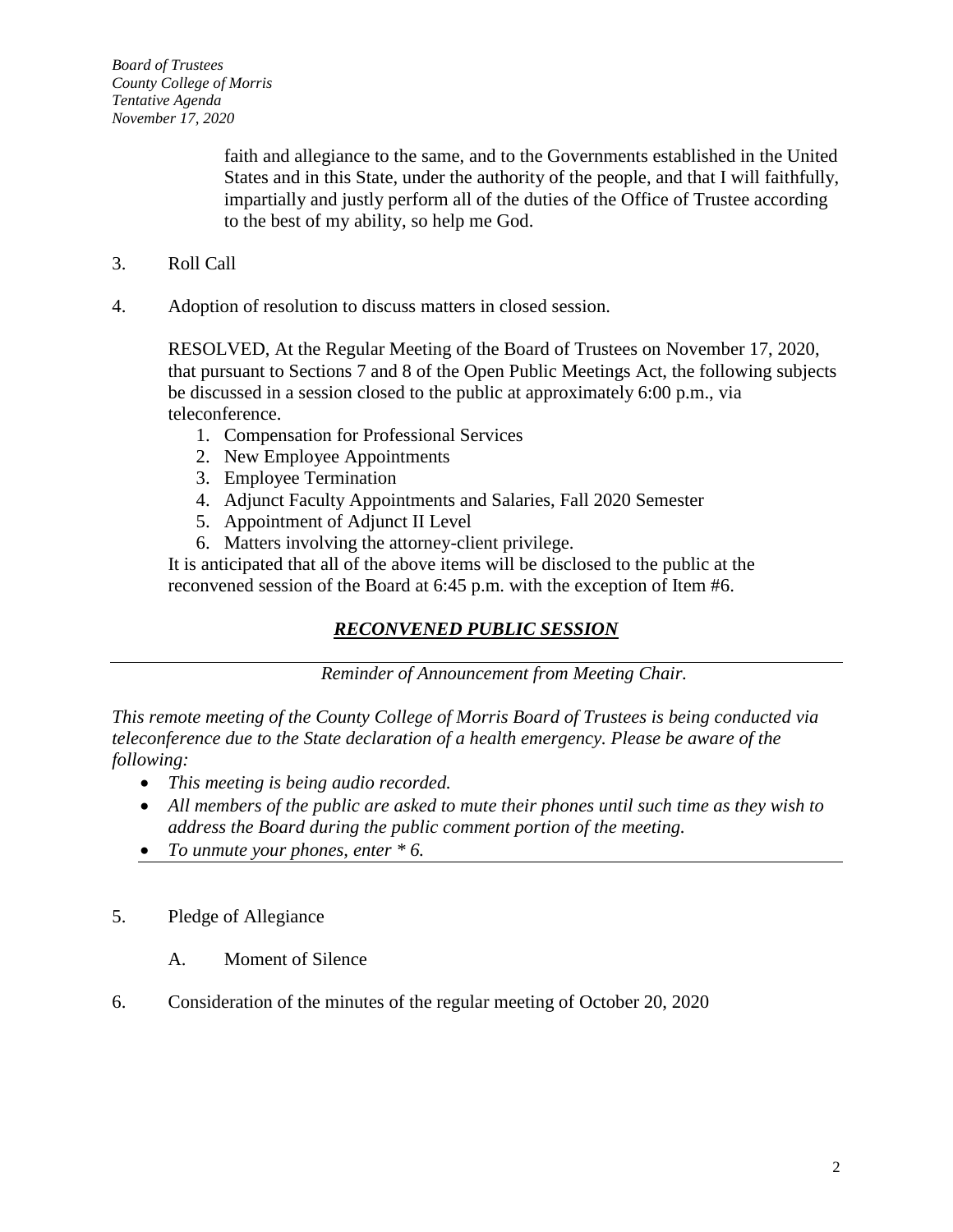### *ORGANIZATION OF THE BOARD OF TRUSTEES*

- 7. Election of Chairman Pro Tem to conduct election of officers of the Board.
- 8. Election of officers of the board for the year November 17, 2020 through November 16, 2021.
	- A. Report of the Committee on Organization, Bylaws, Planning & Nomination with the proposed slate of officers – Trustee Advokat
	- B. Call for Nominations from the Floor
	- C. Discussion by Board Members
	- D. Vote on the officers of the board for the year November 17, 2020 through November 16, 2021.
- 9. Determination of date, time and place of regular monthly meetings of the Board, and official newspaper for legal notices. – Trustee Advokat

### *Motion for the adoption of the following resolution items 9.A. – 9.G., which resolution is prepared using the revised arrangement for regular monthly meetings and the designation of the Daily Record as the official newspaper. The resolution is available to the public.*

A. The Board of Trustees shall hold its regular monthly meetings, until the next organizational meeting, on the following dates. Unless otherwise modified by resolution of the Board of Trustees, the regular monthly public meetings shall be held in the designated locations.

| Tuesday, December 15, 2020  | Teleconference             |
|-----------------------------|----------------------------|
| Tuesday, January 26, 2021   | Teleconference             |
| Tuesday, February 23, 2021  | Teleconference             |
| Tuesday, March 23, 2021     | Teleconference             |
| Tuesday, April 20, 2021     | Teleconference             |
| Tuesday, May 18, 2021       | Teleconference             |
| Tuesday, June 15, 2021      | Teleconference             |
| Tuesday, July 20, 2021      | Board Room, Henderson Hall |
| Tuesday, August 24, 2021    | Board Room, Henderson Hall |
| Tuesday, September 21, 2021 | Board Room, Henderson Hall |
| Tuesday, October 19, 2021   | Board Room, Henderson Hall |
| Tuesday, November 16, 2021  | Board Room, Henderson Hall |
|                             |                            |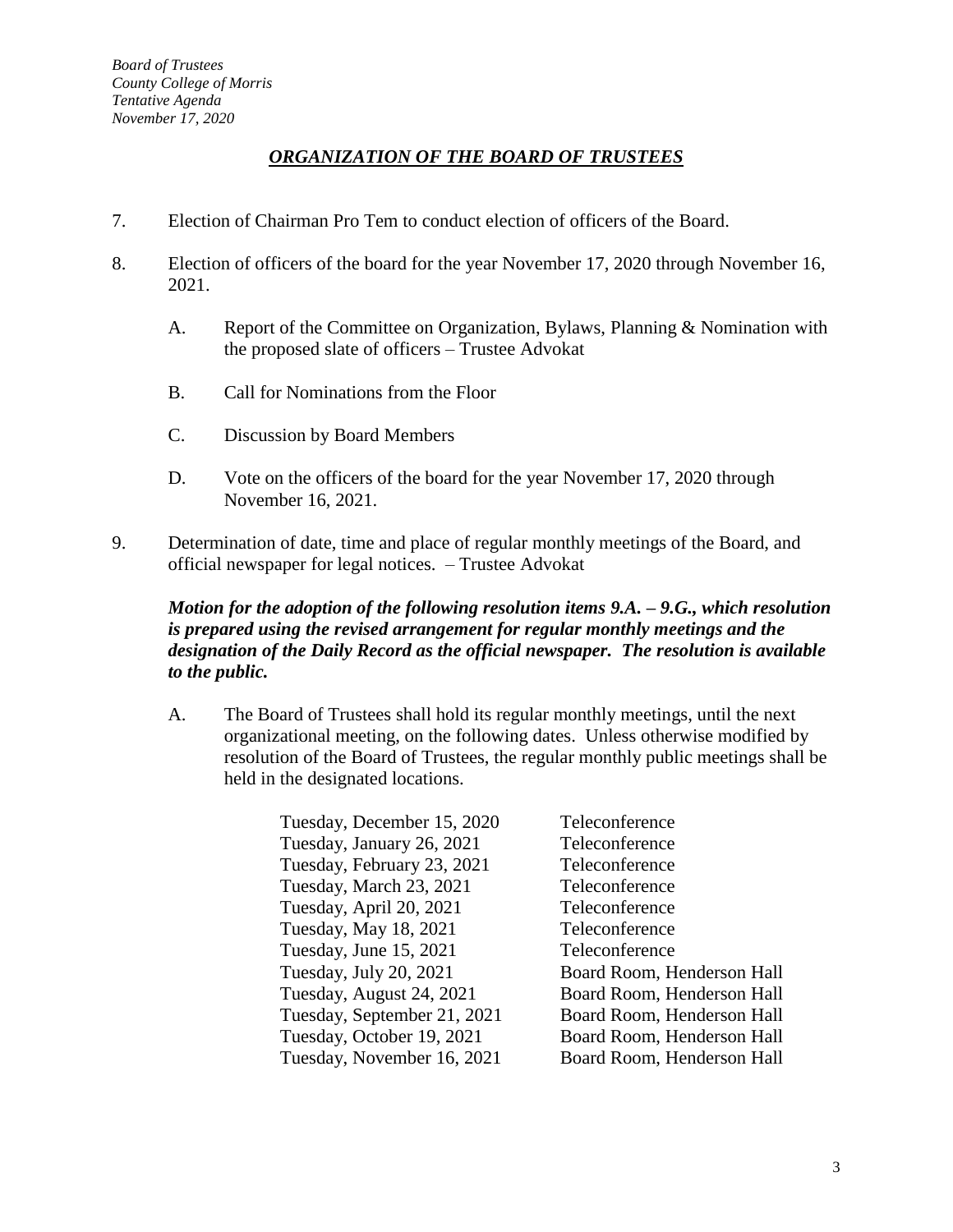The Board Room, Henderson Hall is located on the campus of County College of Morris, 214 Center Grove Road, Randolph Township, New Jersey.

All regular meetings shall commence at 6:00 p.m. for the sole purpose of publicly adopting resolutions required by the "Open Public Meetings Act," P.L. 1975, Chapter 231, following which the Board will meet in closed session and reconvene in public session at 6:30 p.m.

The next organizational meeting of the Board of Trustees will be held in public session, November 16, 2021, at 6:30 p.m., in the Board Room, Henderson Hall on the campus of County College of Morris, 214 Center Grove Road, Randolph Township, New Jersey.

B. Except as hereinafter provided, notice of special or rescheduled meetings of the Board of Trustees shall be posted 48 hours in advance at the following location:

The bulletin board outside the President's Office.

C. The following newspaper, circulating in Morris County, is hereby designated the official newspaper for the publishing of all legal notices of the Board of Trustees:

Daily Record.

A copy of this resolution, together with the advance notice of special and rescheduled meetings of the Board of Trustees, shall be mailed to the abovenamed newspaper.

The annual schedule of regular meetings shall be published in said newspaper within seven days of adoption of this resolution.

- D. A copy of this resolution and advance notices of special and rescheduled meetings of the Board of Trustees shall be filed with the Clerk of the County of Morris.
- E. Any person may request in writing that the Board of Trustees mail to him/her a copy of the annual schedule of regular meetings of the Board of Trustees and/or advance written notice of special or rescheduled meetings of the Board of Trustees. Upon prepayment by such person of the applicable fee hereinafter set forth, such annual schedule and/or advance notices shall be mailed to such person. All requests made pursuant to this paragraph shall terminate at midnight, December  $31<sup>st</sup>$  of the current year, subject to renewal thereafter upon the filing of a new written request to the Board of Trustees, together with prepayment of the applicable fee. Notices requested by news media shall be mailed to one representative of such media free of charge.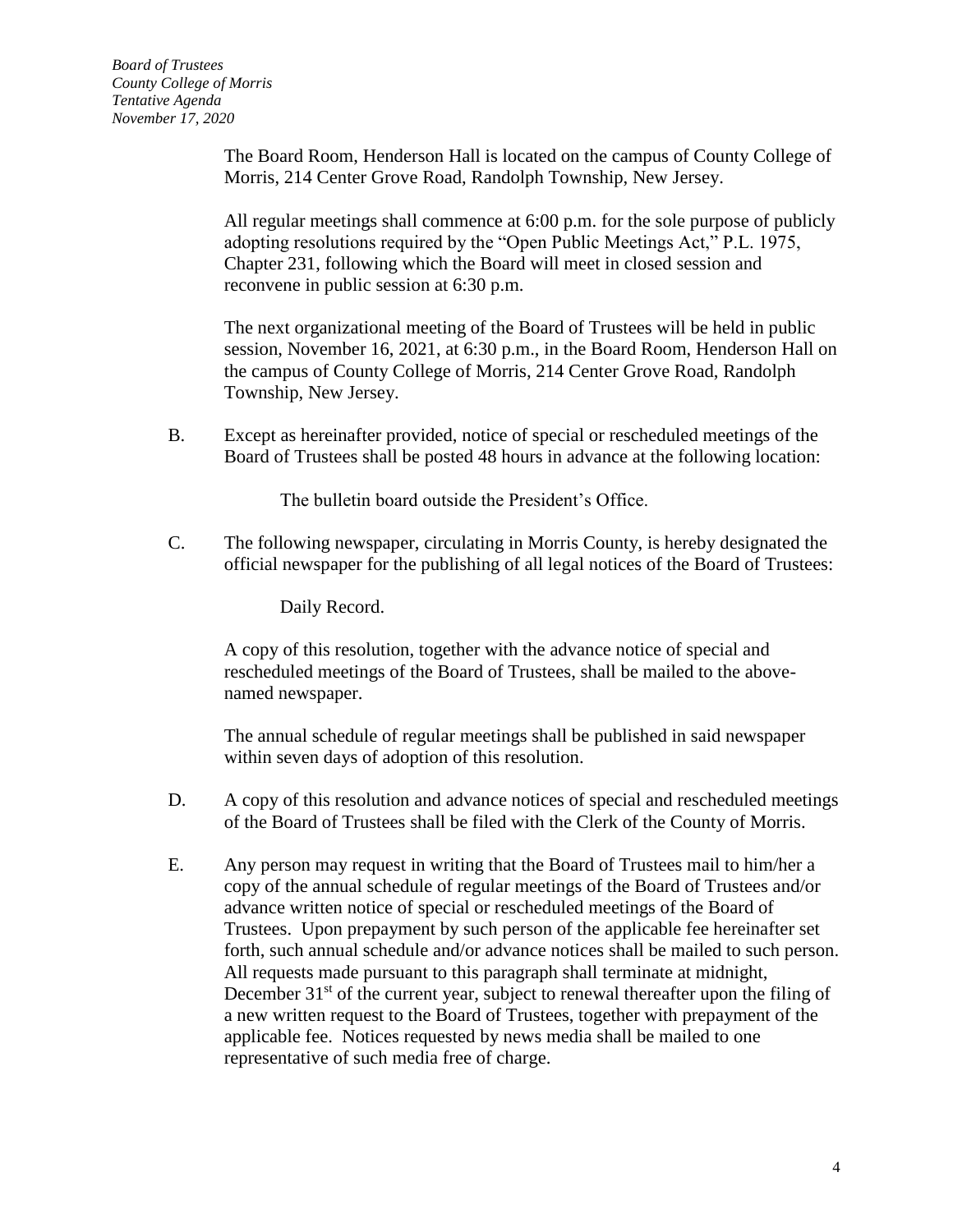### SCHEDULE OF MAILING FEES

For copy of annual schedule of regular meetings and revisions thereto.....\$10 For advance written notice of all special or rescheduled meetings during the calendar year...............................................................................................\$20

- F. All advance written notices referred to in this resolution of special or rescheduled meetings of the Board of Trustees, shall to the extent known include: (a) the agenda, and (b) those matters upon which formal action may be taken.
- G. Accommodation will be made for individuals with a disability, pursuant to the Americans with Disabilities Act (ADA), provided the individual with the disability provides 48 hours advance notice to the Board Secretary before the public meeting.

With respect to individuals with a hearing disability who require live transcription services, such as the services of a CART transcriber, seven days advance notice to the Board Secretary before the public meeting is required.

- 10. Designation of Standing Committees to function during the ensuing year by the Board Chair. – Board Chair
	- A. Appointment of Standing Committee Chairs and members, and dissolution by Board of any existing committees no longer required by the Board Chair.
- 11. Appointment by Board of its two representatives and alternate to the Board of School Estimate. (Bylaws provide that unless otherwise ordered, the Board Chair and the Chair of the Committee on Finance and Budget are automatically designated.) – Board Chair

BE IT RESOLVED, That \_\_\_\_\_\_\_\_\_\_\_ and \_\_\_\_\_\_\_\_\_\_\_ shall serve as two representatives, and \_\_\_\_\_\_\_\_\_\_ shall serve as alternate to the Board of School Estimate for the period November 17, 2020 through November 16, 2021.

12. Appointment of Recording Secretary – Trustee Weisberg

BE IT RESOLVED, That Denise M. Bell be appointed Recording Secretary to the Board of Trustees for the period November 17, 2020 through November 16, 2021, at a stipend of \$9,500.00 prorated for the period.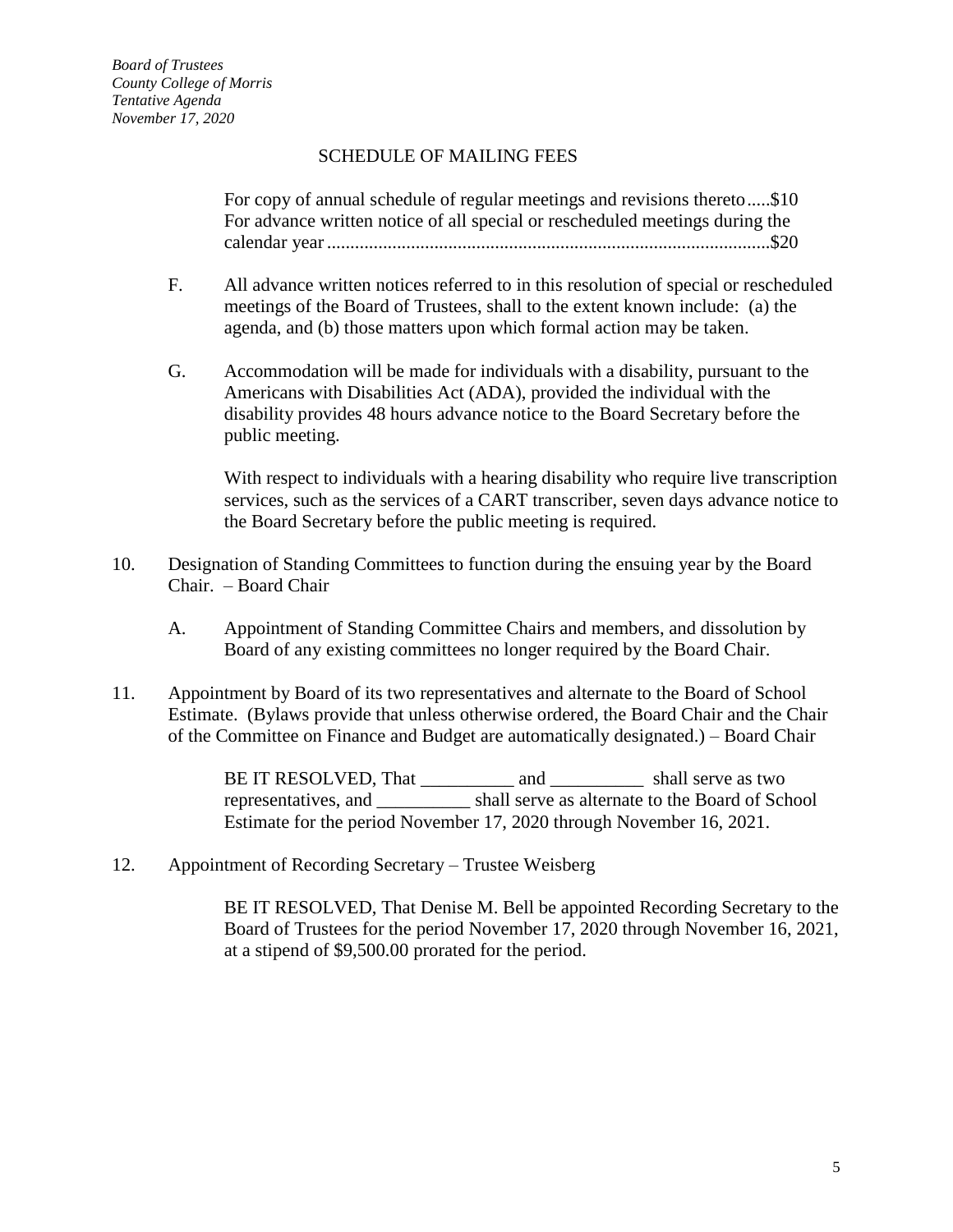13. Adoption of resolution revising the Bylaws of the Board of Trustees. - Trustee Advokat

BE IT RESOLVED, That the Board of Trustees of the County College of Morris shall revise the Bylaws as indicated on Attachment #1, and shall continue the policies and procedures now in force for the ensuing year, except as they may be changed from time-to-time by the Board of Trustees.

#### **Attachment #1 is on pages 12 through 20.**

14. Adoption of resolution continuing depositories, except as they may be changed from time-to-time by the Board of Trustees. – Trustee Aprile

> BE IT RESOLVED That the following depositories of the County College of Morris be approved, with the maximum investment set at \$10,000,000.00 per depository, except as they may be changed from time to time by the Board of Trustees:

Bank of America 137 Center Grove Rd. Randolph, NJ 07869

Columbia Bank 19-01 Route 208 North Fair Lawn, NJ 07410

First Hope Bank P.O. Box 296 Hope, NJ 07844

Investors Bank 453 Speedwell Avenue Morris Plains, NJ 07950

Lakeland Bank 350 Main St. Wharton, NJ 07885

Valley National Bank 250 Rt. 10 Succasunna, NJ 07876 Spencer Savings Bank 1699 Littleton Rd. Parsippany, NJ 07054

Peapack Gladstone Bank 59 E. Mill Rd. Long Valley, NJ 07853

Provident Bank 1185 Sussex Turnpike Randolph, NJ 07869

ConnectOne Bank 214 South St. Morristown, NJ 07960

First Bank 1206 Sussex Turnpike Randolph, NJ 07869

Fulton Bank 272 Route 46 Rockaway, NJ 07866

BE IT FURTHER RESOLVED, That the State of New Jersey Cash Management Fund be continued as a depository of the County College of Morris with the maximum investment set at \$20,000,000.00;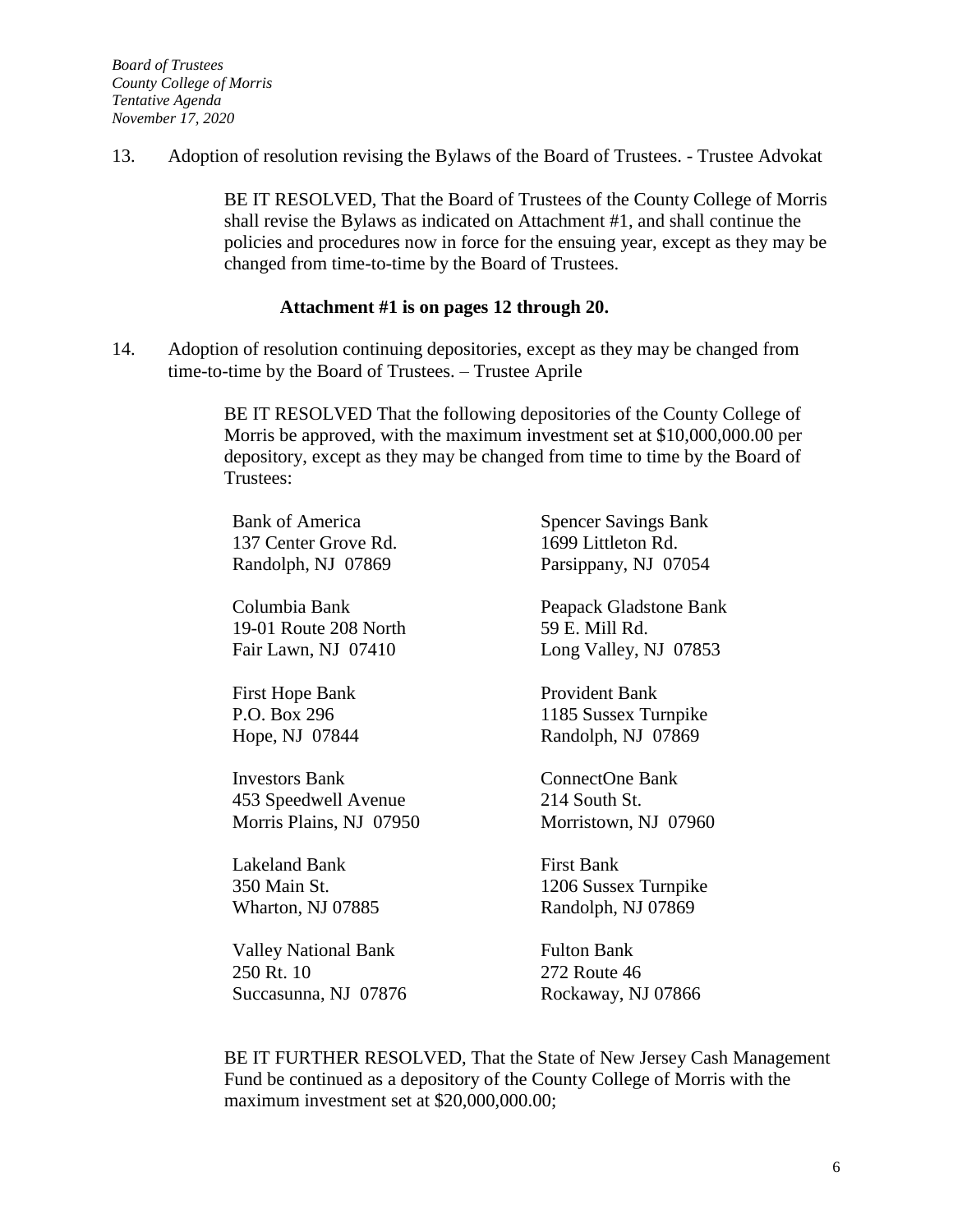BE IT FURTHER RESOLVED, That the Vice President for Business & Finance of the County College of Morris be an authorized signer to open bank accounts and investment instruments for the purpose of cash management and maximizing interest income.

*THE ORGANIZATION OF THE BOARD IS CONCLUDED.*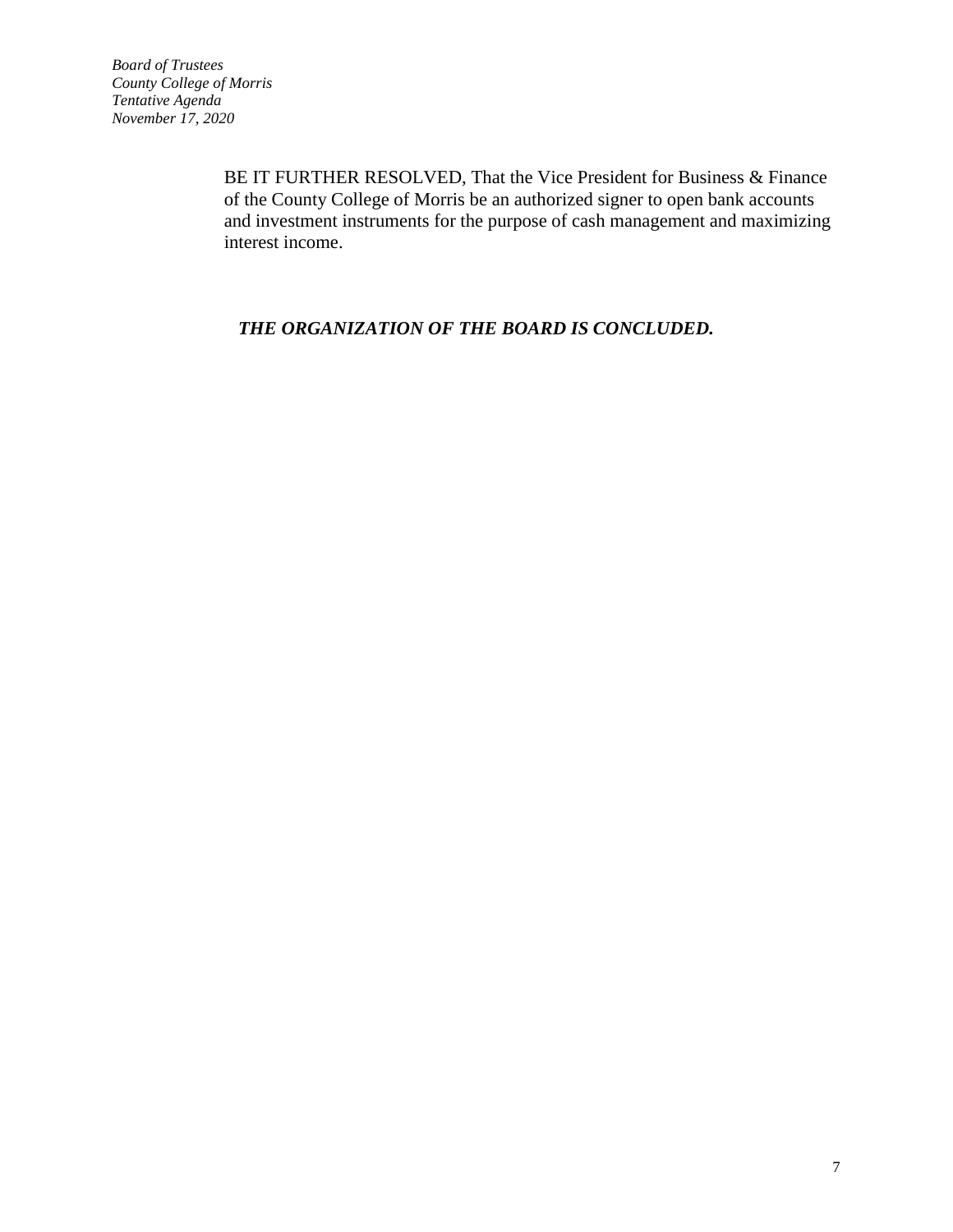- 15. Report of the President Dr. Iacono
- 16. Report of the Treasurer Trustee Licitra
	- A. RESOLVED, That in accordance with the County College Contracts Law, purchase orders be issued to the following vendors for purchases following public advertising:

| <u>Bid #.</u> | Description           | Vendor                      | Amount       |
|---------------|-----------------------|-----------------------------|--------------|
| B2021-        | Snow Removal          | Clarke Moynihan Landscaping | \$259,500.00 |
| 07DD-CV19     | and De-icing Services | & Construction              | estimated    |
|               |                       | Andover, NJ                 |              |

Snow removal and de-icing services for the college campus from December 1, 2020 through October 31, 2021 with the option to renew for 2 additional years. For Plant and Maintenance in the Business and Finance Division.

| <u>Bid #.</u> | Description        | Vendor           | Amount      |
|---------------|--------------------|------------------|-------------|
| B1920-        | $Paper - Fine$ and | PaperMart        | \$29,000.00 |
| 22DD          | Copier Bond        | East Hanover, NJ | estimated   |

Paper for a six-month period, January 1, 2021 through June 30, 2021 (second option on bid to extend for 6-month period). For the Print Shop in the Business and Finance Division.

- 17. Committee on Personnel Trustee Weisberg
	- A. BE IT RESOLVED, That the Board of Trustees approve compensation for those persons listed on Attachment #2 for professional services to the College for the purposes stated on Attachment #2.

#### **Attachment #2 is on pages 21 through 23.**

B. BE IT RESOLVED, That the new employee appointments listed on Attachment #3 be approved.

#### **Attachment #3 is on page 24.**

- C. BE IT RESOLVED, That the Board of Trustees approve the employee termination of Craig Hamilton, effective 11-02-20.
- D. RESOLVED, That the Adjunct Faculty appointments and salaries for the Fall 2020 semester be approved as stated on Attachment #4.

#### **Attachment #4 is on pages 25 through 33.**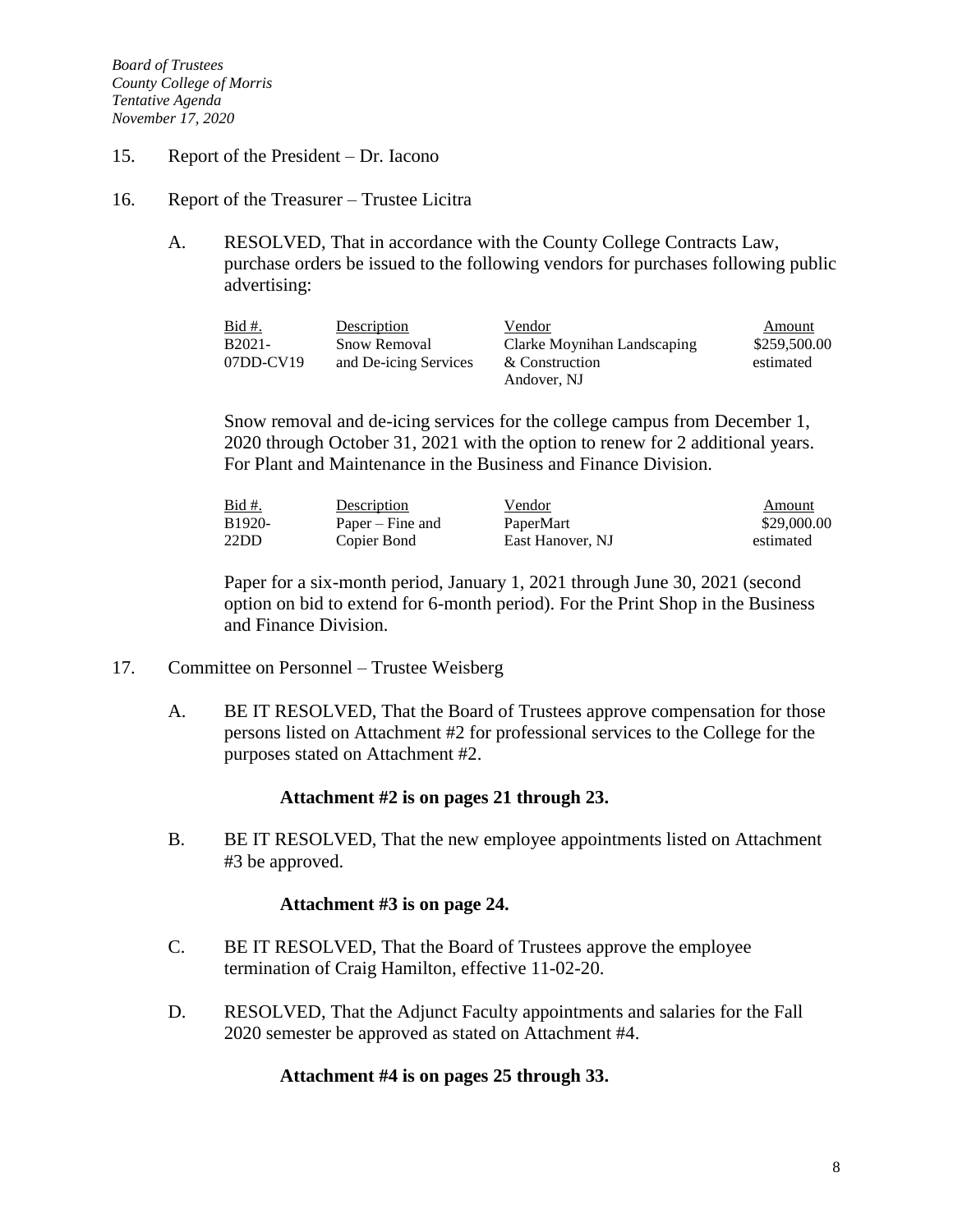- E. RESOLVED, That Hilary Porteous-Nye, School of Liberal Arts, Languages and ESL adjunct faculty qualifies for placement at the Adjunct II level, with a pay rate in accordance with the Adjunct Faculty Promotion and Evaluation Procedures, effective Spring 2021.
- 18. Committee on Lands and Buildings Trustee Licitra
	- A. WHEREAS, The estimated cost of Building Modifications and Additions (the "Project") is \$5,340,000 (of the amount so estimated, the sum of \$4,000,000 is to be provided pursuant to the Securing Our Children's Future Bond Act);

NOW THEREFORE, BE IT RESOLVED, That pursuant to NJSA 18A:64A-19(1), the Board of Trustees of the County College of Morris deems it necessary to raise money for the Project.

The amount of the estimated cost and the estimated amount of money needed for such purposes is \$5,340,000 (of which \$4,000,000 is expected to be provided pursuant to the Securing Our Children's Future Bond Act). The Statement of Estimated Cost of the Project, attached hereto as Exhibit A, is hereby adopted by the Board of Trustees. It is proposed to the Board of School Estimate that \$1,340,000 or an amount equal to 25% of the project cost, whichever is less, shall be raised by the County of Morris by bond ordinance or other means authorized by law.

### **Exhibit A is on pages 34 through 36.**

- 19. Committee on Finance and Budget Trustee Aprile
	- A. BE IT RESOLVED, that the following contracts not solicited by public advertisement, be awarded based upon preclusion from consideration for the contract award of any contractor who is ineligible under N.J.S.A. 19:44A-20.4 by reason of a reportable political contribution.

| <b>Contractor</b>             | <b>Nature of Contract</b>           | Term of<br>Contract | <b>Estimated</b><br><b>Contract</b><br><b>Value</b> |
|-------------------------------|-------------------------------------|---------------------|-----------------------------------------------------|
| <b>Bingham</b>                | <b>Public Address Paging System</b> | $12/1/20$ -         | \$21,385.00                                         |
| Communications, Inc.          | for the new AEM building            | 11/30/21            |                                                     |
| CollegeNET Inc.               | Class & Event Scheduling            | $1/1/21$ -          | \$43,600.26                                         |
|                               | Software Renewal and New            | 6/30/22             |                                                     |
|                               | Series 25 LYNX Interface            |                     |                                                     |
|                               | Software                            |                     |                                                     |
| Ellucian                      | Ellucian Modernization -            | $1/1/21$ -          | \$2,912,956.00                                      |
|                               | Perpetual License Exchange          | 12/31/25            | estimated                                           |
|                               | and Enhancement                     |                     |                                                     |
| <b>Hughes Marketing Group</b> | Print and Digital Advertising       | $10/1/20$ -         | Will exceed                                         |
| LLC DBA ROI-NJ                |                                     | 6/30/21             | \$17,500.00                                         |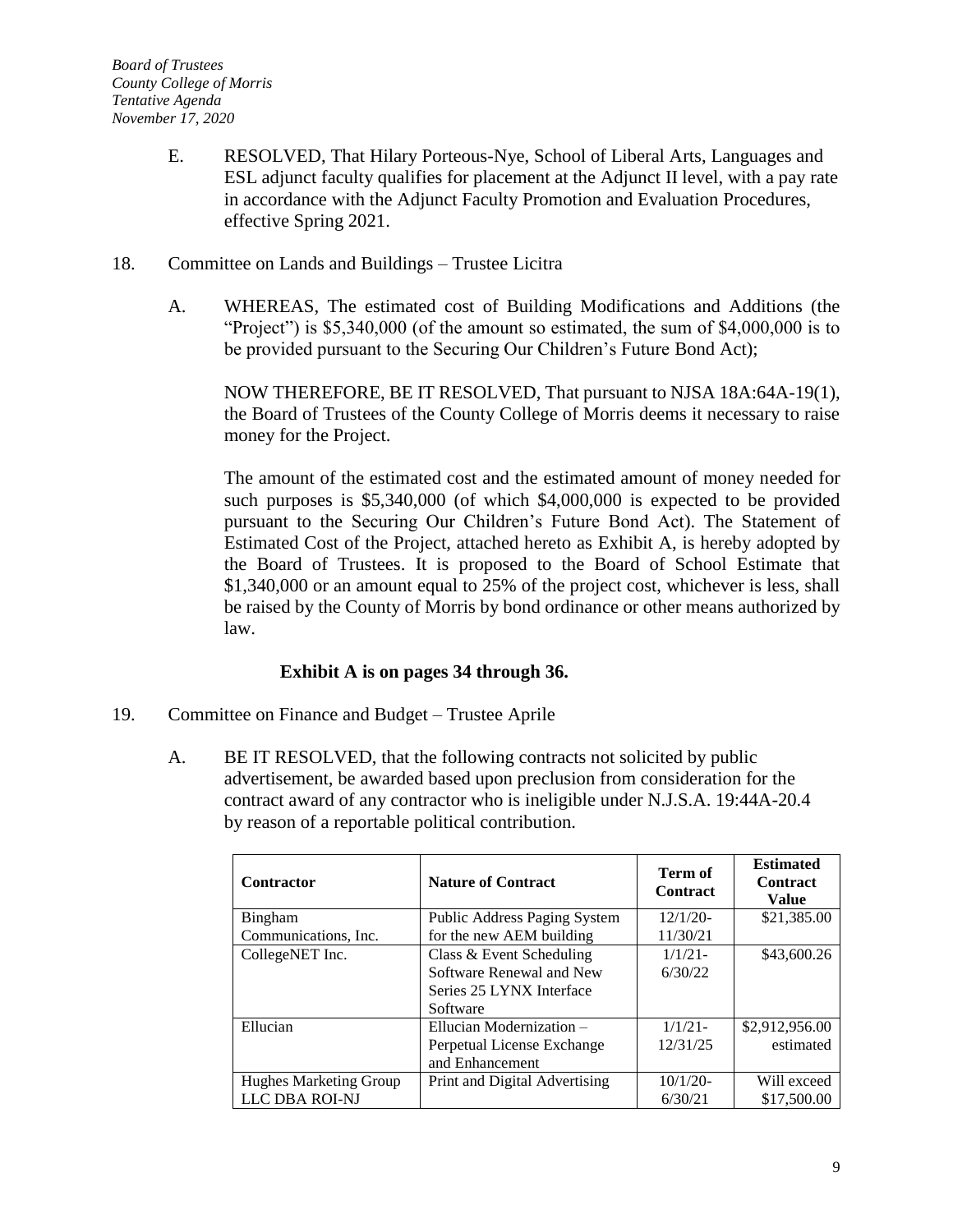The forms of resolution hereby adopted awarding the contract is set forth in Attachment #5.

#### **Attachment #5 is on pages 37 through 39.**

B. WHEREAS, the County College of Morris has a need for a professional service contract for a master bank account;

NOW THEREFORE, BE IT RESOLVED, that a professional service contract be renewed with Investors Bank, based upon the proposal submitted on October 26, 2020, for a contract term of three years to provide primary depository banking services

C. BE IT RESOLVED, That the Board of Trustees of the County College of Morris accepts the Report of Expenditures of Legal Fees, Governmental and Public Relations, for the fiscal year ending June 30, 2020. Attachment #6.

#### **Attachment #6 is on page 40.**

- 20. Committee on Academic and Educational Programs Trustee Hadzima
	- A. BE IT RESOLVED, That the review of Communication, P1129; Broadcasting Arts and Technology, P1132; and Journalism, P1133 be accepted.
	- B. BE IT RESOLVED, That the six year review of Sociology, Economics, and Anthropology be accepted.
- 21. Committee on Organization, Bylaws, Planning and Nomination Trustee Advokat
- 22. Any matters to be brought to the attention of the Board by officers of the Board
- 23. Unfinished business
- 24. New business
	- A. Resolution Honoring Dr. Angelica Allen-McMillan

WHEREAS, Dr. Angelica Allen-McMillan has served the College faithfully and well from 2018 to 2020 as a member of the Board of Trustees of County College of Morris; and

WHEREAS, Throughout her tenure she has been, through foresight, wisdom and patience, personally instrumental in developing and guiding this College to its present level of excellence; and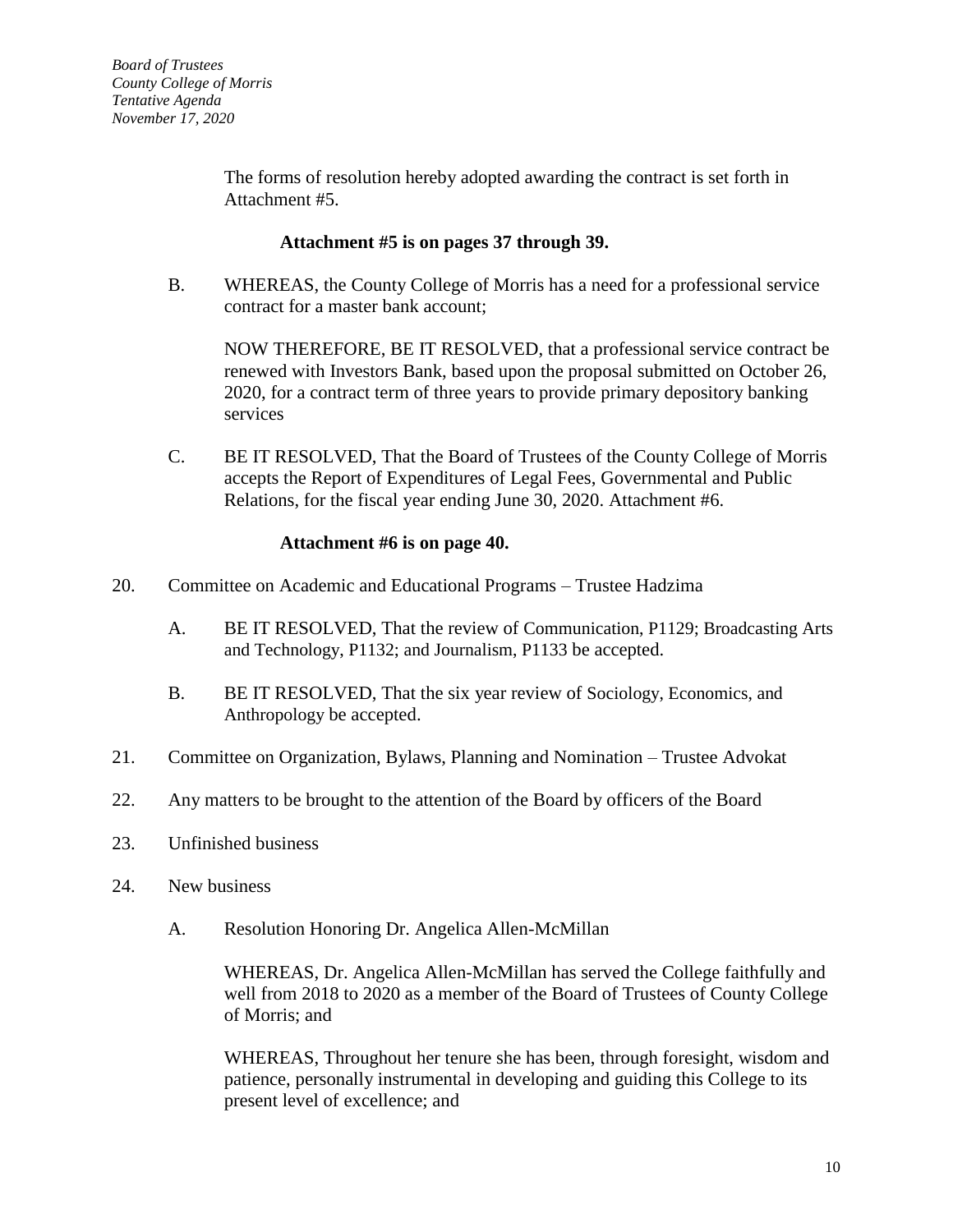WHEREAS, Trustee Allen-McMillan has provided determined leadership and direction through her Board assignments over the years; and

WHEREAS, Throughout these specific duties and responsibilities and her general trusteeship she has demonstrated an abiding concern for the welfare and progress of the College;

NOW, THEREFORE, BE IT RESOLVED, That the Board of Trustees of County College of Morris does hereby express to Angelica Allen-McMillan its sincere gratitude and deep appreciation for her generous support during the course of her trusteeship.

- 25. Comments from the public. Public Comments will be received in accordance with the Procedure for Conduct of the Public Comments Portion of the Board Meetings.
- 26. Adjournment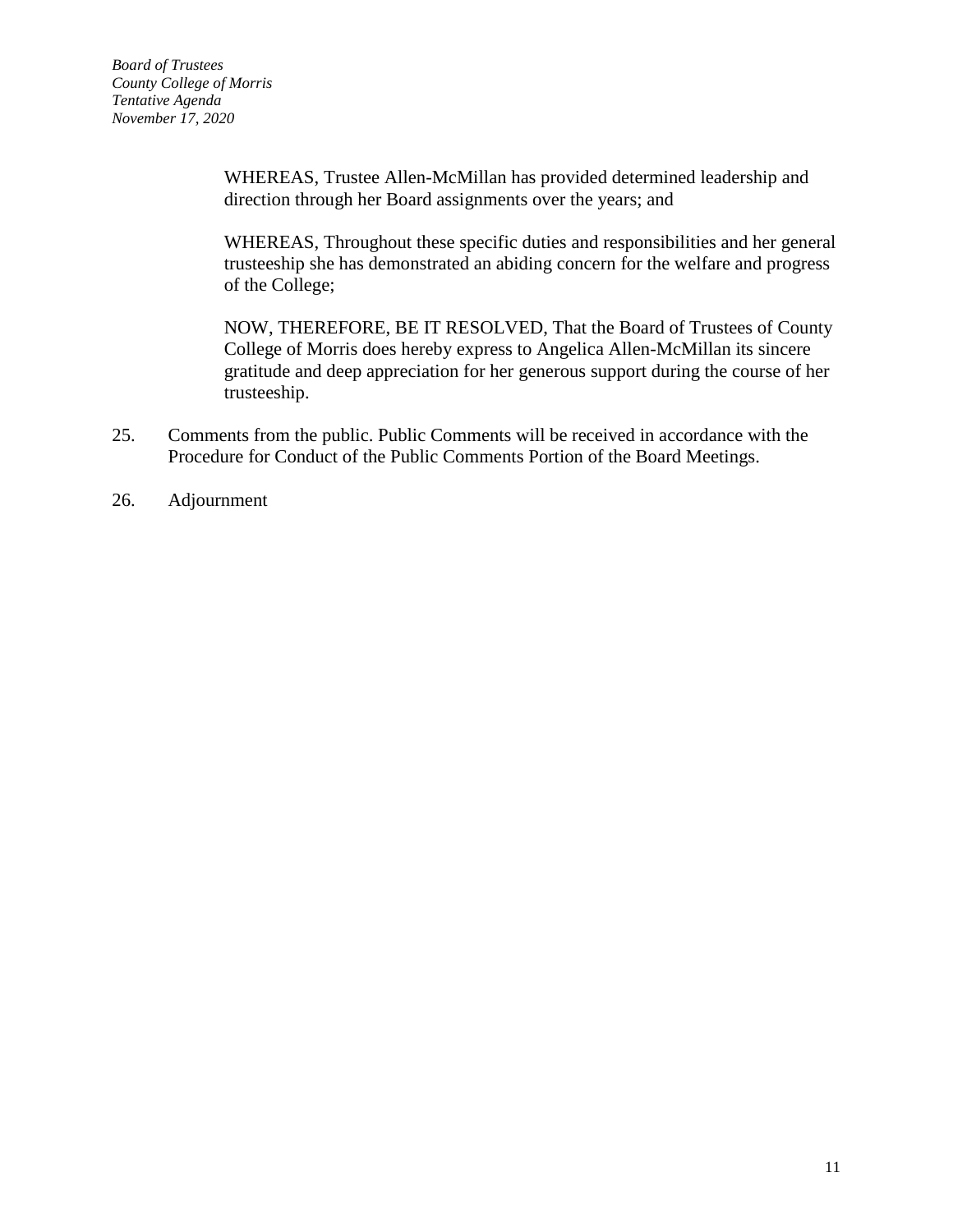## **COUNTY COLLEGE OF MORRIS**

## **BYLAWS OF THE BOARD OF TRUSTEES**

### **ARTICLE I NAME**

The name of the College shall be "County College of Morris."

The name of the corporation shall be "Board of Trustees of County College of Morris."

### **ARTICLE II PURPOSE**

Section 1. Purpose

The County College of Morris, as a two-year public institution serving primarily county residents, shall offer comprehensive, educational opportunities beyond high school in three distinct areas. These areas shall include, but not be limited to, full- or part-time day or evening curricula of instruction for students who seek:

- a. pre-professional and/or liberal arts courses for transfer to a four-year college (university parallel);
- b. technical, vocational, business, and health service courses in preparation for semiprofessional employment (terminal); and
- c. as adults, continuing education courses and/or retraining for various new job opportunities (continuing education).

#### Section 2.

The broader and more general purpose of the College shall be to provide an educational and cultural center for community services and activities, and to make available its facilities when deemed by the Trustees to serve public interest.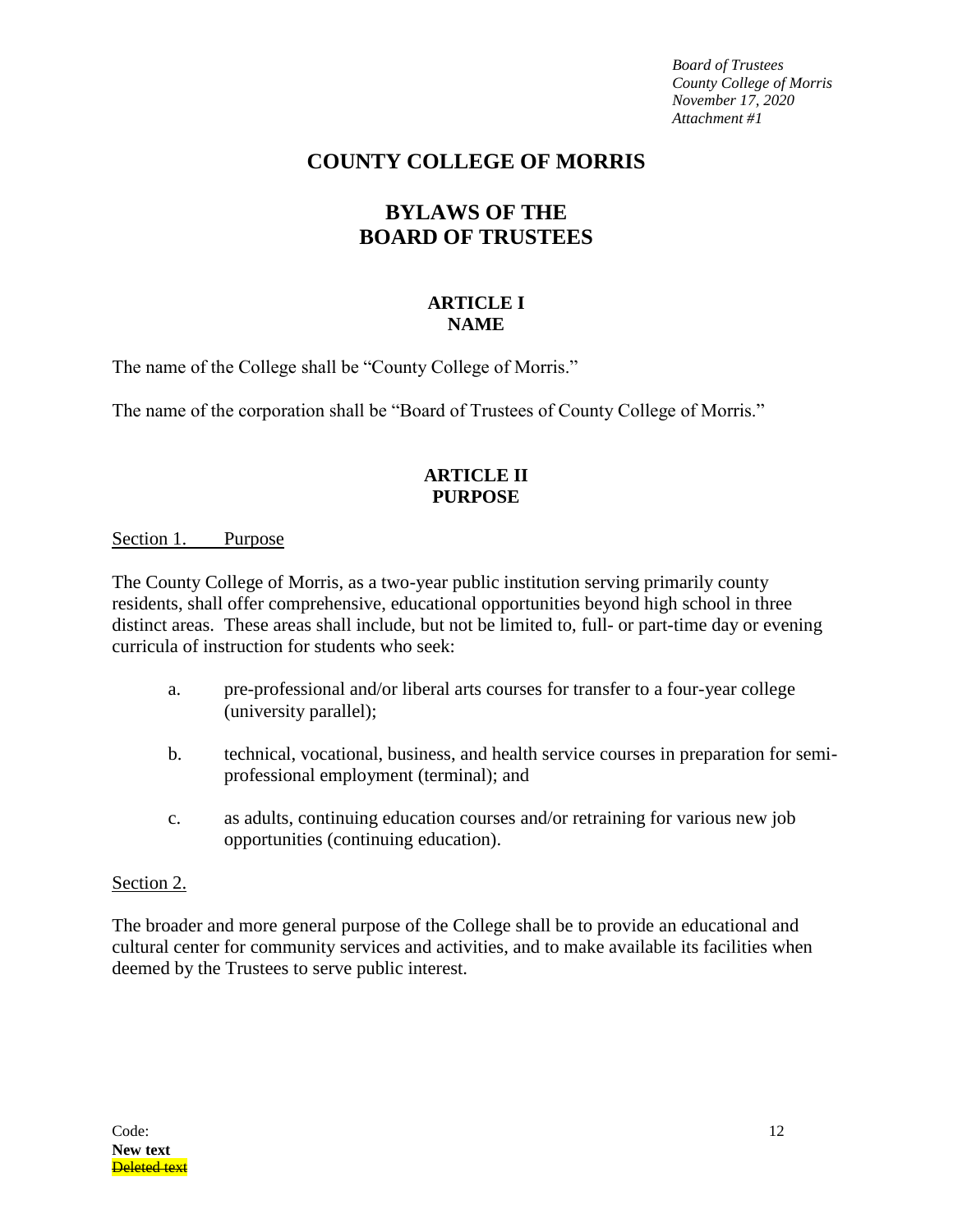#### **ARTICLE III OFFICES**

The principal office of the body corporate shall be the Board of Trustees Meeting Room, Henderson Hall, or the College, Route 10 and Center Grove Road, in the Township of Randolph. The Board of Trustees may also establish and have such other offices needed for the conduct of its business at such other place or places within the County of Morris and State of New Jersey as may be designated from time to time by the Board of Trustees.

#### **ARTICLE IV SEAL**

The body corporate shall have a seal of such form and design as the Board of Trustees shall adopt. The custody of the seal shall be under the general supervision of the Secretary of the Board of Trustees.

### **ARTICLE V BOARD OF TRUSTEES**

Section 1. Composition

The Board of Trustees shall consist of the County Superintendent of Schools and ten other Trustees. Eight of the Trustees, at least two of whom shall be women, shall be appointed by the appointing authority of Morris County with the advice and consent of the Board of Chosen Freeholders. Two of the Trustees shall be appointed by the Governor. The term of office of the appointed Trustees, except initial appointments as otherwise provided by law, shall be four (4) years. Each Trustee shall serve until a successor shall have been appointed and qualified.

The President of the College shall serve as an ex officio member of the Board of Trustees without vote.

In addition, the student body shall be entitled to elect from the graduating class one representative to serve as a non-voting member of the Board for a term of one (1) year commencing July 1 following graduation of his or her class.

Trustees shall serve without compensation, but shall be entitled to reimbursements for all reasonable and necessary expenses.

Vacancies shall be filled in the same manner as the original appointment or election for the remainder of the unexpired term.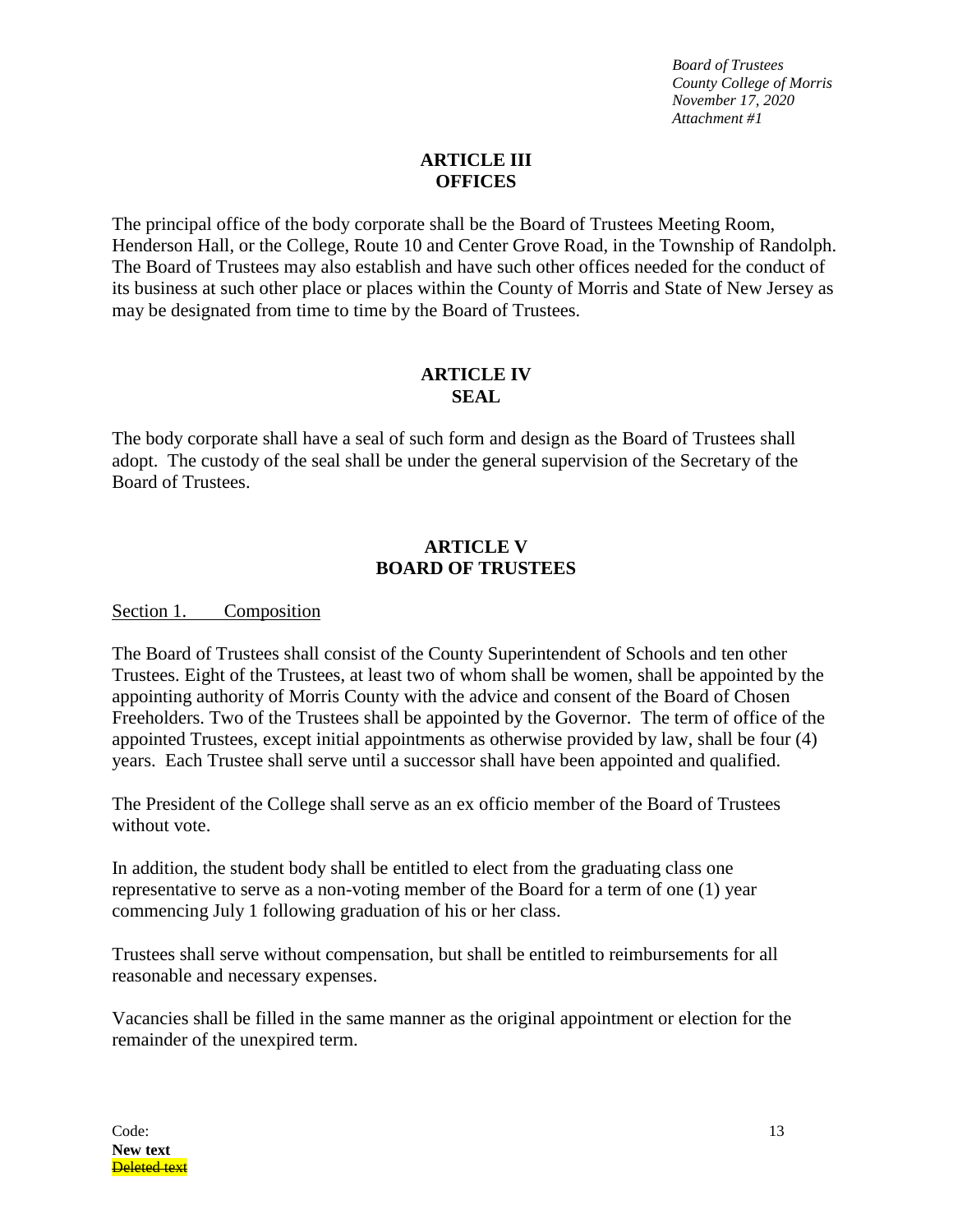#### Section 1A. Oath of Office

Each Trustee, prior to taking a seat on this Board of Trustees, shall take and execute the following oath of office:

"I, \_\_\_\_\_\_\_\_\_\_\_\_\_\_\_\_\_\_\_, do solemnly swear that I will support the Constitution of the United States and the Constitution of the State of New Jersey, and that I will bear true faith and allegiance to the same, and to the Governments established in the United States and in this State, under the authority of the people, and that I will faithfully, impartially and justly perform all of the duties of the Office of according to the best of my ability, so help me God."

#### Section 2. Duties and Powers

Board of Trustees shall have all the powers and duties granted to it by law. The Board of Trustees shall have the custody of and be responsible for the management and control of the College.

#### Section 3. Meetings

a. Place:

Meetings of the Board of Trustees shall be held at the principal office of the body corporate, or any other place which the Chair or a majority of the Board of Trustees may designate from time to time.

#### b. Frequency; Calling:

The Board of Trustees shall meet and organize annually in November. Unless otherwise directed by the Chair or a majority of the voting Trustees then in office, there shall be a regular meeting of the Board of Trustees at least eleven (11) times a year on a date to be fixed and announced by a majority of the voting Trustees at the annual meeting. Special meetings shall be held whenever called by the Chair or upon the written request of any two voting Trustees then in office. Except in the event of an emergency, it shall be a condition of the validity of any special meeting that notice thereof stating the general subjects to be considered shall have been given to each Trustee either (1) by sending such notice to the residence of each Trustee as shown on the Board records, by ordinary mail posted 72 hours in advance of the meeting, or (2) by delivering such notice to the residence of each Trustee 24 hours in advance of the meeting. Notwithstanding the foregoing, any Trustee may waive in writing notice of a special meeting.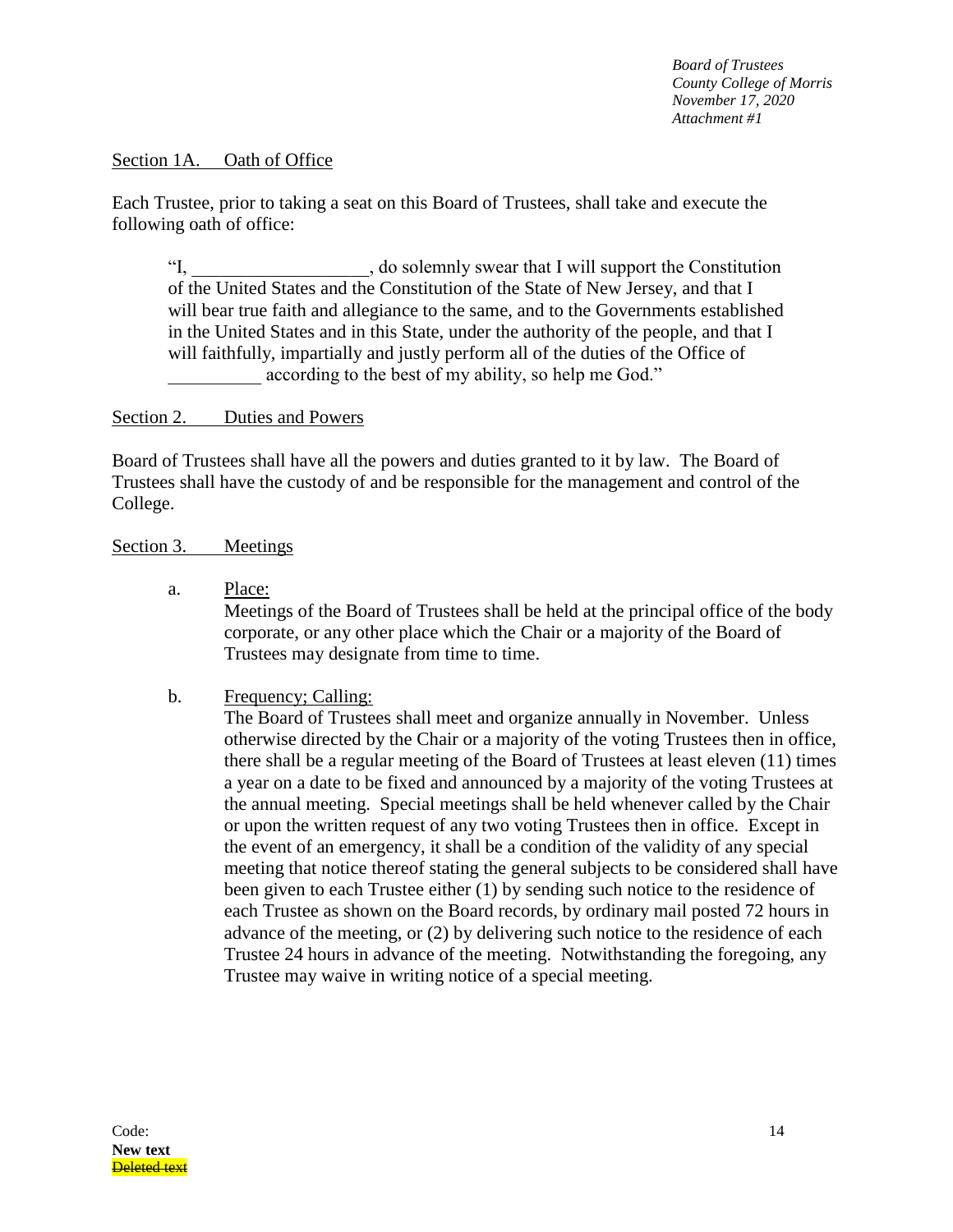c. Continuation of Meetings:

If a meeting is continued to a future named date by agreement of those members of the Board of Trustees present, the Secretary shall thereupon notify absent members. The foregoing notice requirement is intended only to describe the duties of the Secretary, and shall not be deemed a condition of the validity of the meeting.

d. Quorum:

A majority of the voting Trustees then in office shall constitute a quorum for the transaction of business. The voting Trustees present at any meeting, if less than a quorum, may adjourn any meeting from time to time until a quorum shall be present.

e. Vote Required:

Providing a quorum is present, all questions coming before the Board of Trustees shall be determined and decided by a majority of those Trustees voting on the question, except for those questions which by law require a different vote, and except for any vote of this Board taken for the purpose of hiring or firing of personnel, or awarding of contracts on bids which require an affirmative vote of a majority of the voting Trustees then in office. Wherever in these Bylaws or elsewhere reference is made to a majority vote of the Board of Trustees, it shall refer, unless otherwise stated, to a majority of the Trustees voting on such question. A Trustee abstention shall be recorded as "not voting."

#### Section 4. Agenda and Procedure

An agenda for each regular meeting of the Board of Trustees shall be prepared by the Chair of the Board of Trustees. Minutes of meetings shall be furnished to each member of the Board of Trustees by ordinary mail and/or by electronic mail at least 18 hours prior to the next meeting of the Board. Items not on the agenda for a meeting may be added thereto by a majority vote of the Trustees present at the said meeting.

Unless otherwise directed by an affirmative vote of a majority of voting Trustees present, the following order of business shall be followed at each regular meeting of the Board of Trustees, exclusive of the Organizational Meeting:

- 1. Roll Call;
- 2. Private session in accordance with NJSA 10:4.1 et seq;
- 3. Pledge of Allegiance;
- 4. Consideration of the minutes of previous meetings of Trustees and the approval of amendments thereof;
- 5. President's report;
- 6. Communications;
- 7. Report of the Treasurer;
- 8. Report of standing and advisory committees;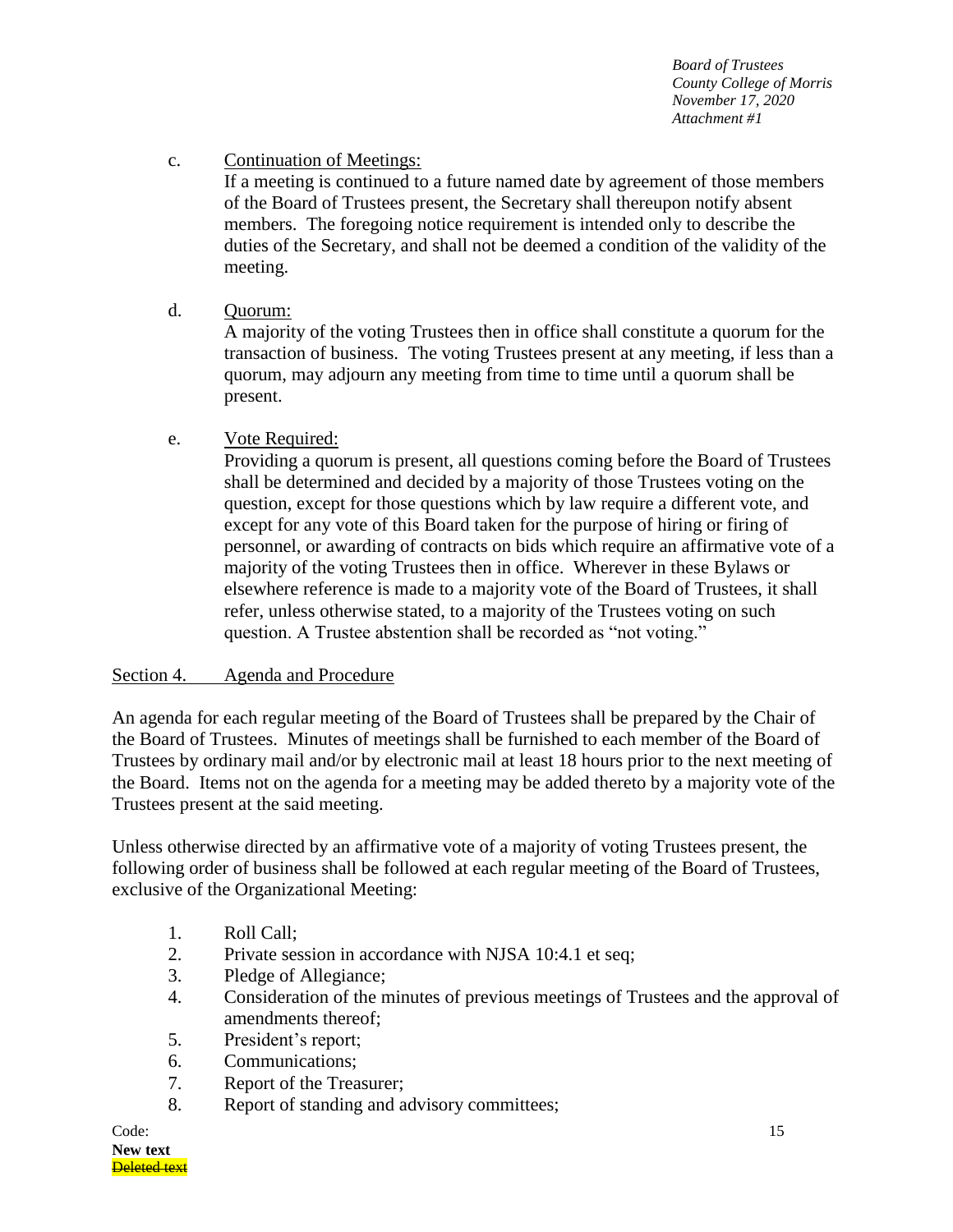- 9. Report of any other officers of the Board;
- 10. Unfinished business;
- 11. New business;
- 12. Questions from the public;
- 13. Adjournment.

Unless otherwise directed by majority vote of the Board of Trustees, all meetings of the Board of Trustees shall be conducted in accordance with the parliamentary procedure prescribed in the latest edition of the manual known as "Robert's Rules of Order."

The foregoing provisions of this section are intended to describe the desired functioning of the Board and shall not be deemed conditions of the validity of any meeting or of any action taken at a meeting.

#### Section 5. Rules and Regulations

The Board of Trustees shall make and promulgate from time to time such rules and regulations not inconsistent with statutory provisions and with the rules and regulations of the New Jersey Secretary of Higher Education, as may be necessary and proper for the administration and operation of a county college and to implement said statutory provisions and rules and regulations of the New Jersey Secretary of Higher Education.

### **ARTICLE VI OFFICERS**

#### Section 1. Officers

The Board of Trustees shall organize annually in November of each year by the election from the membership for a term of one year a Chair, a Vice Chair, a Secretary, and a Treasurer, as provided by law. The Board of Trustees may elect such other officers as the needs of the body corporate may require from time to time. A majority vote of the voting members of the Board of Trustees shall be required for the election of officers.

#### Section 2. Chair

The Chair shall, when present, preside at all meetings of the Board of Trustees. The Chair shall perform all duties commonly incident to the office and shall have general supervision of the affairs of the corporation, subject to the approval of the Board of Trustees. Unless otherwise directed by the Board of Trustees, and upon proper authorization from the Board of Trustees, the Chair, or the Vice Chair in the absence of the Chair, and the Secretary shall sign and execute all contracts and other documents requiring corporate execution for and on behalf of the body corporate. The Chair, or Vice Chair in the absence of the Chair, or the President of the College, shall sign all reports required to be filed by law or by the rules and regulations of the New Jersey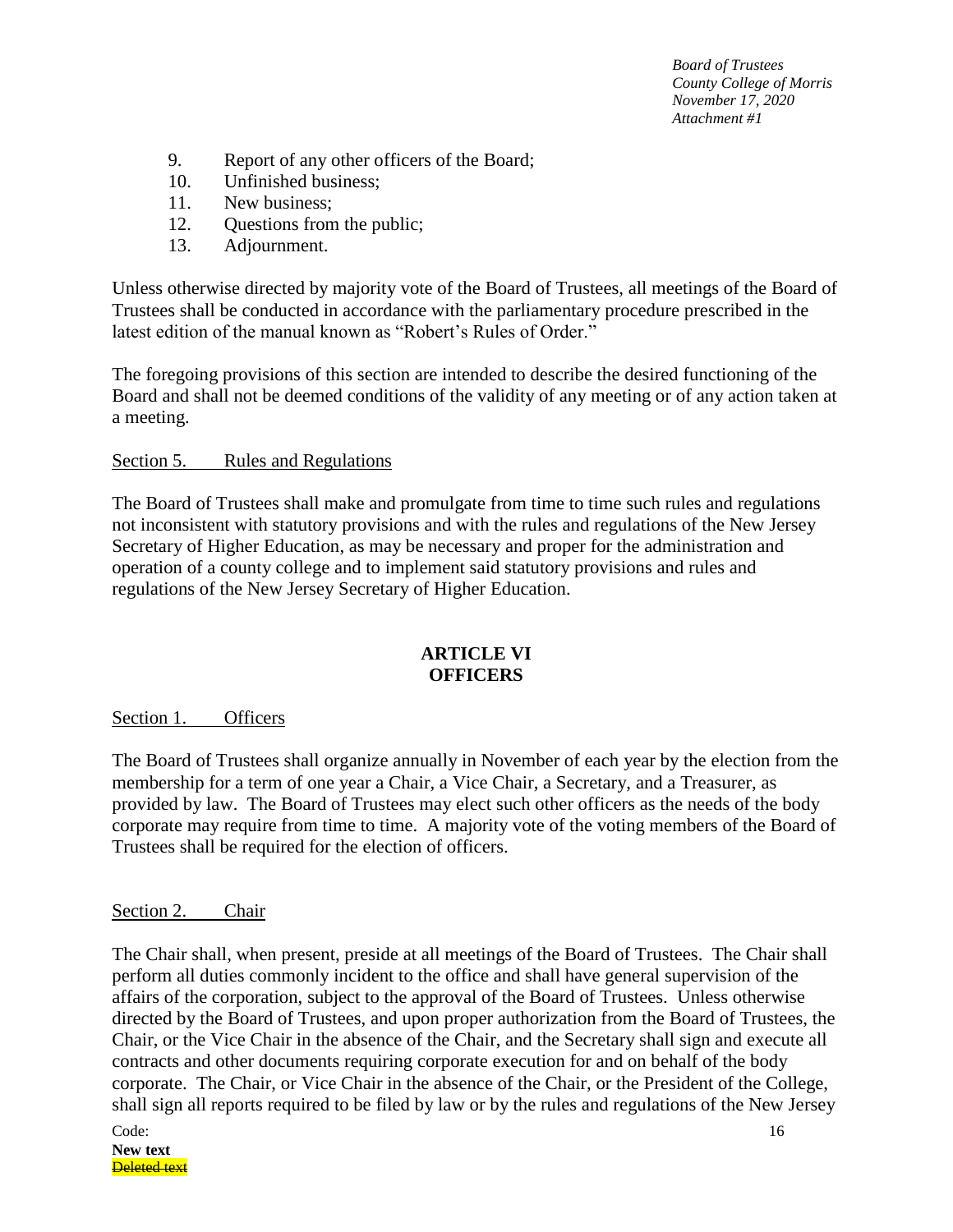Secretary of Higher Education. The Chair shall also report to the Board of Trustees all matters coming to the Chair's notice relating to the interests of the body corporate that should be brought to the attention of the Board of Trustees. The Chair shall name the members and chairs of all standing and advisory committees and shall be an ex officio member of all such committees. The Chair shall have the right to vote and otherwise participate as a member at all Board meetings.

The Chair shall be the spokesperson for the Board. The Chair shall represent the Board of Trustees at college events and college-related events. In addition to overall responsibility for Board activities where not otherwise assigned, the Chair is responsible for: (i) setting the agenda of Board meetings in accordance with priorities adopted by the Board; (ii) determining the information to be provided in the agenda materials; and (iii) coordinating the Board-President relationship. The Chair is responsible for coordinating the community-linkage activities of the Board. This includes any Board appointed advisory committees. As with all Trustees, the Chair does not have any authority over or responsibility for specific operational decisions within the College on business or academic matters.

### Section 3. Vice Chair

The Vice Chair shall have and exercise all the powers and duties of the Chair in case of his/her absence or inability to act, and shall perform such other duties as may be prescribed, from time to time, by the Board of Trustees.

The Vice Chair shall mentor newly appointed Trustees as outlined in the New Trustee Orientation Process. The Vice Chair shall assist the Committee on Organization, Bylaws, Planning and Nomination with the coordination of Board retreat meetings.

#### Section 4. Secretary

The Secretary shall cause to be recorded all votes and the minutes of all proceedings. The Secretary shall give or cause to be given notice of all meetings of the Board of Trustees, and shall sign and affix the seal of the body corporate to all documents that may require corporate execution, and shall have charge of the seal of the body corporate and such other books and papers as the Board of Trustees may prescribe, and shall make such reports to the Board of Trustees as it may request, and shall prepare and file or cause to be prepared and filed such reports or statements as may be required by law and by the rules and regulations of the New Jersey Secretary of Higher Education upon authorization from the Board of Trustees.

#### Section 5. Treasurer

The Treasurer of the Board of Trustees shall have general supervision over the care and custody of all the funds and securities of the body corporate. The Treasurer shall supervise the deposit of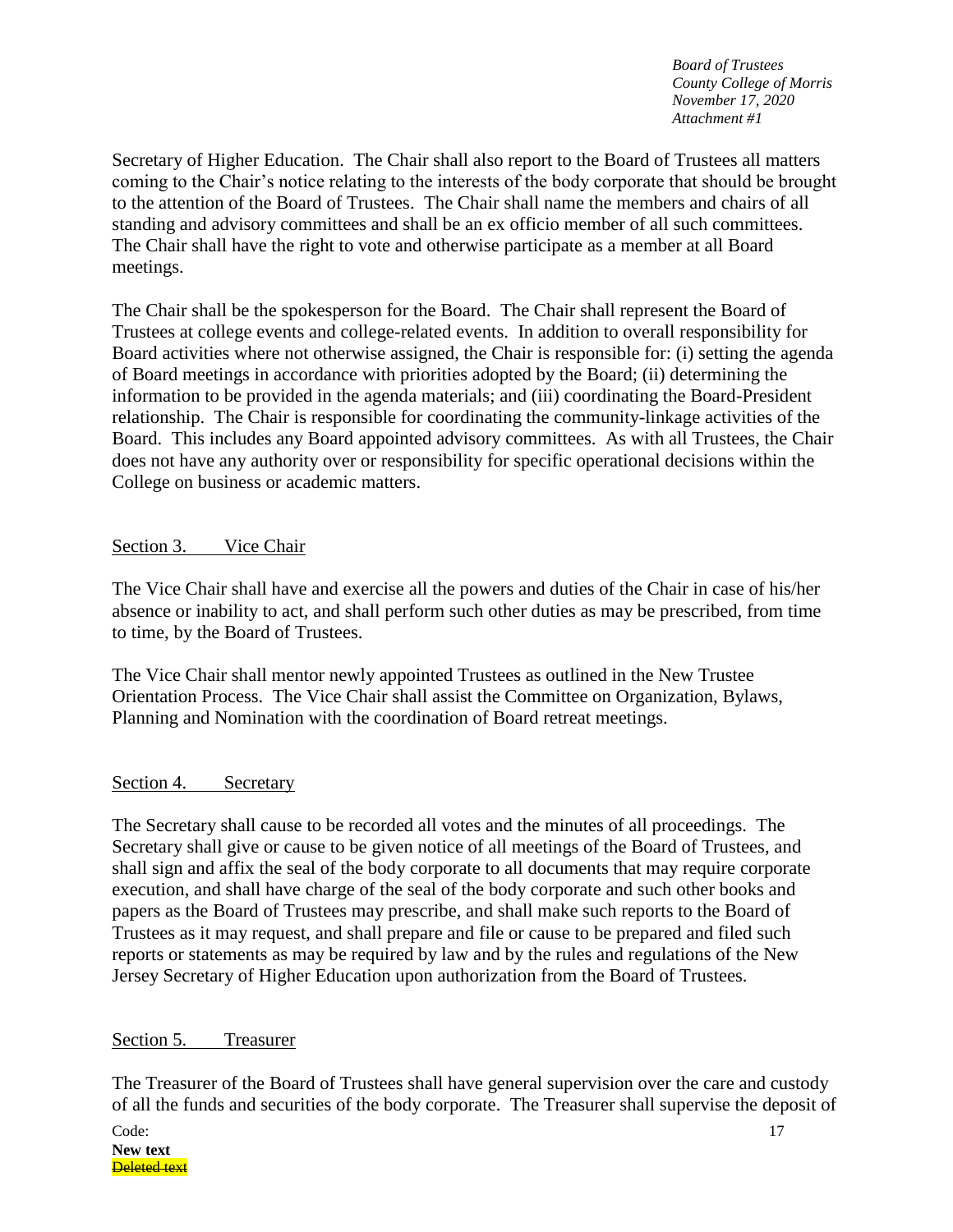such funds and securities in the name of the body corporate in such bank or banks as the Board of Trustees may from time to time designate, and shall also supervise the disbursement of same under such rules and regulations as may be made by the Board of Trustees, or as is required by law, and shall perform such other duties as the Board of Trustees may from time to time prescribe.

The Treasurer shall see that necessary and appropriate internal accountings and financial reporting systems are implemented in accordance with applicable laws and regulations of the New Jersey Secretary of Higher Education.

Pursuant to these regulations, the Treasurer shall see that the Vice President of Business and Finance, as the chief financial officer of the College, keeps or causes to be kept full and accurate accounts of all receipts and disbursements, and otherwise conducts the financial affairs of the College in accordance with said regulations.

The Treasurer shall also see that the Vice President of Business and Finance renders or causes to be rendered such financial reports to the Board of Trustees as it may require, or as are required by law or by rules and regulations of the New Jersey Secretary of Higher Education.

The Treasurer shall coordinate with the Vice President of Business and Finance a yearly review and presentation to the Board of Trustees of the financial position of the College. The Treasurer shall make known and alert the Board of any potential financial concerns that can impact the College.

#### **ARTICLE VII COMMITTEES**

### Section 1. Executive Committee

There shall be an Executive Committee of the Board of Trustees whose purpose shall be to assist the Board of Trustees carry on the business and functions of the College. Members of the Executive Committee shall include the Chair, Vice Chair, Secretary and Treasurer, and any other member of the Board appointed by the Chair. The Executive Committee shall not take any action on behalf of the Board of Trustees except as may be permitted by law.

#### Section 2. Standing Committees

The Board of Trustees shall have the power to create and dissolve standing committees, each consisting of at least three members, which shall report directly to the Board of Trustees to aid it in carrying on the business of the College. The existence, duties, and functions of standing committees may be created by the Board of Trustees from time to time at its pleasure. The following standing committees are hereby created:

Academic and Educational Programs Committee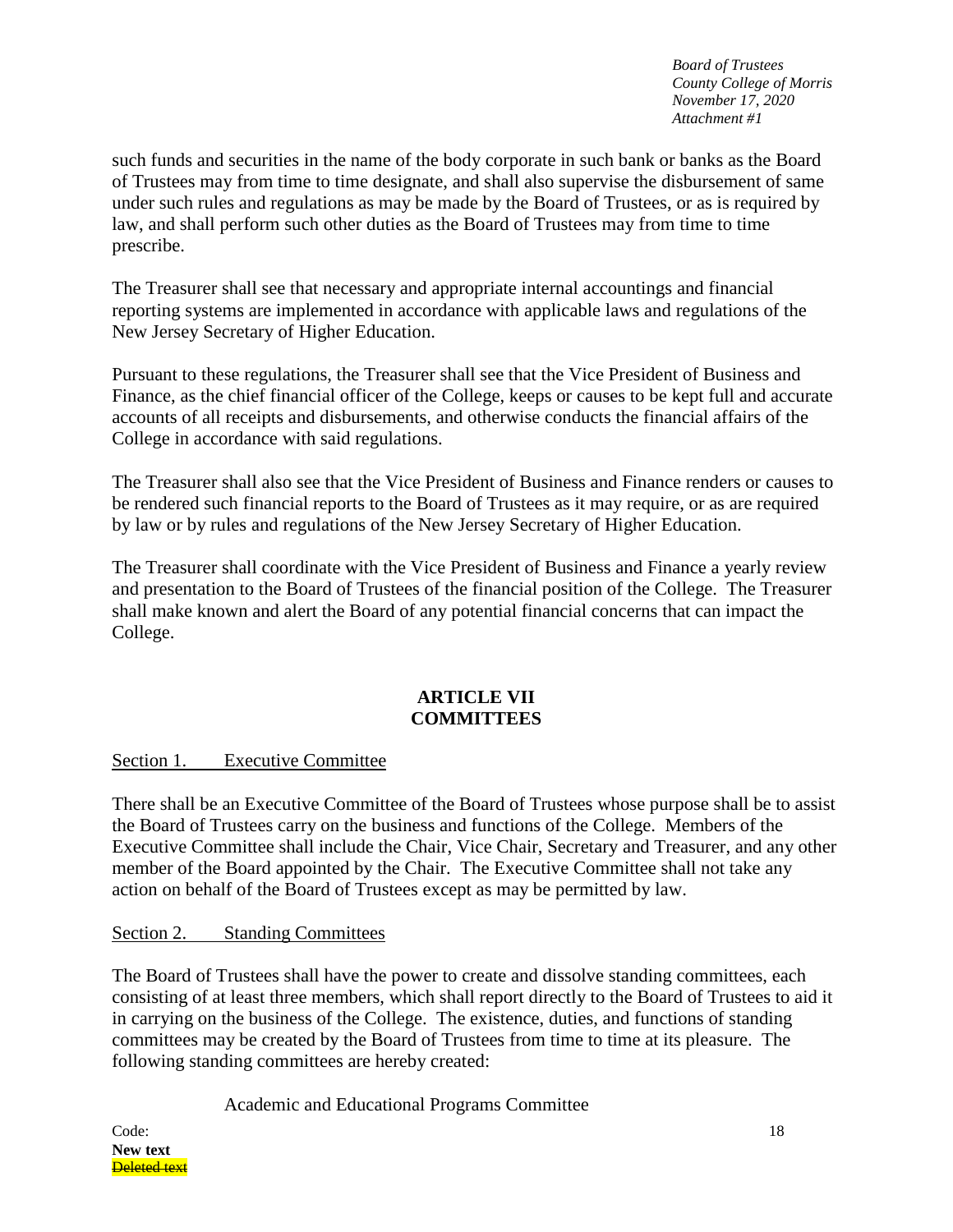Audit Committee Finance and Budget Committee Foundation and Community Relations Committee Lands and Buildings Committee Organization, ByLaws, Planning and Nomination Committee Personnel Committee Student Success Committee

The Chair of the Board of Trustees shall appoint the members and designate the Chair of each standing committee. The members of the standing committee shall each be members of the Board of Trustees. The Chair of the Board of Trustees shall be a member ex officio of each standing committee. Each standing committee shall have full power to prescribe its own organization and procedure, and a majority of the members of a committee, exclusive of ex officio members, shall constitute a quorum for the transaction of committee business.

### Section 3. Administrative and Faculty Committees

The Board of Trustees shall authorize the President of the College to create administrative and faculty committees for the purpose of carrying on the business and functions of the College. The qualifications for membership on such committees shall be determined by the President of the College with the advice and consent of the Board of Trustees. The members of the administrative and faculty committees shall be appointed by the President of the College and the committees and their members shall be responsible to and report to the President of the College.

#### Section 4. Advisory Committees

The Board of Trustees shall be empowered to create advisory committees to the Board of Trustees, the members of which shall serve at the pleasure of the Board and without compensation. After consultation with the President of the College, and upon the advice and consent of the Board of Trustees, the Chair of the Board of Trustees shall have the power to appoint the members of such advisory committees and the Chair thereof.

### **ARTICLE VIII BOARD OF SCHOOL ESTIMATE**

The members from the Board of Trustees on the Board of School Estimate shall be appointed annually at the organization meeting held in November of each year. Unless otherwise ordered by a majority vote of the Board of Trustees, the members of the Board of School Estimate from the Board of Trustees shall be the Chair of the Board of Trustees, the Chair of the Committee on Finance and Budget, and an alternate, to be appointed by the Board of Trustees at the annual organization meeting.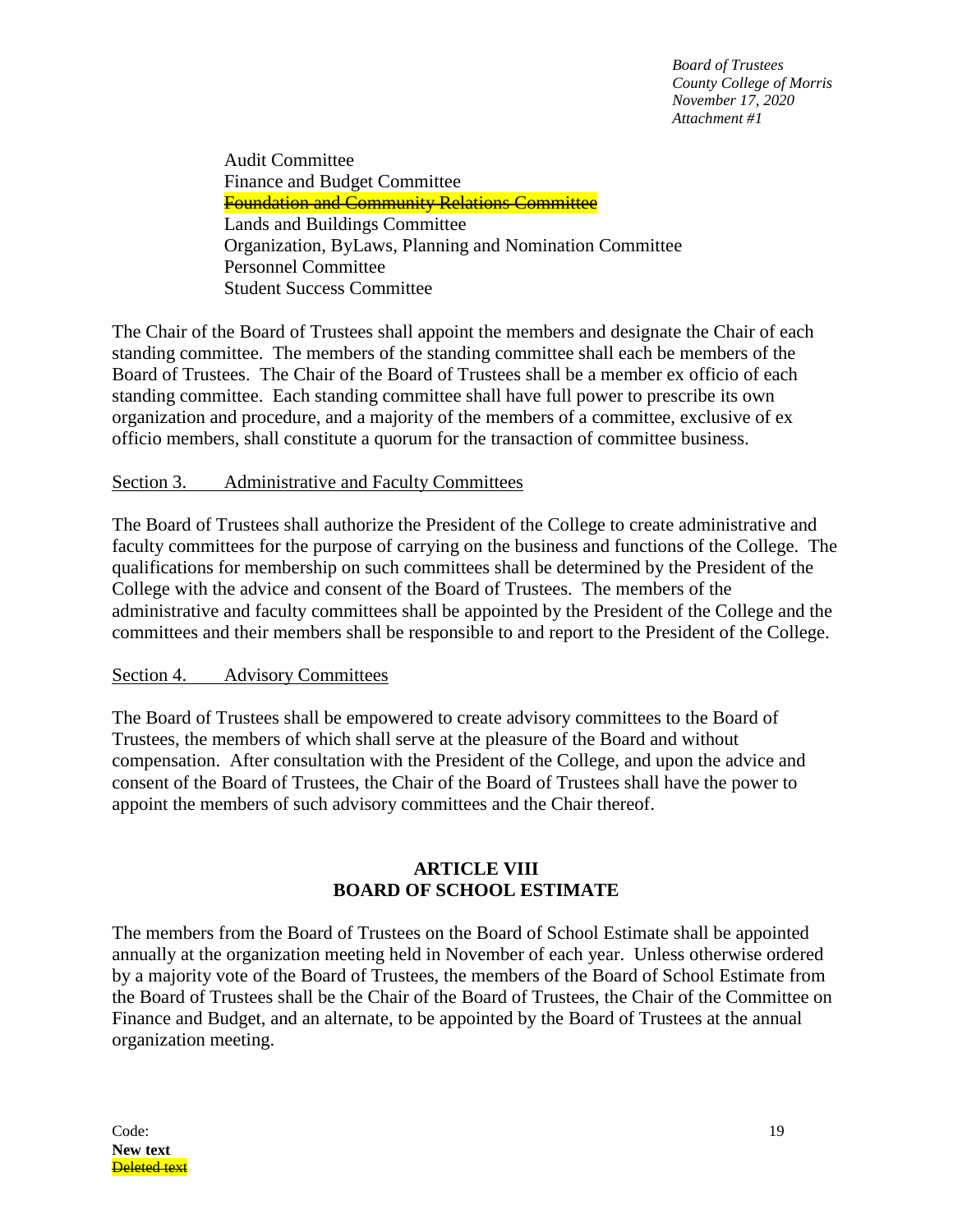#### **ARTICLE IX AMENDMENTS**

These Bylaws may be amended, altered, repealed, or added to in any manner not inconsistent with the laws of the State of New Jersey or the rules and regulations of the New Jersey Secretary of Higher Education by the affirmative vote of a majority of the voting Trustees then in office at any meeting of the Board of Trustees, provided that a copy of the proposed amendment has been furnished to each member of the Board of Trustees by the Secretary at least ten (10) days before the meeting at which the vote upon the amendment is to be taken.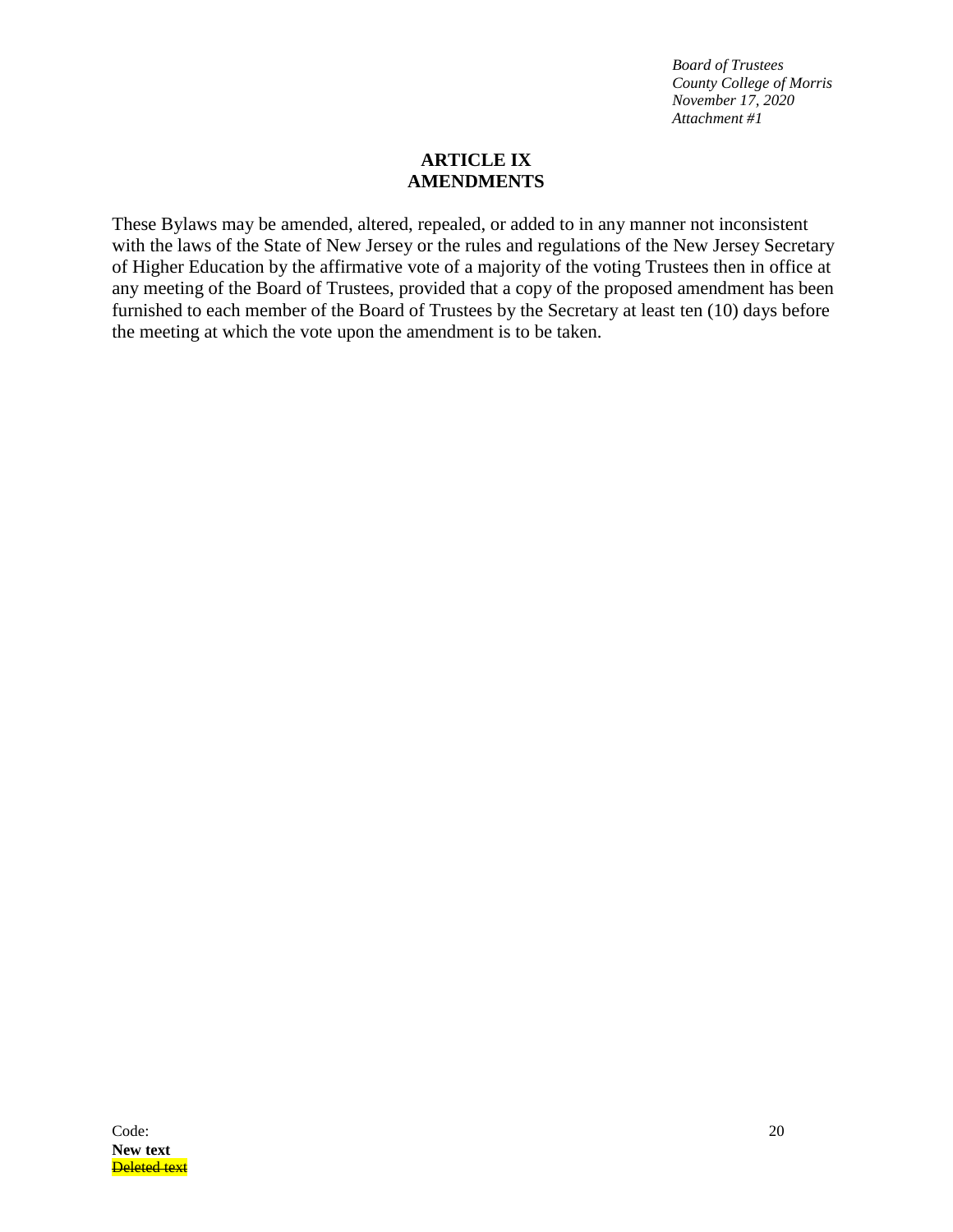### **REMUNERATION FOR PROFESSIONAL SERVICES**

| <b>Name</b>                    | Date(s) of Service                     | <b>Payment</b>      | <b>Reason</b>                                                 |  |
|--------------------------------|----------------------------------------|---------------------|---------------------------------------------------------------|--|
| Aska, Gerald                   | 07/01/20-08/31/20                      | \$6,807.00          | NSF REST Grant with NJIT                                      |  |
| Babych, Tatyana                | 08/11/2020                             | \$100.00            | <b>CTL Courses</b>                                            |  |
| Bahner, Hilda                  | 09/02/2020                             | $\overline{$81.00}$ | Virtual Open House - ESL for WFD                              |  |
| Bahner, Hilda                  | 10/05/20-10/21/20                      | \$648.00            | ESL Early Beginner Part 1 for WFD                             |  |
| Baker, JoAnn                   | 09/02/2020                             | \$70.50             | Virtual Open House - Medical Billing and Coding               |  |
|                                |                                        |                     | for WFD                                                       |  |
| Balish, Alexander              | 09/19/2020                             | \$235.00            | HC Prof BLS (Basic Life Support) for WFD                      |  |
| Balish, Alexander              | 10/10/2020                             | \$235.00            | HC Prof BLS (Basic Life Support) for WFD                      |  |
| Bevia, Jose                    | 09/24/2020                             | \$300.00            | Performer/Festival de las Americas                            |  |
| Binowski, Nancy                | 07/15/20-08/30/20                      | \$8,959.00          | Curriculum Development NSF Grant #2000887                     |  |
| Bowman, Isabel Maria           | 10/06/20-10/22/20                      | \$564.00            | ESL Beginner Part 1 for WFD                                   |  |
| Burns, Caitlin                 | 09/15/2020                             | \$100.00            | Workshop 2: Effective Study and Test-Taking                   |  |
|                                |                                        |                     | Strategies for Succession A&P                                 |  |
| Burns, Caitlin                 | By 12/30/2020                          | \$1,500.00          | Completion of QM Certification Seven Modules                  |  |
|                                |                                        |                     | & Submission of Copy of QM Certificate                        |  |
| Callahan, Patricia             | 09/07/2020                             | \$235.00            | Program Development - MS Office, Outlook,                     |  |
|                                |                                        |                     | PowerPoint for WFD                                            |  |
| Callahan, Patricia             | 09/16/20-09/30/20                      | \$282.00            | Intro to MS Office and 365 for WFD                            |  |
| Cardaci, Paulina               | By 12/30/2020                          | \$1,500.00          | Completion of QM Certification Seven Modules                  |  |
|                                |                                        |                     | & Submission of Copy of QM Certificate                        |  |
| Cartano, Jefferson             | 07/01/20-08/31/20                      | \$6,612.00          | NSF REST Grant with NJIT                                      |  |
| Crespo-DeStefan,               | 09/16/20-10/14/20                      | \$141.00            | Fundamentals for Fundraising Professionals                    |  |
| Leonor                         |                                        |                     | 10/7/20 for WFD                                               |  |
| Denholtz, Joshua               | 08/10/20-08/31/20                      | \$1,549.63          | Data Science Curriculum Development and                       |  |
|                                |                                        |                     | efforts NSF Grant #2000887                                    |  |
| DiMaria, Karen                 | 09/16/20-10/14/20                      | \$126.00            | Fundamentals for Fundraising Professionals                    |  |
|                                |                                        |                     | 09/30/20 for WFD                                              |  |
| Eberhardt, Nancy               | 09/16/20-10/14/20                      | \$252.00            | Fundamentals for Fundraising Professionals                    |  |
|                                |                                        |                     | 09/23/20 & 10/14/20 for WFD                                   |  |
| Faines, Ronald                 | 10/06/20-10/08/20                      | \$408.00            | C201 Intro to Counseling for WFD                              |  |
| Faines, Ronald<br>Fameux, Edna | 10/13/20-10/15/20                      | \$408.00            | C202 Intro to Tech & Approach for WFD                         |  |
|                                | 10/03/20-10/21/20<br>09/16/20-10/06/20 | \$1,326.00          | Certified Nurse Aide-Compreh for WFD                          |  |
| Favia, Dale                    |                                        | \$150.00            | Job Search Workshops - Neighbors Helping<br>Neighbors for WFD |  |
| Ferreira, Sharon               | 10/05/20-10/21/20                      | \$612.00            | <b>ESL</b> Advanced for WFD                                   |  |
| Fitzpatrick, Kelly             | 09/03/2020                             | \$75.00             | Virtual Open House - Data Analytics and                       |  |
|                                |                                        |                     | Visualization for WFD                                         |  |
| Fitzpatrick, Kelly             | 09/08/20-09/17/20                      | \$600.00            | Tableau 1-12 Students for WFD                                 |  |
| Fitzpatrick, Kelly             | 10/01/2020                             | \$100.00            | Workshop 1: Why Math is important $&$                         |  |
|                                |                                        |                     | Professions that Use Math                                     |  |
| Fitzpatrick, Kelly             | 06/15/20-09/30/20                      | \$850.00            | <b>Distance Education Coach</b>                               |  |
| Fitzpatrick, Kelly             | 09/22/20-10/01/20                      | \$600.00            | Tableau II - 14 Students for WFD                              |  |
| Fitzpatrick, Kelly             | 10/03/20-10/10/20                      | \$300.00            | Introduction to R Programming for WFD                         |  |
| Fitzpatrick, Kelly             | 10/06/20-10/15/20                      | \$400.00            | Tableau III - 9 Students for WFD                              |  |
| Fuentes, Venancio              | 07/01/20-08/31/20                      | \$10,111.00         | NSF REST Grant with NJIT                                      |  |
| Gaffney, Anthony               | 09/03/2020                             | \$70.50             | Virtual Open House - AutoCAD for WFD                          |  |
| Garbarino, Claude              | 09/15/20-10/01/20                      | \$841.50            | Workplace Simulation Training for WFD                         |  |
| Garbarino, Claude              | 09/19/20-10/10/20                      | \$816.00            | ICD-10-CM Intro & Application for WFD                         |  |
| Gettinger, Marilyn             | 09/01/2020                             | \$76.50             | Virtual Open House - Supply Chain for WFD                     |  |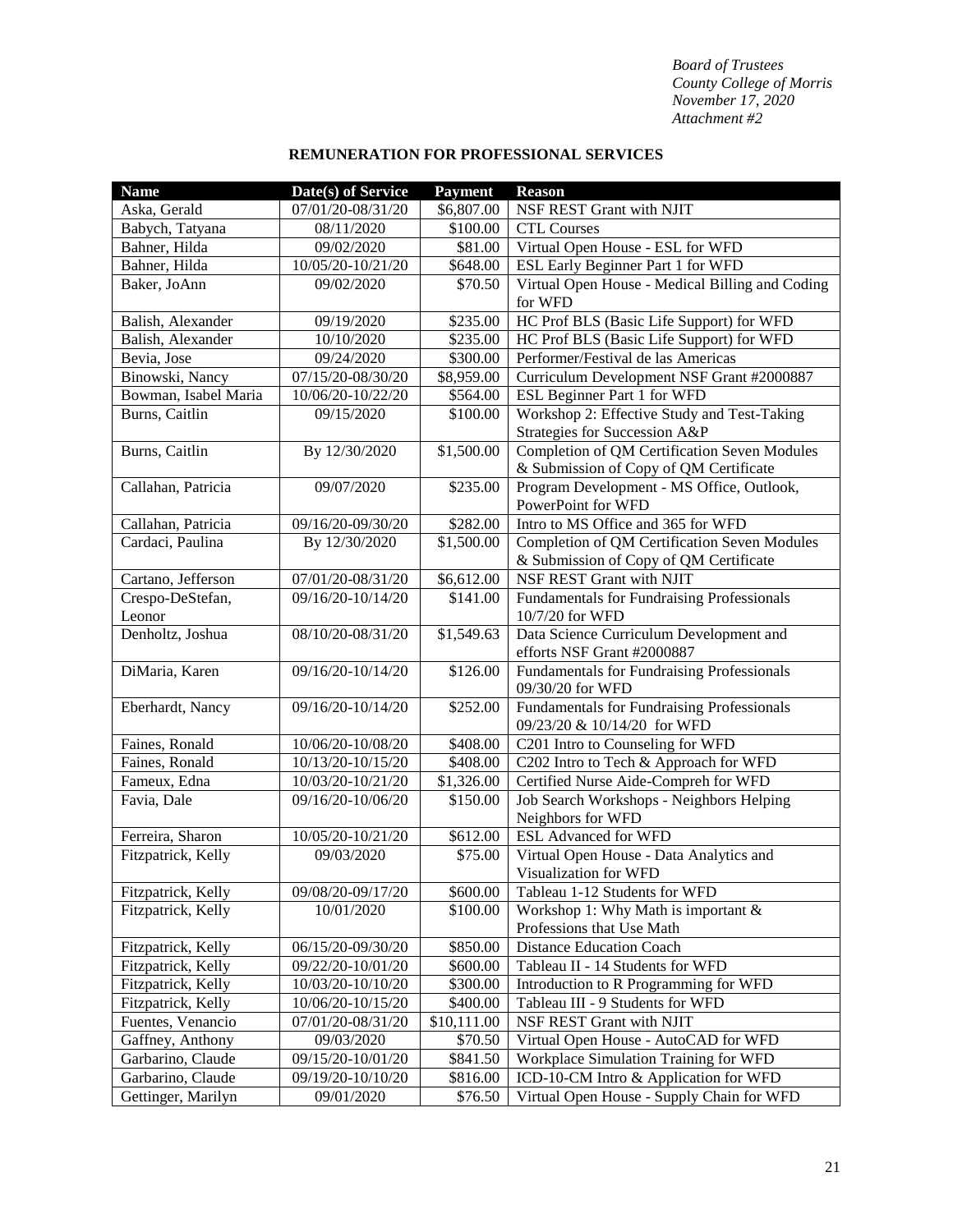| <b>Name</b>         | Date(s) of Service  | <b>Payment</b>         | <b>Reason</b>                                                            |  |
|---------------------|---------------------|------------------------|--------------------------------------------------------------------------|--|
| Gigliotti, Samantha | 08/25/2020          | \$200.00               | Facilitation - Closed Captioning using TechSmith                         |  |
|                     |                     |                        | Knowmia                                                                  |  |
| Gigliotti, Samantha | 07/15/20-10/31/20   | \$1,218.00             | Project Yellowstone Planning and Execution of                            |  |
|                     |                     |                        | Events for COVID-19 Grant                                                |  |
| Gordon, Ramon       | 10/06/20-10/22/20   | \$612.00               | <b>ESL Early Beginner Part 1 for WFD</b>                                 |  |
| Grundfest, Robert   | 09/01/2020          | \$70.50                | Virtual Open House - Alt Route for WFD                                   |  |
| Grundfest, Robert   | 09/14/20-10/19/20   | \$705.00               | NPTNJ Preservice Component for WFD                                       |  |
| Hart, James         | 09/08/2020          | \$20.00                | EOF Student Semester Welcome - College                                   |  |
|                     |                     |                        | <b>Success Faculty Tips</b>                                              |  |
| Iden, Michelle      | 07/15/20-10/31/20   | $\overline{$1,302.00}$ | Project Yellowstone Planning and Execution of                            |  |
|                     |                     |                        | Events for COVID-19 Grant                                                |  |
| Isaza, Maria        | 07/15/20-10/31/20   | \$1,218.00             | Project Yellowstone Planning and Execution of                            |  |
| Jacobs, Samuel      | 09/01/2020          | $\overline{$}76.50$    | Events for COVID-19 Grant<br>Virtual Open House - Coding/Programming for |  |
|                     |                     |                        | <b>WFD</b>                                                               |  |
| Jacobs, Samuel      | 09/16/20-09/30/20   | \$408.00               | Intro to Computer Programming for WFD                                    |  |
| Kelly, Christine    | 09/15/2020          | \$100.00               | Workshop 1: Best Practices - Conducting                                  |  |
|                     |                     |                        | Laboratories at Home                                                     |  |
| Kilhaney, Anastasia | By 12/30/2020       | \$1,500.00             | <b>Completion of QM Certification Seven Modules</b>                      |  |
|                     |                     |                        | & Submission of Copy of QM Certificate                                   |  |
| Lemme, Bryan        | 09/29/2020          | \$100.00               | Participant - Accessibility Tips & Tricks for                            |  |
|                     |                     |                        | <b>Distance Education</b>                                                |  |
| Lesley, Andrew      | 10/03/2020          | \$240.00               | Peripheral IV Therapy Skills for WFD                                     |  |
| Levitch, Alison     | 07/20, 07/21, 08/08 | \$400.00               | <b>CTL Training Workshops</b>                                            |  |
|                     | & 08/12/20          |                        |                                                                          |  |
| Lodato, Anthony     | 08/26/2020          | \$100.00               | <b>CTL Workshop</b>                                                      |  |
| Mach, Mary-Helen    | 10/06/20-10/22/20   | \$564.00               | ESL Beginner Part 1 for WFD                                              |  |
| Martino, Nicole     | 10/05/20-10/21/20   | \$564.00               | ESL Beginner Part 2 for WFD                                              |  |
| Morales, Frank      | 09/29/2020          | \$100.00               | Job Search Workshops - LinkedIn for WFD                                  |  |
| Morales, Frank      | 10/13/2020          | \$100.00               | Job Search Workshops - Interviewing Skills for                           |  |
|                     |                     |                        | <b>WFD</b>                                                               |  |
| Moran-Campbell,     | 07/27, 08/03, 08/11 | \$400.00               | <b>CARES CTL Courses</b>                                                 |  |
| Jennifer            | & 08/24/20          |                        |                                                                          |  |
| Nachevnik, Igor     | 09/03/2020          | \$76.50                | Virtual Open House CompTIA+ and Security+ for                            |  |
|                     |                     |                        | <b>WFD</b>                                                               |  |
| Nachevnik, Igor     | 9/12/20-10/10/20    | \$1,657.50             | CompTIA A+ Core 1 for WFD                                                |  |
| Nelson, Edith       | 09/30/2020          | \$100.00               | <b>CTL Courses</b>                                                       |  |
| Olesak, Brian       | By 12/30/2020       | \$1,500.00             | Completion of QM Certification Seven Modules                             |  |
|                     |                     |                        | & Submission of Copy of QM Certificate                                   |  |
| Parker, Laura       | 08/24/2020          | \$200.00               | Facilitation - Proctoring Exams Virtually                                |  |
| Persau, Meimee      | 10/08/2020          | \$150.00               | Workshop 2: Graphing                                                     |  |
| Petti, Ciro         | 09/01/2020          | \$81.00                | Virtual Open House - Project Management for                              |  |
|                     |                     |                        | <b>WFD</b>                                                               |  |
| Pietropollo, Frank  | 09/15/2020          | \$100.00               | Workshop 2: Effective Study and Test-Taking                              |  |
|                     |                     |                        | Strategies for Succession A&P                                            |  |
| Pietropollo, Frank  | By 12/30/2020       | \$1,500.00             | Completion of QM Certification Seven Modules                             |  |
|                     |                     |                        | & Submission of Copy of QM Certificate                                   |  |
| Pietropollo, Frank  | 08/25/2020          | \$200.00               | Facilitation - Closed Captioning using TechSmith                         |  |
|                     |                     |                        | Knowmia                                                                  |  |
| Poetsch, Deborah    | 09/29/2020          | \$100.00               | Participant - Accessibility Tips & Tricks for                            |  |
|                     |                     |                        | <b>Distance Education</b>                                                |  |
| Publik, Stacy       | 10/06/20-10/22/20   | \$564.00               | <b>ESL Advanced for WFD</b>                                              |  |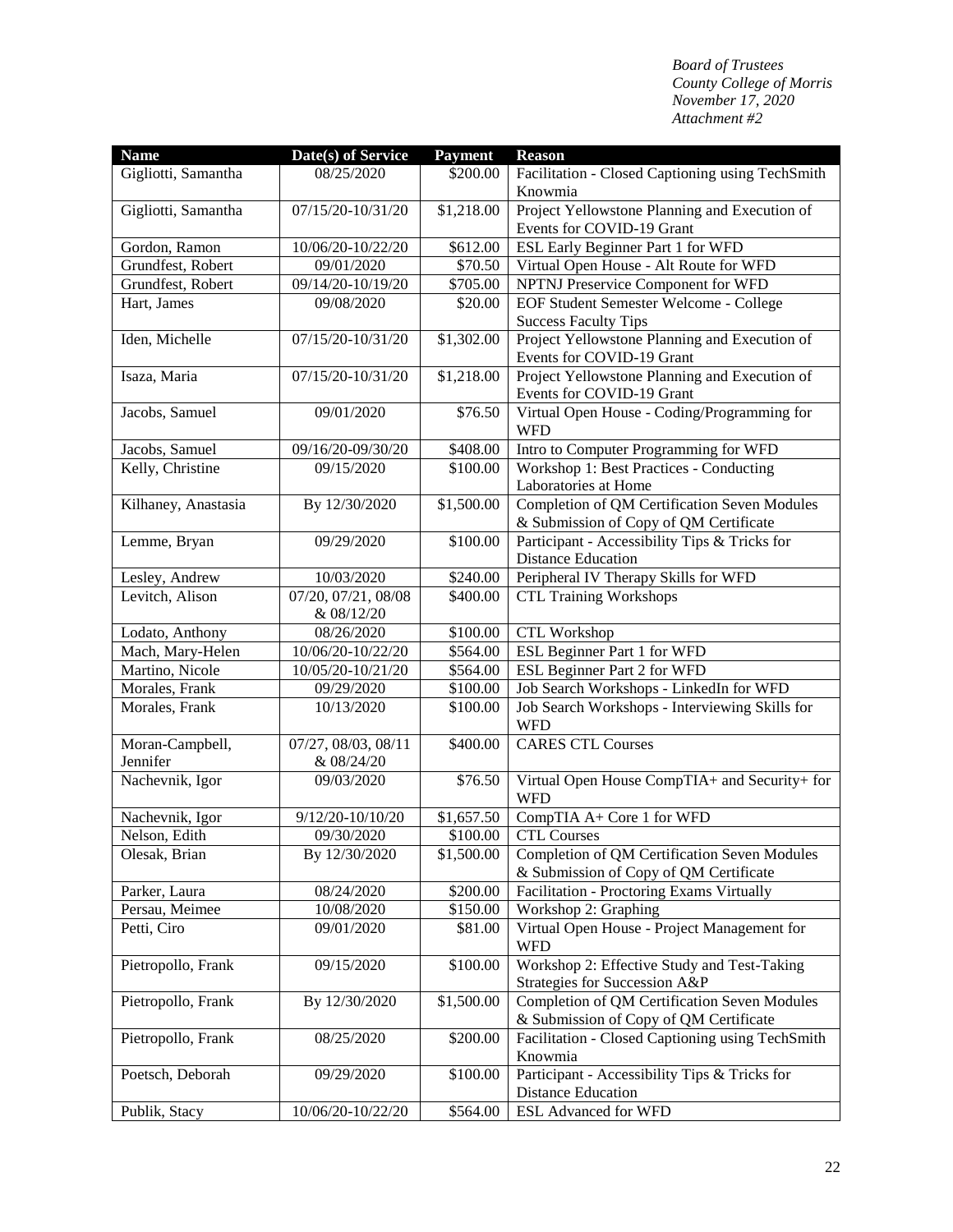| <b>Name</b>          | Date(s) of Service  | <b>Payment</b>         | <b>Reason</b>                                       |
|----------------------|---------------------|------------------------|-----------------------------------------------------|
| Restaino, Dena       | 09/17/2020          | \$100.00               | Workshop 4: Effective Study Strategies and          |
|                      |                     |                        | Navigating the Online Environ.                      |
| Rispoli, Maria       | 08/07 & 08/20/20    | \$200.00               | <b>CTL Courses</b>                                  |
| Rothman, Nancy       | 09/02/20-10/09/20   | $\overline{$1,350.00}$ | CNA Program Coordination, candidate screening,      |
|                      |                     |                        | scheduling and CNA makeup if needed, for WFD        |
| Rufino, Jane         | 07/27, 08/03, 08/11 | \$400.00               | <b>CTL Courses</b>                                  |
|                      | & 08/12/20          |                        |                                                     |
| Salinas, Dorothy     | By 12/30/2020       | $\overline{$}1,500.00$ | <b>Completion of QM Certification Seven Modules</b> |
|                      |                     |                        | & Submission of Copy of QM Certificate              |
| Sauerman, Kathleen   | 09/30/2020          | $\sqrt{$100.00}$       | <b>Blackboard Ally Training</b>                     |
| Siegelman, Stuart    | 10/09/2020          | \$100.00               | <b>Commemoration Committee Hispanic Heritage</b>    |
|                      |                     |                        | Month Event Talk                                    |
| Sisti, Genie         | 09/26, 09/29,       | \$300.00               | <b>CTL Courses</b>                                  |
|                      | 09/30/20            |                        |                                                     |
| Soltes, John         | 07/15/20-10/31/20   | $\overline{$}1,218.00$ | Project Yellowstone Planning and Execution of       |
|                      |                     |                        | Events for COVID-19 Grant                           |
| Sterzer, Kenneth     | 09/08/20-10/13/20   | \$126.00               | HR Management and Staffing for WFD                  |
| Stoler, Loryn        | 09/17/2020          | \$100.00               | Workshop 3: Effective Study Strategies and          |
|                      |                     |                        | Navigating the Online Environ.                      |
| Swern, Lauren        | 09/01/2020          | \$70.50                | Virtual Open House - Virtual Open House - Non-      |
|                      |                     |                        | Profit for WFD                                      |
| Swern, Lauren        | 09/16/20-10/14/20   | \$705.00               | Fundamentals for Fundraising Professionals for      |
|                      |                     |                        | <b>WFD</b>                                          |
| Swern, Lauren        | 10/05/20-10/12/20   | \$282.00               | Face to Face Communications for WFD                 |
| Sykes, Michelle      | 09/14/20-10/08/20   | \$1,128.00             | Medical Term Healthcare Prof. for WFD               |
| Taylor, Anna         | 10/05/20-10/21/20   | \$564.00               | ESL Intermediate Part 1 for WFD                     |
| Taylor, Anna         | 10/05/20-10/21/20   | \$564.00               | ESL Beginner Part 2 for WFD                         |
| Thurman, Alexis      | 10/01/2020          | \$100.00               | Workshop 1: Why Math is important &                 |
|                      |                     |                        | Professions that Use Math                           |
| Treibman, Judy       | 09/01/2020          | \$70.50                | Virtual Open House - HR for WFD                     |
| Treibman, Judy       | 09/08/20-10/13/20   | \$423.00               | HR Management and Staffing for WFD                  |
| Vincelette, Kathy    | 09/08/2020          | \$100.00               | Job Search Workshops - Changing Your Career         |
|                      |                     |                        | for WFD                                             |
| Vincelette, Kathy    | 09/22/2020          | \$100.00               | Job Search Workshops - Resume Writing for           |
|                      |                     |                        | <b>WFD</b>                                          |
| Viola, Thomas        | 09/02/2020          | \$70.50                | Virtual Open House - CADC and CPRS for WFD          |
| Viola, Thomas        | 10/05/20-10/21/20   | \$846.00               | C301 Community Resources for WFD                    |
| Williams-Bogar, Rita | 09/03/2020          | \$79.50                | Virtual Open House - Business Courses and MS        |
|                      |                     |                        | Training for WFD                                    |
| Williams-Bogar, Rita | 09/08/2020          | \$169.00               | CCM Staff Development During Convocation for        |
|                      |                     |                        | <b>WFD</b>                                          |
| Williams-Bogar, Rita | 09/21/20-09/23/20   | \$318.00               | Microsoft Teams for WFD                             |
| Wise, Susan          | 09/03/2020          | \$70.50                | Virtual Open House - CISCO CCNA                     |
| Wolfgang, Heather    | 10/20/2020          | \$150.00               | Workshop 3: Factoring                               |
| Yost, Vivian         | 09/08/20-10/13/20   | \$126.00               | HR Management and Staffing for WFD                  |
| Zejnullahi, Rreze    | 10/05/2020          | \$200.00               | Pivot Tables Introduction for WFD                   |
| Zejnullahi, Rreze    | 10/19/20-10/19/20   | \$200.00               | Pivot Tables Advanced for WFD                       |
|                      |                     |                        |                                                     |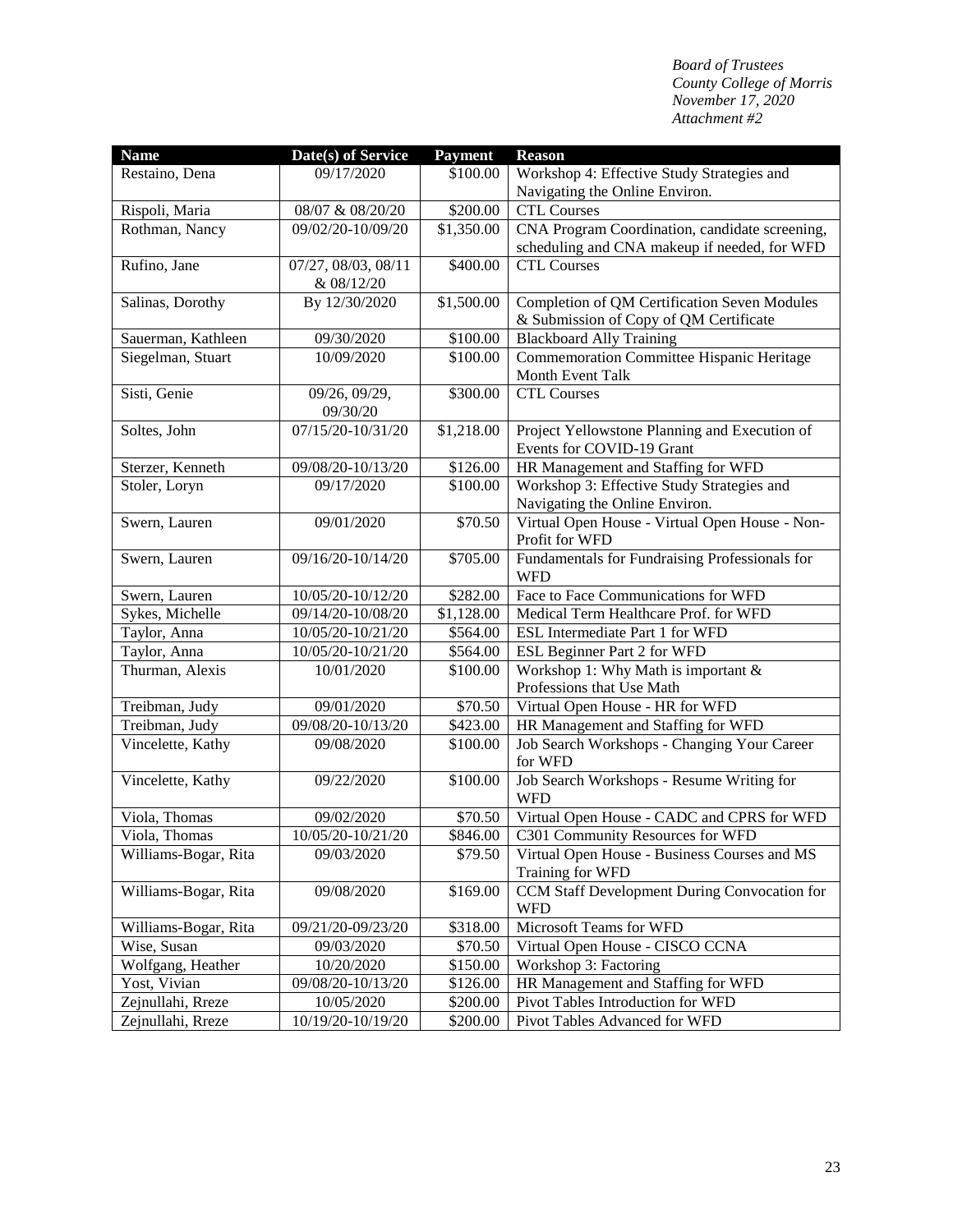| <b>RATIONALE:</b>  | NAME:           | <b>EFFECTIVE</b><br>DATE: | ,,,,,,,,,,,,,,,,,,,,,,,,,,,,,,,,,,,<br><b>ACTION/</b><br>POSITION:                   | <b>SALARY/</b><br><b>WAGE:</b> |
|--------------------|-----------------|---------------------------|--------------------------------------------------------------------------------------|--------------------------------|
| <b>CCMSA:</b>      |                 |                           |                                                                                      |                                |
| <b>REPLACEMENT</b> | Ashford, Ebony  | 17-Nov-20                 | <b>Appointed to:</b><br>Dispatcher<br><b>Public Safety</b>                           | \$31,915                       |
| <b>PART-TIME:</b>  |                 |                           |                                                                                      |                                |
|                    |                 |                           |                                                                                      |                                |
| <b>REPLACEMENT</b> | Francis, Leslie | 2-Nov-20                  | <b>Appointed to: GRANT FUNDED</b><br>PT Student Support Coordinator<br>NSF B2B Grant | \$15.00/hr.                    |

*The following actions commence as of the date indicated and end on June 30, 2021.*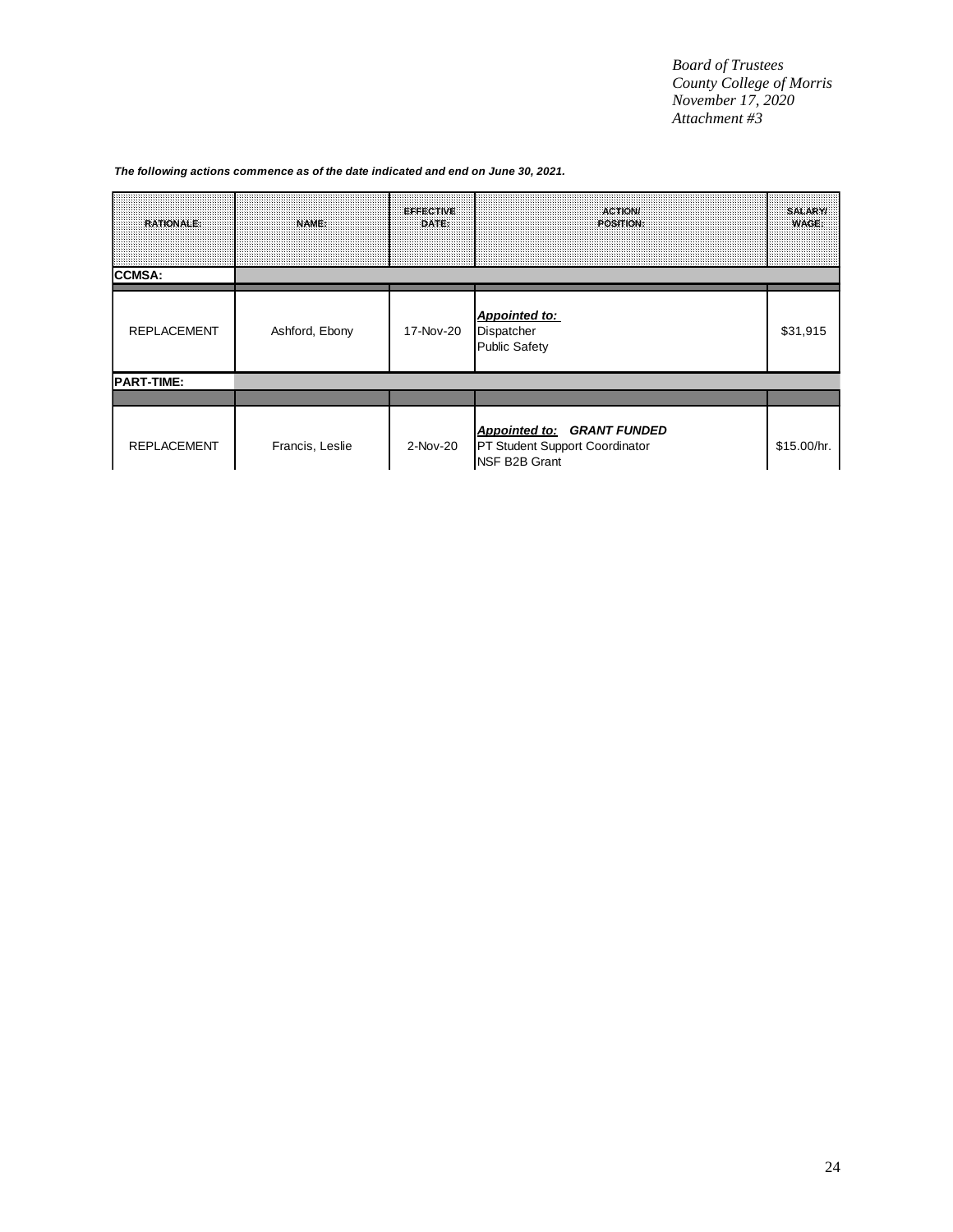#### **ADJUNCT FACULTY APPOINTMENTS AND SALARIES Fall 2020**

| <b>Department</b> | <b>First Name</b> | <b>Last Name</b> | <b>Salary</b>       |
|-------------------|-------------------|------------------|---------------------|
| <b>LGESL</b>      | Tatyana           | Babych           | \$5,190             |
| <b>LGESL</b>      | AnnMarie          | <b>Bacino</b>    | \$2,325             |
| <b>LGESL</b>      | Anne              | Beacken          | \$4,325             |
| <b>LGESL</b>      | Winfield          | <b>Bennett</b>   | \$5,190             |
| <b>LGESL</b>      | Winfield          | <b>Bennett</b>   | \$1,730             |
| <b>LGESL</b>      | Jared             | Ciocco           | \$2,595             |
| <b>LGESL</b>      | Rubens            | Correa           | \$2,595             |
| <b>LGESL</b>      | Joseph            | Errante          | \$2,595             |
| <b>LGESL</b>      | David             | Gunness          | \$4,650             |
| <b>LGESL</b>      | David             | Gunness          | \$775               |
| <b>LGESL</b>      | Nina              | Hefter           | \$3,460             |
| <b>LGESL</b>      | Nina              | Hefter           | \$1,730             |
| <b>LGESL</b>      | Lakshmi           | Kattepur         | \$5,190             |
| <b>LGESL</b>      | Jun               | Lewin            | \$2,325             |
| <b>LGESL</b>      | Jun               | Lewin            | \$775               |
| <b>LGESL</b>      | <b>Brenda</b>     | Miers            | \$7,785             |
| <b>LGESL</b>      | Vita              | Morales          | \$2,595             |
| <b>LGESL</b>      | Mariko            | Nakane           | \$6,975             |
| <b>LGESL</b>      | Mariko            | Nakane           | \$1,550             |
| <b>LGESL</b>      | Daneiah           | Nasser           | \$2,325             |
| <b>LGESL</b>      | Edith             | Nelson           | \$1,550             |
| <b>LGESL</b>      | Maria             | Picouto          | \$2,595             |
| <b>LGESL</b>      | Hilary            | Porteous-Nye     | \$6,975             |
| <b>LGESL</b>      | Hilary            | Porteous-Nye     | \$2,325             |
| <b>LGESL</b>      | Jennifer          | Schafer          | \$2,595             |
| <b>LGESL</b>      | Evelyn            | Sisti            | \$5,190             |
| <b>LGESL</b>      | Evelyn            | Sisti            | \$1,730             |
| <b>LGESL</b>      | Elissa            | Teeple           | $\overline{$}5,190$ |
| ART               | Marco             | Cutrone          | \$6,920             |
| <b>ART</b>        | Patrick           | Gallagher        | \$2,595             |
| <b>ART</b>        | Patrick           | Gallagher        | \$865               |
| <b>ART</b>        | Andrea            | Kelly            | \$3,460             |
| <b>ART</b>        | Charles           | Mulford          | \$2,595             |
| <b>ART</b>        | <b>Barbara</b>    | Neibart          | \$6,920             |
| <b>ART</b>        | John              | Reinking         | \$6,920             |
| <b>ART</b>        | Audrey            | Sedlak-Barbati   | \$6,055             |
| <b>ART</b>        | Leah              | Tomaino          | \$6,920             |
| <b>DSN</b>        | Fabio             | Castellanos      | \$5,944             |
| <b>DSN</b>        | Fabio             | Castellanos      | \$3,100             |
| <b>DSN</b>        | Anita             | Collins          | \$5,778             |
| <b>DSN</b>        | Anita             | Collins          | \$1,730             |
| <b>DSN</b>        | Marco             | Hernandez        | \$6,200             |
| <b>DSN</b>        | Marco             | Hernandez        | \$775               |
| <b>DSN</b>        | Wendy             | Huron Carmona    | \$2,889             |
| <b>DSN</b>        | Wendy             | Huron Carmona    | \$865               |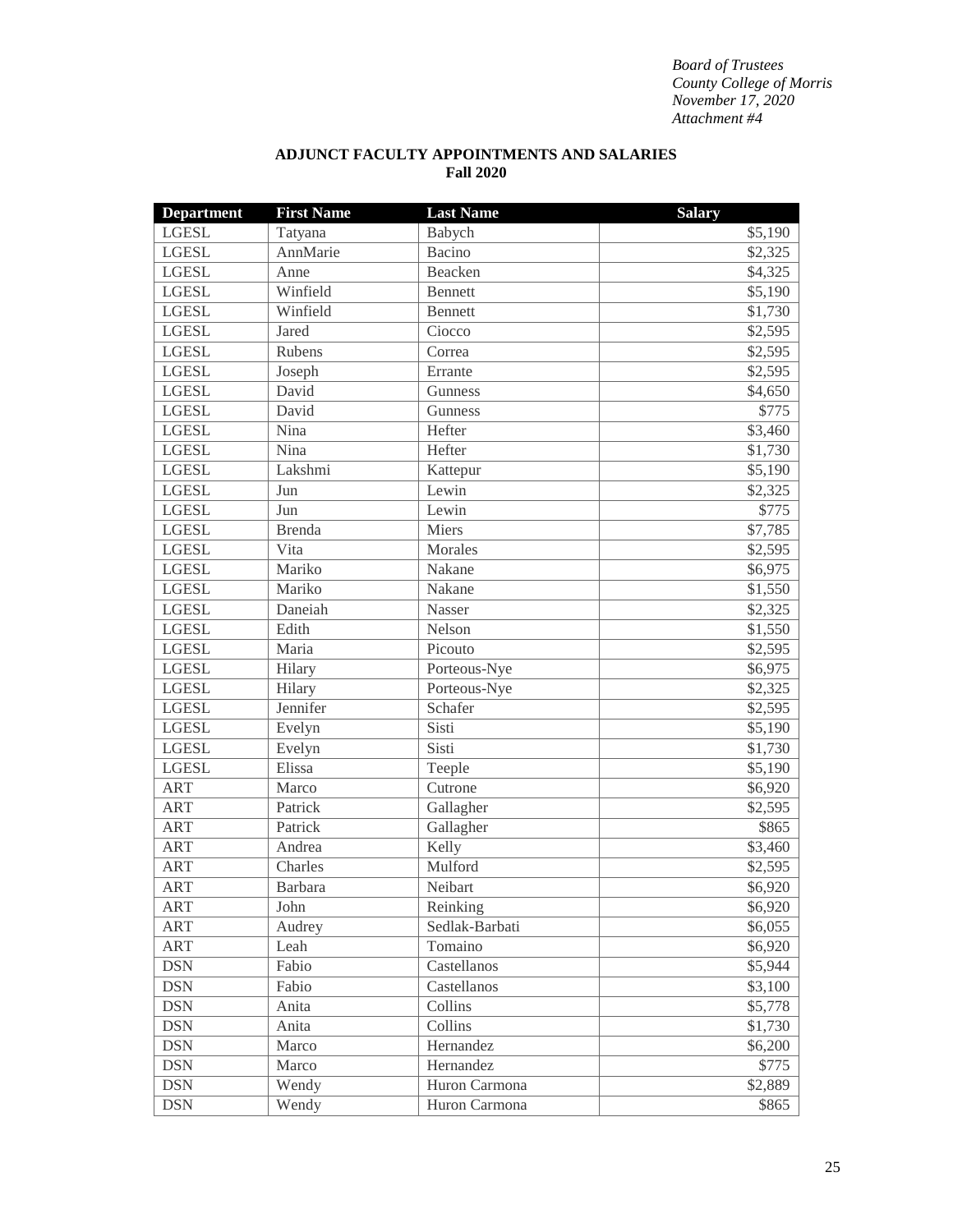| <b>Department</b> | <b>First Name</b> | <b>Last Name</b>        | <b>Salary</b>       |
|-------------------|-------------------|-------------------------|---------------------|
| <b>DSN</b>        | Linda             | Santangelo-Mosley       | \$3,175             |
| <b>DSN</b>        | Linda             | Santangelo-Mosley       | \$865               |
| <b>DSN</b>        | Gregory           | Somjen                  | $\overline{$3,460}$ |
| <b>DSN</b>        | Gregory           | Somjen                  | \$865               |
| <b>DSN</b>        | Fan               | Zhang                   | $\overline{$}5,014$ |
| <b>DSN</b>        | Fan               | Zhang                   | \$3,100             |
| <b>MUSIC</b>      | Lori              | Alden-Briggs            | \$1,860             |
| <b>MUSIC</b>      | Denise            | <b>Barbarita</b>        | \$3,979             |
| <b>MUSIC</b>      | Denise            | <b>Barbarita</b>        | \$865               |
| <b>MUSIC</b>      | Richard           | <b>Barrieres</b>        | \$865               |
| <b>MUSIC</b>      | Susan             | <b>Braden</b>           | \$4,185             |
| <b>MUSIC</b>      | William           | <b>Briggs</b>           | \$4,905             |
| <b>MUSIC</b>      | William           | <b>Briggs</b>           | \$3,460             |
| <b>MUSIC</b>      | Rick              | Deardorff               | \$4,498             |
| <b>MUSIC</b>      | Rick              | Deardorff               | \$2,595             |
| <b>MUSIC</b>      | Jason             | DePope                  | \$2,595             |
| <b>MUSIC</b>      | Michael           | 387                     | \$3,875             |
| <b>MUSIC</b>      | Carol             | Hamersma                | \$3,287             |
| <b>MUSIC</b>      | Carol             | Hamersma                | \$6,055             |
| <b>MUSIC</b>      | Emily             | James                   | \$2,325             |
| <b>MUSIC</b>      | Emily             | James                   | \$775               |
| <b>MUSIC</b>      | <b>Brian</b>      | Kafel                   | \$310               |
| <b>MUSIC</b>      | <b>Brian</b>      | Kafel                   | \$775               |
| <b>MUSIC</b>      | Victor            | Keremedjiev             | \$692               |
| <b>MUSIC</b>      | Victor            | Keremedjiev             | \$6,055             |
| <b>MUSIC</b>      | Gloria            | Kim                     | \$1,550             |
| <b>MUSIC</b>      | Karl              | Latham                  | $\overline{$}6,055$ |
| <b>MUSIC</b>      | Kelly             | Miller                  | \$1,860             |
| <b>MUSIC</b>      | Melanie           | Mitrano-Duffy           | \$4,048             |
| <b>MUSIC</b>      | Melanie           | Mitrano-Duffy           | \$4,325             |
| <b>MUSIC</b>      | Cheol-Woo         | Nam                     | \$5,536             |
| <b>MUSIC</b>      | Cheol-Woo         | $\overline{\text{Nam}}$ | \$2,595             |
| <b>MUSIC</b>      | Daniel            | Palladino               | \$5,190             |
| <b>MUSIC</b>      | Teresa            | Roccanova               | \$8,719             |
| <b>MUSIC</b>      | Teresa            | Roccanova               | \$2,595             |
| <b>MUSIC</b>      | Oliver            | Santana Rivera          | \$2,595             |
| <b>MUSIC</b>      | Kyle              | Spender                 | \$2,595             |
| <b>MUSIC</b>      | Matthew           | Swiss                   | \$4,650             |
| <b>MUSIC</b>      | Gregory           | Whiddon                 | \$5,778             |
| <b>MUSIC</b>      | Gregory           | Whiddon                 | \$6,055             |
| <b>MUSIC</b>      | Yuka              | Yanagi                  | \$7,110             |
| <b>MUSIC</b>      | Yuka              | Yanagi                  | \$5,190             |
| <b>ENGPH</b>      | Patrick           | Andriani                | \$4,650             |
| <b>ENGPH</b>      | Patrick           | Andriani                | \$775               |
| <b>ENGPH</b>      | Michele           | <b>Atkins</b>           | \$4,325             |
| <b>ENGPH</b>      | Scott             | <b>Beatty</b>           | \$4,650             |
| <b>ENGPH</b>      | Margaret          | Carey                   | \$6,488             |
| <b>ENGPH</b>      | Thomas            | Carlock                 | \$6,975             |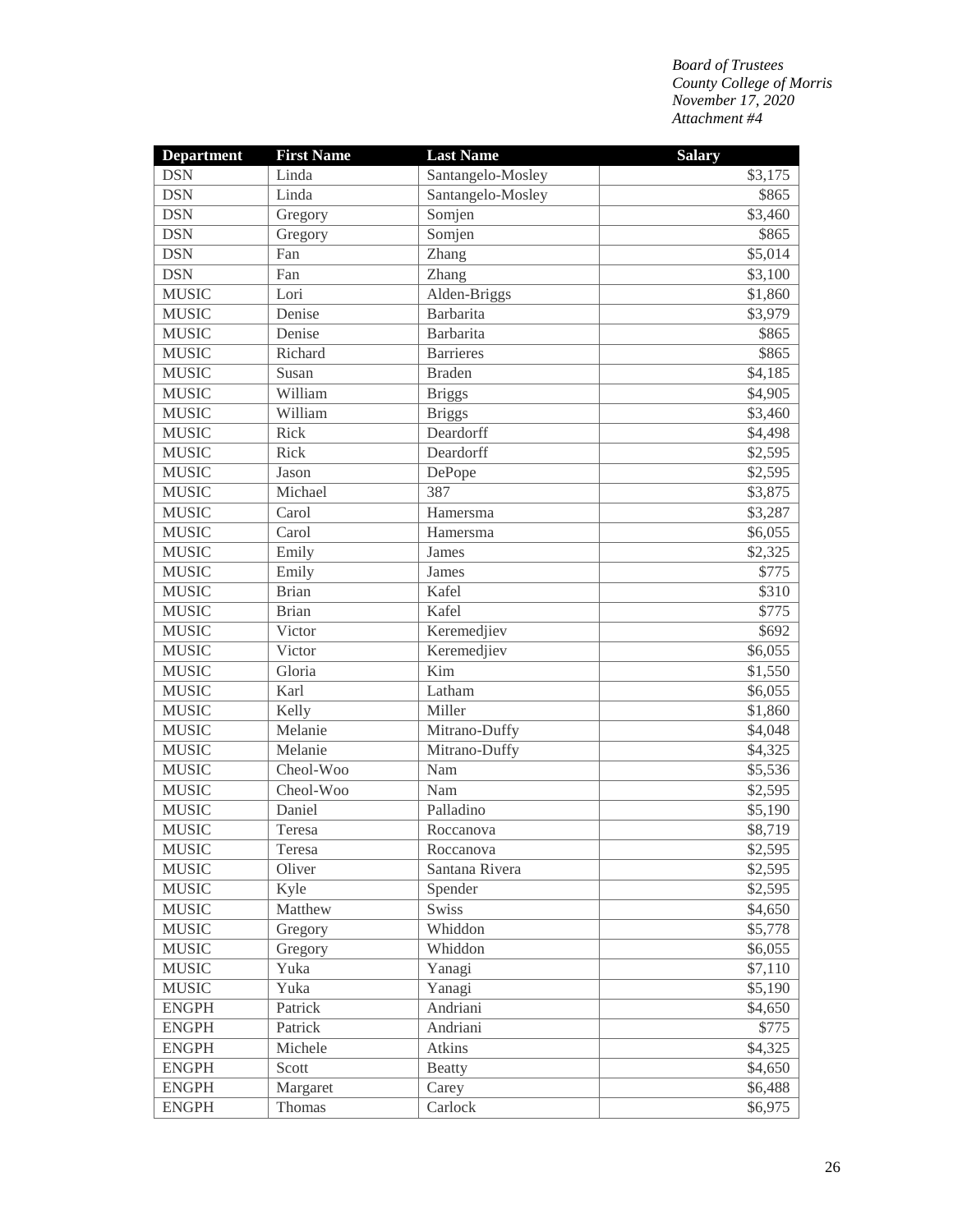| <b>Department</b> | <b>First Name</b> | <b>Last Name</b>              | <b>Salary</b>       |
|-------------------|-------------------|-------------------------------|---------------------|
| <b>ENGPH</b>      | Thomas            | Carlock                       | $\overline{$}775$   |
| <b>ENGPH</b>      | Richard           | Carpenter                     | \$7,785             |
| <b>ENGPH</b>      | Richard           | Carpenter                     | \$2,336             |
| <b>ENGPH</b>      | Peter             | Clavin                        | \$3,875             |
| <b>ENGPH</b>      | Marie             | $\overline{\text{Collinson}}$ | \$7,785             |
| <b>ENGPH</b>      | Marie             | Collinson                     | \$865               |
| <b>ENGPH</b>      | Daniela           | Conte                         | \$4,650             |
| <b>ENGPH</b>      | Daniela           | Conte                         | \$775               |
| <b>ENGPH</b>      | Thomas            | Furlong                       | \$9,083             |
| <b>ENGPH</b>      | Thomas            | Furlong                       | \$1,038             |
| <b>ENGPH</b>      | Michael           | Giffoniello                   | \$7,785             |
| <b>ENGPH</b>      | Michael           | Giffoniello                   | \$3,201             |
| <b>ENGPH</b>      | Judith            | Herman                        | \$3,488             |
| <b>ENGPH</b>      | Mary              | Higgins                       | \$6,975             |
| <b>ENGPH</b>      | Mary              | Higgins                       | \$388               |
| <b>ENGPH</b>      | Emily             | Hoeflinger                    | \$3,875             |
| <b>ENGPH</b>      | Peggy             | Kurtz                         | \$2,325             |
| <b>ENGPH</b>      | Peggy             | Kurtz                         | \$775               |
| <b>ENGPH</b>      | James             | Lavin                         | \$4,325             |
| <b>ENGPH</b>      | Danielle          | Lenar Cummins                 | \$9,515             |
| <b>ENGPH</b>      | Anthony           | Lodato                        | \$4,650             |
| <b>ENGPH</b>      | Anthony           | Lodato                        | \$775               |
| <b>ENGPH</b>      | Laurel            | Lorber                        | \$5,190             |
| <b>ENGPH</b>      | Laurel            | Lorber                        | \$865               |
| <b>ENGPH</b>      | Karen             | Martin                        | \$2,595             |
| <b>ENGPH</b>      | Michele           | McCormick                     | \$4,650             |
| <b>ENGPH</b>      | Kellie            | McKinney                      | $\overline{$8,650}$ |
| <b>ENGPH</b>      | Kellie            | McKinney                      | \$649               |
| <b>ENGPH</b>      | Carol             | Moore                         | \$2,325             |
| <b>ENGPH</b>      | Jennifer          | Moran-Campbell                | \$3,875             |
| <b>ENGPH</b>      | Diane             | Moscaritolo                   | \$4,650             |
| <b>ENGPH</b>      | Abbey             | Numedahl                      | \$6,975             |
| <b>ENGPH</b>      | Abbey             | Numedahl                      | \$775               |
| <b>ENGPH</b>      | Stephen           | Pellegrino                    | \$2,595             |
| <b>ENGPH</b>      | Donald            | Peterson                      | \$8,650             |
| <b>ENGPH</b>      | Donald            | Peterson                      | \$2,422             |
| <b>ENGPH</b>      | Maria             | Rispoli                       | \$2,325             |
| <b>ENGPH</b>      | Michael           | Steier                        | \$2,325             |
| <b>ENGPH</b>      | Michael           | Steier                        | \$465               |
| <b>ENGPH</b>      | Carolyn           | Tedholm                       | \$4,650             |
| <b>ENGPH</b>      | Carolyn           | Tedholm                       | \$775               |
| <b>ENGPH</b>      | Cheryl            | Thompson                      | \$6,975             |
| <b>ENGPH</b>      | Cheryl            | Thompson                      | \$775               |
| <b>ENGPH</b>      | Susan             | Toth                          | \$7,785             |
| <b>ENGPH</b>      | Susan             | Toth                          | \$865               |
| <b>ENGPH</b>      | Lindsey           | Wah                           | \$2,595             |
| <b>ENGPH</b>      | Matthew           | Wille                         | \$2,325             |
| <b>ENGPH</b>      | Matthew           | Wille                         | \$775               |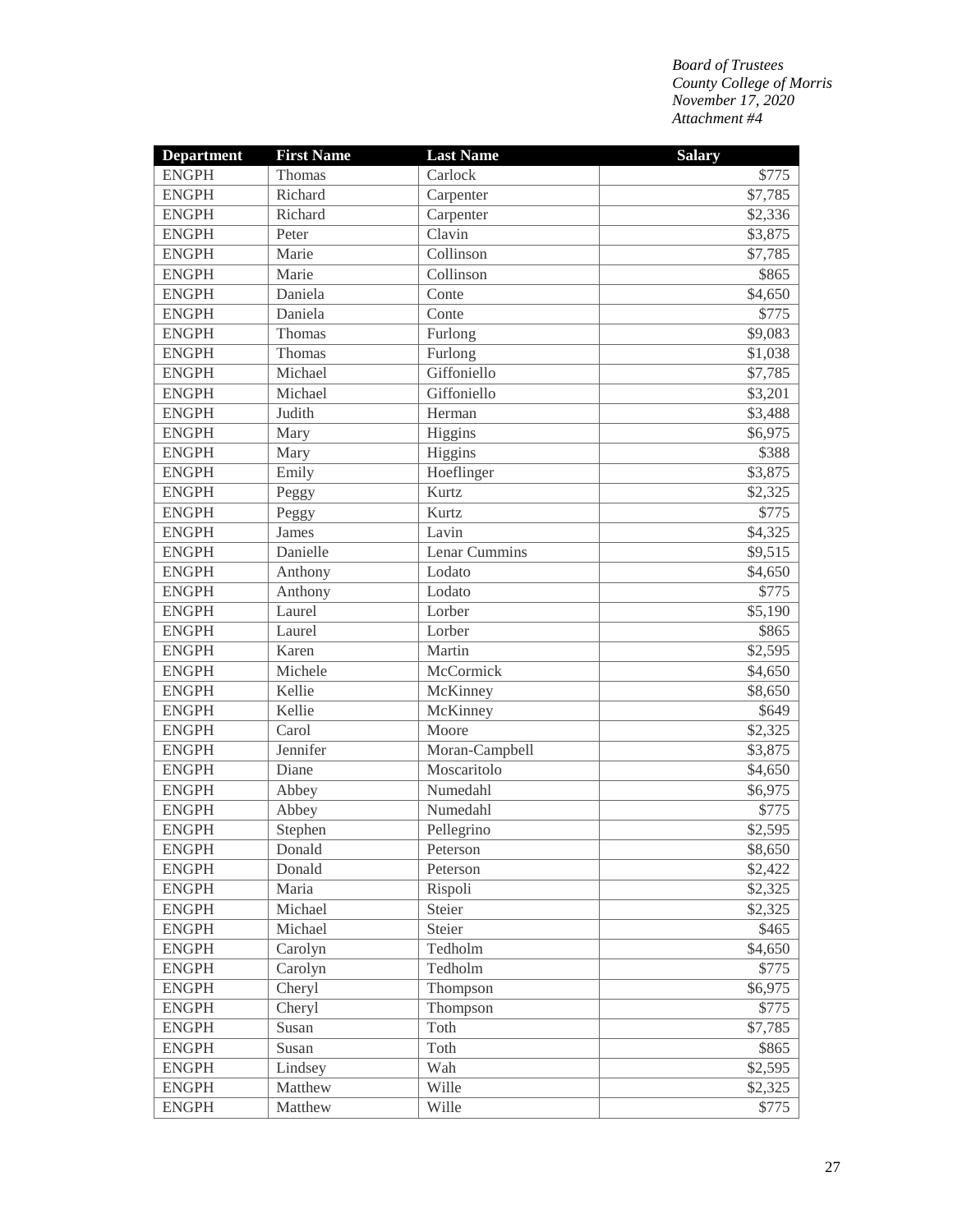| <b>Department</b> | <b>First Name</b>          | <b>Last Name</b> | <b>Salary</b> |
|-------------------|----------------------------|------------------|---------------|
| <b>COM</b>        | Shelley                    | <b>Bromberg</b>  | \$2,595       |
| <b>COM</b>        | David                      | Comora           | \$2,325       |
| <b>COM</b>        | Devon                      | Gifis            | \$2,325       |
| <b>COM</b>        | $\overline{\text{Cyntha}}$ | Mayer            | \$4,650       |
| <b>PHO</b>        | Avi                        | Erez             | \$2,595       |
| <b>PHO</b>        | Donald                     | Mengay           | \$2,325       |
| <b>PHO</b>        | Nicole                     | Schwartz         | \$6,055       |
| <b>PHO</b>        | Nicole                     | Schwartz         | \$1,730       |
| PHO               | Stephanie                  | Schwiederek      | \$3,100       |
| <b>GRD</b>        | Luis                       | Carrasquillo     | \$6,200       |
| <b>GRD</b>        | Paul                       | Kiesche          | \$3,175       |
| <b>GRD</b>        | Kathleen                   | McNeil           | \$7,093       |
| <b>GRD</b>        | Andrew                     | Murad            | \$3,100       |
| <b>GRD</b>        | Joseph                     | Petraccoro       | \$3,100       |
| <b>GRD</b>        | Jon                        | Weiman           | \$775         |
| <b>GRD</b>        | William                    | Yermal           | \$6,920       |
| <b>SAHS</b>       | Karanja                    | Carroll          | \$6,975       |
| <b>SAHS</b>       | Lina                       | Caswell          | \$4,650       |
| <b>SAHS</b>       | Jerry                      | Chanda           | \$2,325       |
| <b>SAHS</b>       | Kenneth                    | Gattie           | \$6,975       |
| <b>SAHS</b>       | Iris                       | Kaifa            | \$7,785       |
| <b>SAHS</b>       | Richard                    | Kasmin           | \$2,325       |
| <b>SAHS</b>       | Gerald                     | Kloby            | \$2,595       |
| <b>SAHS</b>       | John                       | O'Hara           | \$7,785       |
| <b>SAHS</b>       | John                       | Pinkard          | \$2,595       |
| <b>SAHS</b>       | <b>Brent</b>               | Rafuse           | \$2,595       |
| <b>SAHS</b>       | <b>Brent</b>               | Rafuse           | \$865         |
| <b>SAHS</b>       | Richard                    | Reinschmidt      | \$7,785       |
| <b>SAHS</b>       | Norman                     | Richter          | \$7,785       |
| <b>PSY</b>        | Sheila                     | <b>Brodhead</b>  | \$5,190       |
| <b>PSY</b>        | Kim                        | Finn             | \$5,190       |
| <b>PSY</b>        | Randolph                   | Fodali           | \$2,595       |
| <b>PSY</b>        | Timothy                    | Gagliano         | \$4,650       |
| <b>PSY</b>        | Kobie                      | Morgan           | \$2,595       |
| <b>PSY</b>        | Jane                       | Rufino           | \$2,595       |
| <b>PSY</b>        | Vanessa                    | Shields          | \$2,325       |
| <b>PSY</b>        | Eve                        | Taub             | \$2,325       |
| <b>PSY</b>        | John                       | Urgola           | \$7,785       |
| <b>HIS</b>        | Alexander                  | Clemente         | \$5,190       |
| ${\rm HIS}$       | Deborah                    | Hoeflinger       | \$7,785       |
| <b>HIS</b>        | Joshua                     | Hurwitz          | \$2,595       |
| ${\rm HIS}$       | Joshua                     | Hurwitz          | \$865         |
| ${\rm HIS}$       | Steven                     | Isaacson         | \$2,595       |
| ${\rm HIS}$       | Matthew                    | Johnston         | \$5,190       |
| <b>HIS</b>        | Matthew                    | Johnston         | \$1,730       |
| <b>HIS</b>        | William                    | Lorenzo          | \$5,190       |
| <b>HIS</b>        | Robert                     | Martin           | \$2,325       |
| <b>HIS</b>        | Robert                     | Martin           | \$775         |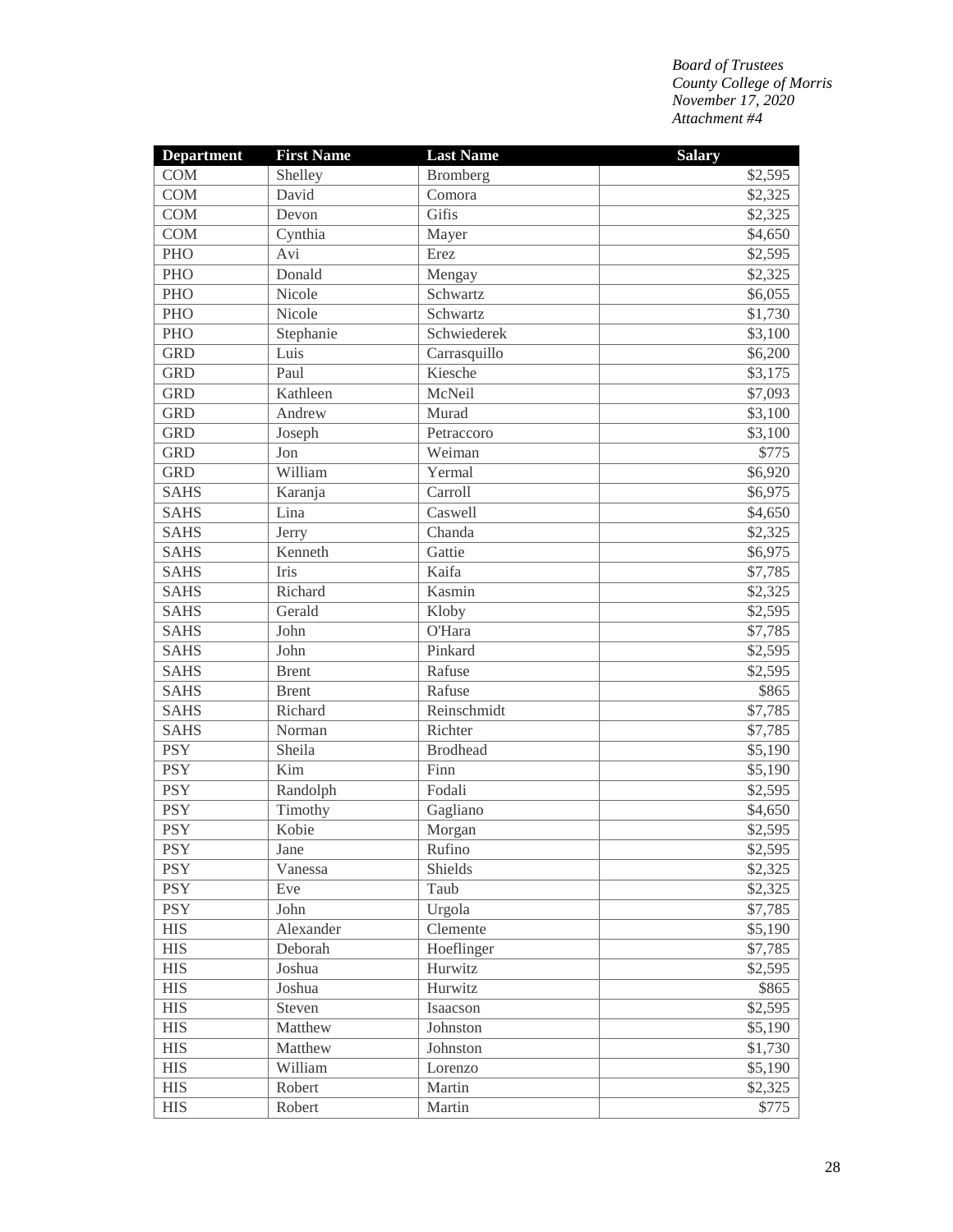| <b>Department</b>       | <b>First Name</b> | <b>Last Name</b>     | <b>Salary</b>       |
|-------------------------|-------------------|----------------------|---------------------|
| <b>HIS</b>              | Diana             | Olsen                | \$5,190             |
| <b>CJS</b>              | Daniel            | Gallagher            | \$2,595             |
| <b>CJS</b>              | Daniel            | Gallagher            | \$865               |
| $\overline{\text{CJS}}$ | Russell           | Hatzel               | \$2,595             |
| <b>CJS</b>              | Russell           | Hatzel               | \$865               |
| <b>CJS</b>              | John              | Hurd                 | \$7,785             |
| <b>CJS</b>              | Colleen           | Pascale              | \$4,650             |
| <b>CJS</b>              | Colleen           | Pascale              | \$775               |
| $\overline{\text{CJS}}$ | William           | Stitt                | \$2,325             |
| <b>CJS</b>              | Kerri-Lynn        | Walsh-Wood           | \$2,325             |
| <b>CJS</b>              | Kerri-Lynn        | Walsh-Wood           | \$775               |
| <b>BUS</b>              | John              | Bale                 | \$5,190             |
| <b>BUS</b>              | Grace             | <b>Barrett</b>       | \$3,175             |
| <b>BUS</b>              | Curtiss           | Cale                 | \$7,785             |
| <b>BUS</b>              | Glen              | Caplin               | \$7,785             |
| <b>BUS</b>              | Susan             | Christensen          | \$2,325             |
| <b>BUS</b>              | Julian            | Costa                | \$5,882             |
| <b>BUS</b>              | Julian            | Costa                | \$865               |
| <b>BUS</b>              | Judith            | $\overline{G}$ inder | $\overline{$8,533}$ |
| <b>BUS</b>              | Marybeth          | Hall                 | \$4,650             |
| <b>BUS</b>              | Joel              | Katz                 | \$2,325             |
| <b>BUS</b>              | John              | Kelly                | \$7,785             |
| <b>BUS</b>              | Raye Jean         | Leastman             | \$6,349             |
| <b>BUS</b>              | Raye Jean         | Leastman             | \$1,730             |
| <b>BUS</b>              | Allan             | Mulondo              | \$5,169             |
| <b>BUS</b>              | Mona              | Ressaissi            | \$7,785             |
| <b>BUS</b>              | Sugeily           | Rodriguez            | \$8,014             |
| <b>BUS</b>              | Magdy             | Sharoupim            | \$6,349             |
| <b>BUS</b>              | Maureen           | Stivala              | \$2,325             |
| <b>HOS</b>              | Robert            | Kern                 | \$5,190             |
| <b>HOS</b>              | Suzanne           | Lowery               | \$2,889             |
| <b>MATH</b>             | Elizabeth         | <b>Barlowe</b>       | \$5,425             |
| <b>MATH</b>             | John              | Cutrone              | \$5,190             |
| <b>MATH</b>             | Emel              | Demirel              | \$9,515             |
| <b>MATH</b>             | Emel              | Demirel              | \$649               |
| <b>MATH</b>             | John              | Elmuccio             | \$3,460             |
| <b>MATH</b>             | John              | Elmuccio             | \$2,595             |
| <b>MATH</b>             | Dale              | Garlick              | \$6,055             |
| <b>MATH</b>             | Aditi             | Ghosh Dastidar       | \$8,525             |
| <b>MATH</b>             | Inessa            | Goldberg             | \$8,650             |
| <b>MATH</b>             | Inessa            | Goldberg             | \$1,298             |
| <b>MATH</b>             | Beth              | Grivoyannis          | \$7,785             |
| <b>MATH</b>             | Beth              | Grivoyannis          | \$1,946             |
| <b>MATH</b>             | Evren             | Gulistan             | \$2,595             |
| <b>MATH</b>             | Evren             | Gulistan             | \$1,946             |
| <b>MATH</b>             | Mihriban          | Gulistan             | \$2,325             |
| <b>MATH</b>             | Cristine          | Hild                 | \$2,325             |
| <b>MATH</b>             | Virginia          | Hoffart              | \$3,460             |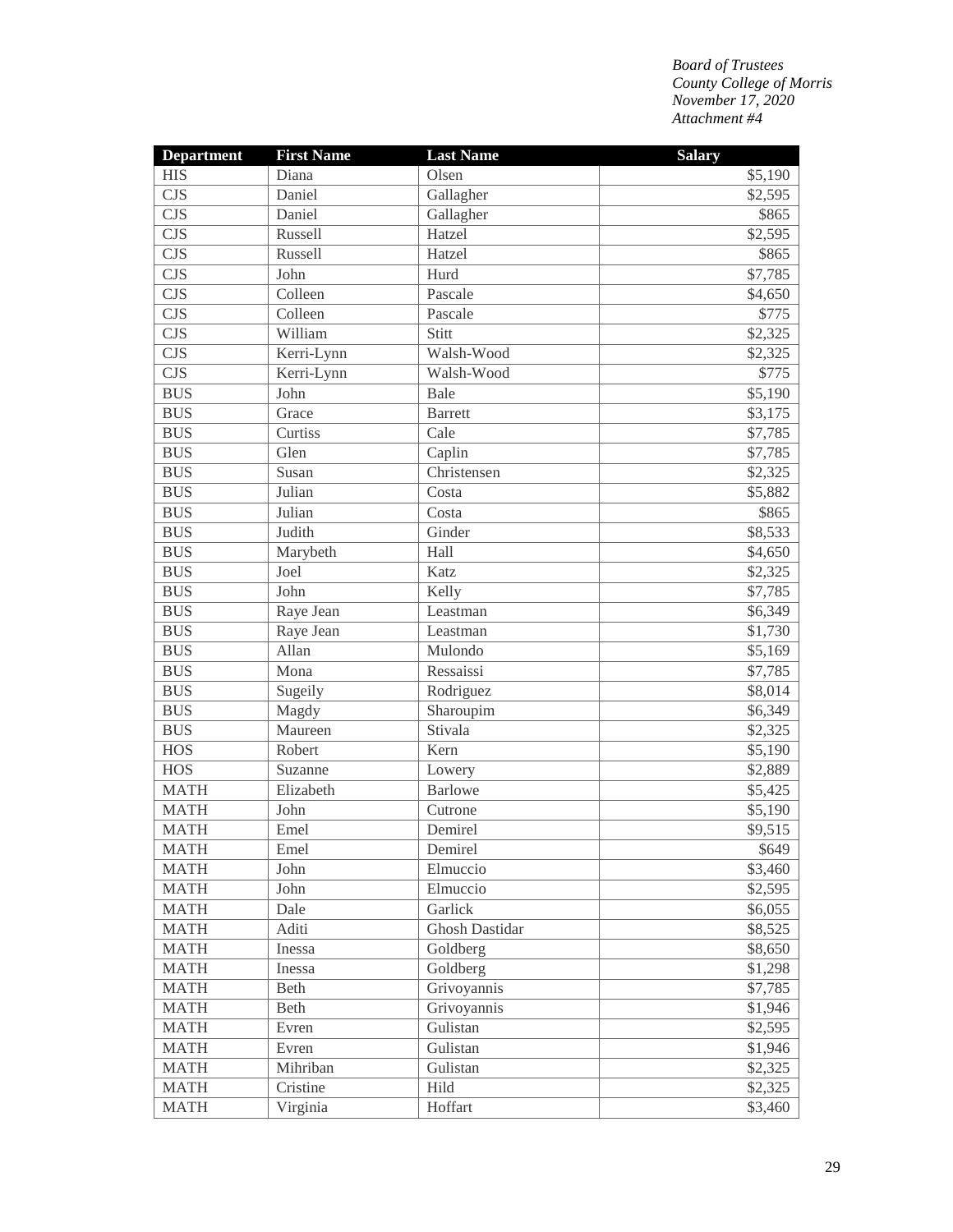| <b>Department</b> | <b>First Name</b> | <b>Last Name</b> | <b>Salary</b> |
|-------------------|-------------------|------------------|---------------|
| <b>MATH</b>       | Anthony           | Knuth            | \$6,975       |
| <b>MATH</b>       | John              | Krejci           | \$2,595       |
| <b>MATH</b>       | Lisa              | Mathus           | \$6,055       |
| <b>MATH</b>       | Lisa              | Mathus           | \$3,893       |
| <b>MATH</b>       | Jennifer          | McCracken        | \$3,460       |
| <b>MATH</b>       | Howard            | McKenzie         | \$5,190       |
| <b>MATH</b>       | Howard            | McKenzie         | \$865         |
| <b>MATH</b>       | Robert            | McLoughlin       | \$5,190       |
| <b>MATH</b>       | Jeannine          | Mulder           | \$3,875       |
| <b>MATH</b>       | Kathia            | <b>Nieves</b>    | \$7,750       |
| <b>MATH</b>       | Stacey            | Opper            | \$8,650       |
| <b>MATH</b>       | Anna              | Philhower        | \$7,785       |
| <b>MATH</b>       | Kyle              | Plucinsky        | \$3,100       |
| <b>MATH</b>       | Cheryl            | Riehl            | \$8,650       |
| <b>MATH</b>       | Gitanjali         | <b>Rizk</b>      | \$9,515       |
| <b>MATH</b>       | <b>Brittany</b>   | Schiano          | \$5,190       |
| <b>MATH</b>       | Deborah           | Seipp            | \$8,650       |
| <b>MATH</b>       | Grishma           | Shah             | \$6,200       |
| <b>MATH</b>       | Nanette           | Shoenfelt        | \$7,785       |
| <b>MATH</b>       | Nanette           | Shoenfelt        | \$1,946       |
| <b>MATH</b>       | Fred              | Shubert          | \$2,595       |
| <b>MATH</b>       | Fred              | Shubert          | \$865         |
| <b>MATH</b>       | Kevin             | Tevis            | \$3,778       |
| <b>MATH</b>       | James             | Weinfeldt        | \$6,349       |
| <b>MATH</b>       | Steven            | Wheatley         | \$2,162       |
| <b>MATH</b>       | Jason             | Wilke            | \$5,190       |
| <b>MATH</b>       | Jessie            | Wintle           | \$2,595       |
| <b>MATH</b>       | Jessie            | Wintle           | \$865         |
| <b>MATH</b>       | Yusif             | Yafai            | \$6,920       |
| <b>ESET</b>       | Glen              | <b>Berg</b>      | \$3,875       |
| <b>ESET</b>       | Glen              | <b>Berg</b>      | \$775         |
| <b>ESET</b>       | Joseph            | Cristiani        | \$1,730       |
| <b>ESET</b>       | Joseph            | Cristiani        | \$865         |
| <b>ESET</b>       | Anthony           | D'Angelo         | \$6,200       |
| <b>ESET</b>       | David             | Davis            | \$2,325       |
| <b>ESET</b>       | Wendy             | Fink             | \$3,364       |
| <b>ESET</b>       | Wendy             | Fink             | \$775         |
| <b>ESET</b>       | Preethi           | Ganapathy        | \$8,913       |
| <b>ESET</b>       | Preethi           | Ganapathy        | \$1,550       |
| <b>ESET</b>       | Tom               | Iaconetti        | \$3,754       |
| <b>ESET</b>       | Tom               | Iaconetti        | \$865         |
| <b>ESET</b>       | Richard           | Johnson          | \$6,635       |
| <b>ESET</b>       | Albert            | Messano          | \$8,277       |
| <b>ESET</b>       | Albert            | Messano          | \$775         |
| <b>ESET</b>       | Eric              | Pedersen         | \$5,425       |
| <b>ESET</b>       | Eric              | Pedersen         | \$775         |
| <b>ESET</b>       | David             | Robinson         | \$2,589       |
| <b>ESET</b>       | David             | Rodriguez        | \$9,524       |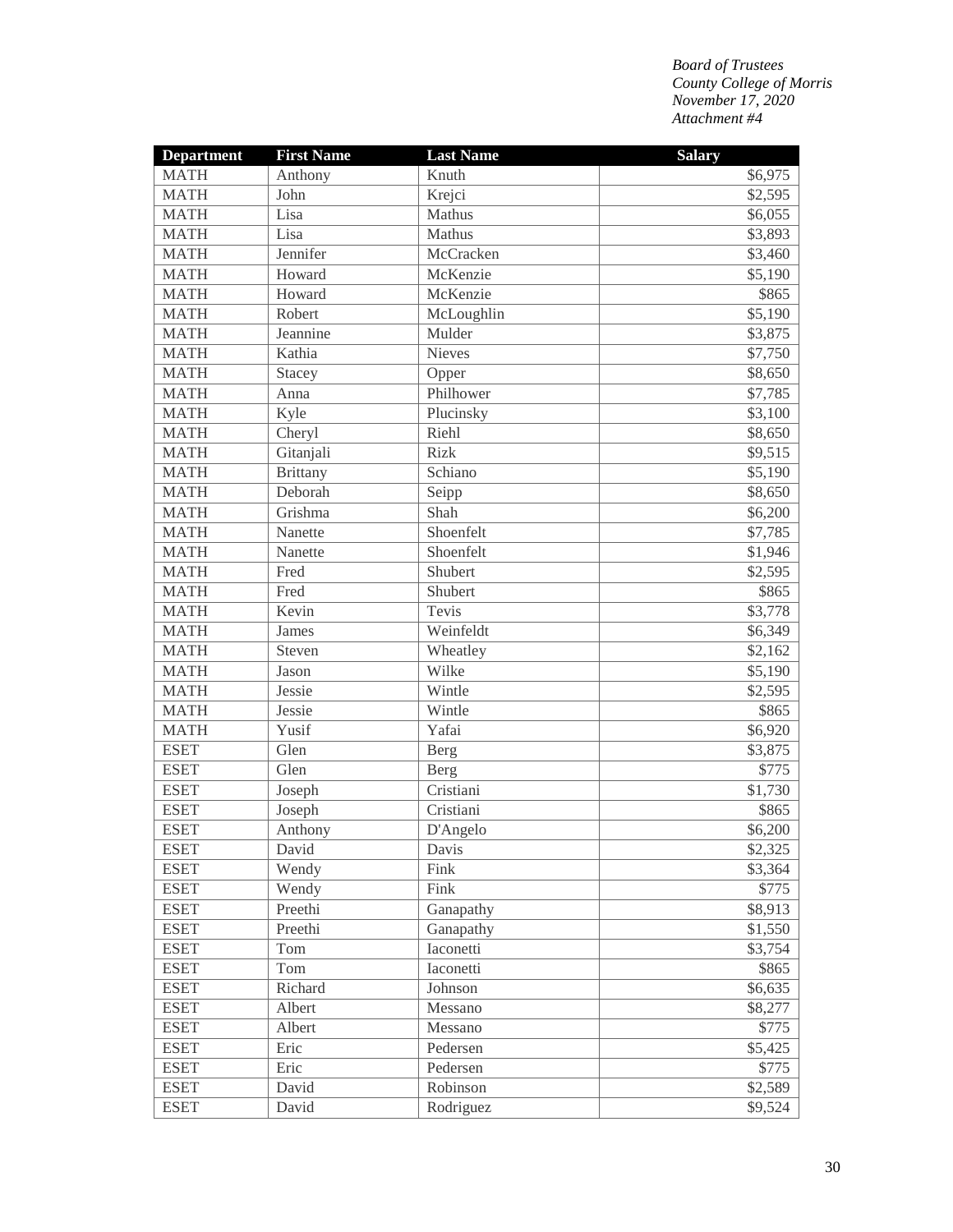| <b>Department</b>          | <b>First Name</b>          | <b>Last Name</b> | <b>Salary</b> |
|----------------------------|----------------------------|------------------|---------------|
| <b>ESET</b>                | Lawrence                   | Roscoe           | \$3,754       |
| <b>ESET</b>                | Lawrence                   | Roscoe           | \$865         |
| <b>ESET</b>                | Thomas                     | Roskop           | \$2,589       |
| <b>ESET</b>                | Thomas                     | Shuman           | \$2,889       |
| <b>ESET</b>                | Marybeth                   | Soutar           | \$7,239       |
| <b>ESET</b>                | Marybeth                   | Soutar           | \$2,809       |
| <b>ESET</b>                | Frederick                  | Wawra            | \$6,349       |
| <b>ESET</b>                | Frederick                  | Wawra            | \$2,595       |
| <b>ESET</b>                | William                    | Wenrich          | \$2,325       |
| <b>ESET</b>                | William                    | Wenrich          | \$775         |
| <b>ESET</b>                | Yeh-Wen Nancy              | Yiin             | \$2,325       |
| $\ensuremath{\mathsf{IT}}$ | <b>Barbara</b>             | Adamczyk         | \$8,096       |
| IT                         | John                       | Agar             | \$5,952       |
| IT                         | $\overline{\text{Regina}}$ | Ashford          | \$2,589       |
| IT                         | Waseem                     | Awan             | \$2,889       |
| $\ensuremath{\mathsf{IT}}$ | Patrick                    | <b>Burke</b>     | \$3,754       |
| IT                         | Gabriel                    | Cabedelo         | \$2,589       |
| IT                         | Gabriel                    | Cabedelo         | \$775         |
| IT                         | Matthew                    | Capogrosso       | \$2,889       |
| $\ensuremath{\mathsf{IT}}$ | Colleen                    | Carmeli          | \$10,866      |
| IT                         | Geoffrey                   | Cullen           | \$6,349       |
| IT                         | Ira                        | Friesheim        | \$7,508       |
| IT                         | Michael                    | Gellas           | \$2,844       |
| $\ensuremath{\mathsf{IT}}$ | Steven                     | Gladin           | \$2,325       |
| IT                         | Steven                     | Gladin           | \$775         |
| IT                         | <b>Brandon</b>             | Groves           | \$7,750       |
| IT                         | John                       | Hankin           | \$5,689       |
| $\ensuremath{\mathsf{IT}}$ | Sarah                      | Kukan            | \$2,595       |
| IT                         | Gloria                     | Lagerman         | \$7,508       |
| IT                         | James                      | Lam              | \$2,595       |
| IT                         | Hailey                     | Lopez            | \$2,325       |
| $\ensuremath{\mathsf{IT}}$ | Jason                      | Malkoff          | \$5,689       |
| IT                         | <b>Barbara</b>             | Pisciotta        | \$9,826       |
| IT                         | Kandice                    | Ross             | \$2,325       |
| IT                         | Randall                    | Rossilli         | \$4,914       |
| $\ensuremath{\mathsf{IT}}$ | Victor                     | Rudow            | \$2,595       |
| $\operatorname{IT}$        | Albert                     | <b>Stark</b>     | \$5,778       |
| IT                         | Joseph                     | Tamburelli       | \$5,484       |
| $\ensuremath{\text{IT}}$   | Carolyn                    | Wade             | \$8,667       |
| IT                         | Stan                       | Wasilewski       | \$9,809       |
| $\ensuremath{\text{IT}}$   | Stan                       | Wasilewski       | \$3,460       |
| <b>HESD</b>                | James                      | <b>Breiten</b>   | \$2,595       |
| <b>HESD</b>                | Kristina                   | Cagno            | \$7,785       |
| <b>HESD</b>                | <b>Brenda</b>              | Denure           | \$1,159       |
| <b>HESD</b>                | Frank                      | Doto             | \$5,190       |
| <b>HESD</b>                | William                    | Huber            | \$2,024       |
| <b>HESD</b>                | Colleen                    | McArdle          | \$1,550       |
| <b>HESD</b>                | Colleen                    | McArdle          | \$775         |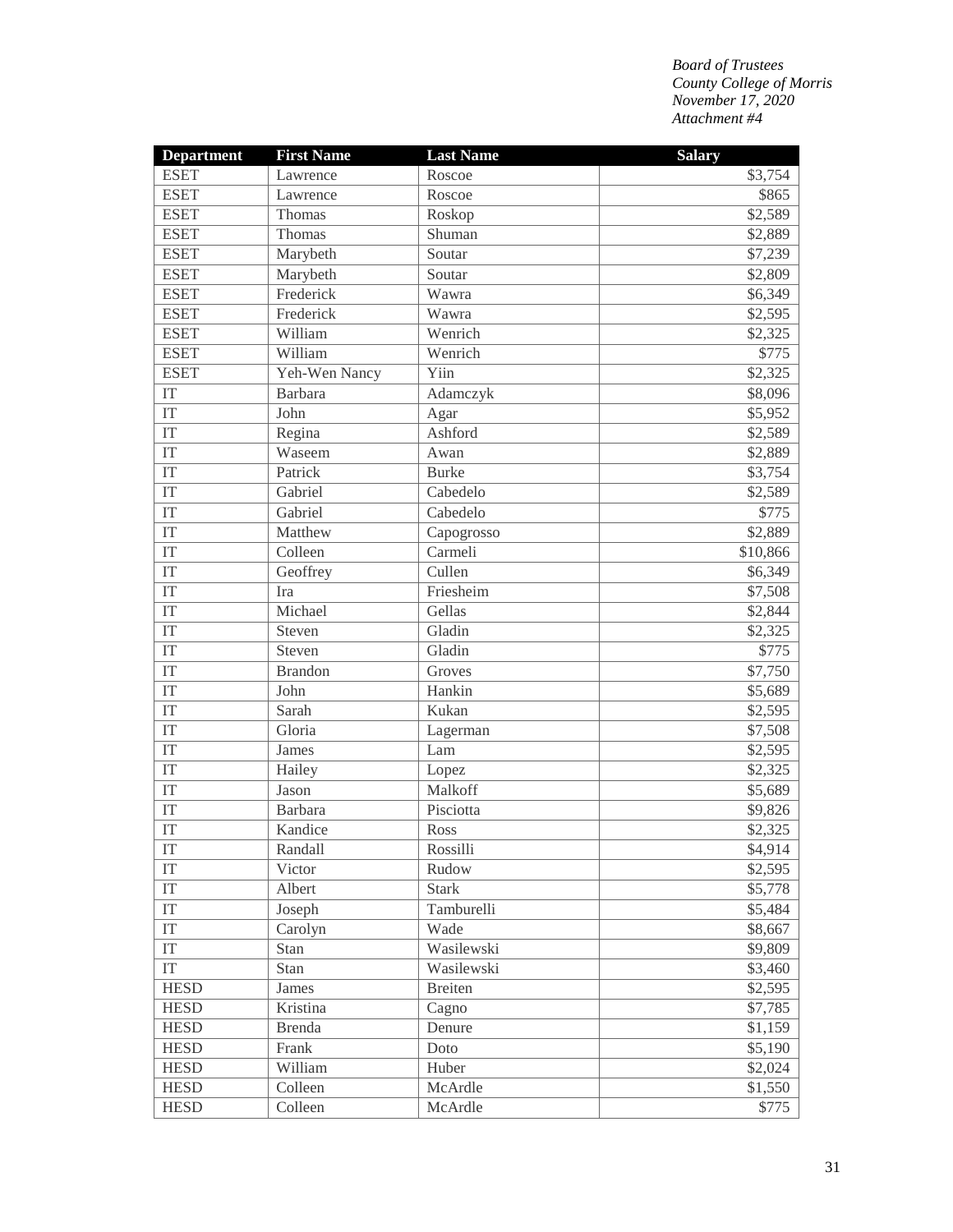| <b>Department</b> | <b>First Name</b> | <b>Last Name</b> | <b>Salary</b> |
|-------------------|-------------------|------------------|---------------|
| <b>HESD</b>       | Marianne          | Morano           | \$7,785       |
| <b>HESD</b>       | Robyn             | Powell           | \$4,619       |
| <b>DAN</b>        | Trayer            | Run-Kowzun       | \$5,796       |
| <b>NUR</b>        | Carolina          | Arencibia        | \$10,980      |
| <b>NUR</b>        | Margaret          | <b>Babcock</b>   | \$10,980      |
| <b>NUR</b>        | Kristina          | <b>Barkey</b>    | \$10,980      |
| <b>NUR</b>        | Ann Marie         | <b>Bunty</b>     | \$14,070      |
| <b>NUR</b>        | Marianne          | Cavanaugh        | \$12,810      |
| <b>NUR</b>        | Alessandra        | Cervone          | \$12,810      |
| <b>NUR</b>        | Lisa              | Diana            | \$2,325       |
| <b>NUR</b>        | Lisa              | Diana            | \$6,405       |
| <b>NUR</b>        | Sara              | Dolan            | \$11,792      |
| <b>NUR</b>        | James             | Gaido            | \$14,935      |
| <b>NUR</b>        | Laura             | Ishmael          | \$12,810      |
| <b>NUR</b>        | Julie-Ann         | Jacobs           | \$14,070      |
| <b>NUR</b>        | Cathy             | McCormack        | \$3,216       |
| <b>NUR</b>        | Ruben             | Millan           | \$5,124       |
| <b>NUR</b>        | Alexandra         | Ponsiglione      | \$2,325       |
| <b>NUR</b>        | Alexandra         | Ponsiglione      | \$13,585      |
| <b>NUR</b>        | Jennifer          | Ryan             | \$1,730       |
| <b>NUR</b>        | Mary              | Santorelli       | \$5,124       |
| <b>NUR</b>        | Jacqueline        | Tierney          | \$9,333       |
| <b>NUR</b>        | Lisa              | Whittle          | \$14,070      |
| <b>RAD</b>        | Diane             | Andrascik        | \$12,375      |
| <b>RAD</b>        | Alannah           | <b>Badini</b>    | \$18,563      |
| <b>RAD</b>        | <b>Barbara</b>    | <b>Becmer</b>    | \$15,263      |
| <b>RAD</b>        | Roberta           | <b>Bibeault</b>  | \$6,750       |
| <b>RAD</b>        | Geraldine         | <b>Burghart</b>  | \$13,500      |
| <b>RAD</b>        | <b>Betty Lou</b>  | Carney           | \$6,750       |
| <b>RAD</b>        | Robin             | Cleaves          | \$12,375      |
| <b>RAD</b>        | Krista            | Cronin           | \$12,375      |
| <b>RAD</b>        | Victoria          | Davis            | \$13,500      |
| <b>RAD</b>        | Nicole            | Grigoras         | \$12,375      |
| <b>RAD</b>        | Faye              | Niemczyk         | \$20,250      |
| <b>RAD</b>        | Christopher       | Pellino          | \$2,595       |
| <b>RAD</b>        | Jacquelyn         | Stouch           | \$6,188       |
| <b>RAD</b>        | Diana             | Vasile-Diesel    | \$18,563      |
| <b>RAD</b>        | Ana               | Vasquez          | \$6,188       |
| <b>RAD</b>        | Nicole            | Wilson           | \$8,663       |
| <b>RAD</b>        | Nicole            | Wolfrum          | \$12,375      |
| <b>BICHM</b>      | Steven            | Aschoff          | \$3,460       |
| <b>BICHM</b>      | Steven            | Aschoff          | \$865         |
| <b>BICHM</b>      | Louis             | Carozza          | \$1,550       |
| <b>BICHM</b>      | Louis             | Carozza          | \$775         |
| <b>BICHM</b>      | Patrick           | Caruso           | \$1,550       |
| <b>BICHM</b>      | Patrick           | Caruso           | \$775         |
| <b>BICHM</b>      | Edward            | Cooke            | \$3,100       |
| <b>BICHM</b>      | Edward            | Cooke            | \$775         |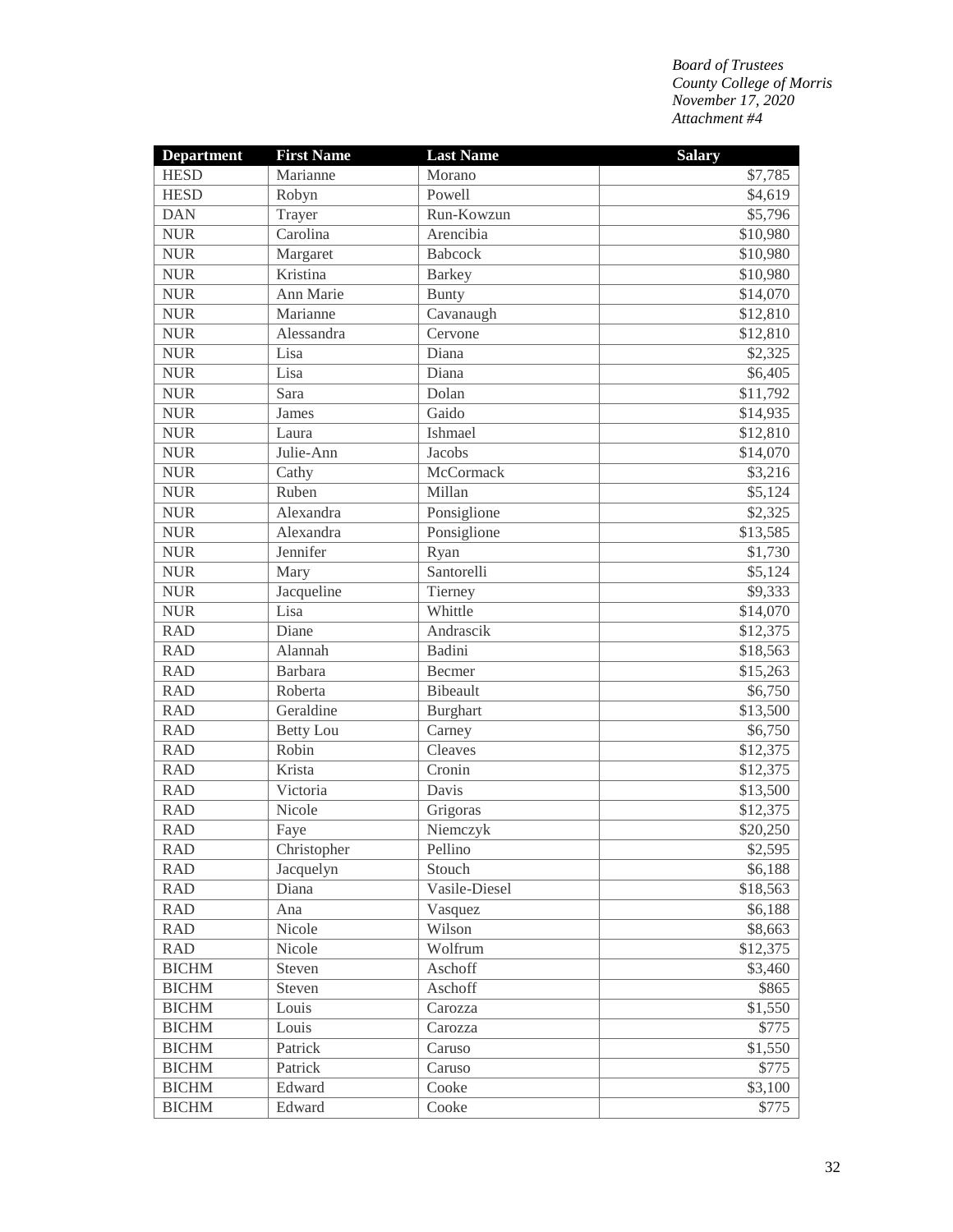| <b>Department</b> | <b>First Name</b> | <b>Last Name</b> | <b>Salary</b> |
|-------------------|-------------------|------------------|---------------|
| <b>BICHM</b>      | Dennis            | Daly             | \$8,650       |
| <b>BICHM</b>      | Dennis            | Daly             | \$865         |
| <b>BICHM</b>      | Anthony           | Di Stasio        | \$9,515       |
| <b>BICHM</b>      | Anthony           | Di Stasio        | \$1,730       |
| <b>BICHM</b>      | Richard           | Finizio          | \$8,525       |
| <b>BICHM</b>      | Richard           | Finizio          | \$775         |
| <b>BICHM</b>      | Fariborz          | Firooznia        | \$3,100       |
| <b>BICHM</b>      | Fariborz          | Firooznia        | \$3,100       |
| <b>BICHM</b>      | Deanna            | Gardner          | \$3,875       |
| <b>BICHM</b>      | Aoife             | Hernon           | \$7,785       |
| <b>BICHM</b>      | Aoife             | Hernon           | \$2,379       |
| <b>BICHM</b>      | <b>Bruce</b>      | Kahn             | \$7,785       |
| <b>BICHM</b>      | <b>Bruce</b>      | Kahn             | \$865         |
| <b>BICHM</b>      | Kelly             | Kessler          | \$1,550       |
| <b>BICHM</b>      | Kelly             | Kessler          | \$775         |
| <b>BICHM</b>      | David             | Leibowitz        | \$2,595       |
| <b>BICHM</b>      | Joel              | Levy             | \$5,190       |
| <b>BICHM</b>      | Joel              | Levy             | \$865         |
| <b>BICHM</b>      | Elizabeth         | Merritt          | \$6,920       |
| <b>BICHM</b>      | Elizabeth         | Merritt          | \$865         |
| <b>BICHM</b>      | Timothy           | Mure             | \$7,500       |
| <b>BICHM</b>      | Timothy           | Mure             | \$865         |
| <b>BICHM</b>      | Andrea            | Murray           | \$3,875       |
| <b>BICHM</b>      | Andrea            | Murray           | \$775         |
| <b>BICHM</b>      | Colleen           | Parriott         | \$1,550       |
| <b>BICHM</b>      | Colleen           | Parriott         | \$775         |
| <b>BICHM</b>      | Donald            | Parriott         | \$1,730       |
| <b>BICHM</b>      | Robert            | Pauwels          | \$1,730       |
| <b>BICHM</b>      | Robert            | Pauwels          | \$865         |
| <b>BICHM</b>      | Michelle          | Sykes            | \$1,550       |
| <b>BICHM</b>      | Michelle          | Sykes            | \$775         |
| <b>BICHM</b>      | Shahrzad          | Taghdissi        | \$5,425       |
| <b>BICHM</b>      | Shahrzad          | Taghdissi        | \$1,550       |
| <b>BICHM</b>      | Liocely           | Thomas           | \$6,920       |
| <b>BICHM</b>      | Liocely           | Thomas           | \$865         |
| <b>BICHM</b>      | Lise              | Woodring         | \$9,515       |
| <b>BICHM</b>      | Lise              | Woodring         | \$1,730       |
| <b>LHT</b>        | Richard           | Close            | \$1,294       |
| <b>LHT</b>        | Susan             | Cohan            | \$3,875       |
| <b>LHT</b>        | Anthony           | Spagnuolo        | \$3,460       |
| RTH               | Monica            | Bianco           | \$4,480       |
| RTH               | Karen             | Casey            | \$4,480       |
| RTH               | Albert            | Heuer            | \$4,480       |
| RTH               | Kunjumon          | Mathai           | \$4,480       |
| RTH               | Gainda            | Rampersaud       | \$4,480       |
| RTH               | <b>Bonnetter</b>  | Rodrigues-Irving | \$4,480       |
| <b>RTH</b>        | Katie             | Smith            | \$4,480       |
| <b>RTH</b>        | Jecil             | Thomas           | \$10,080      |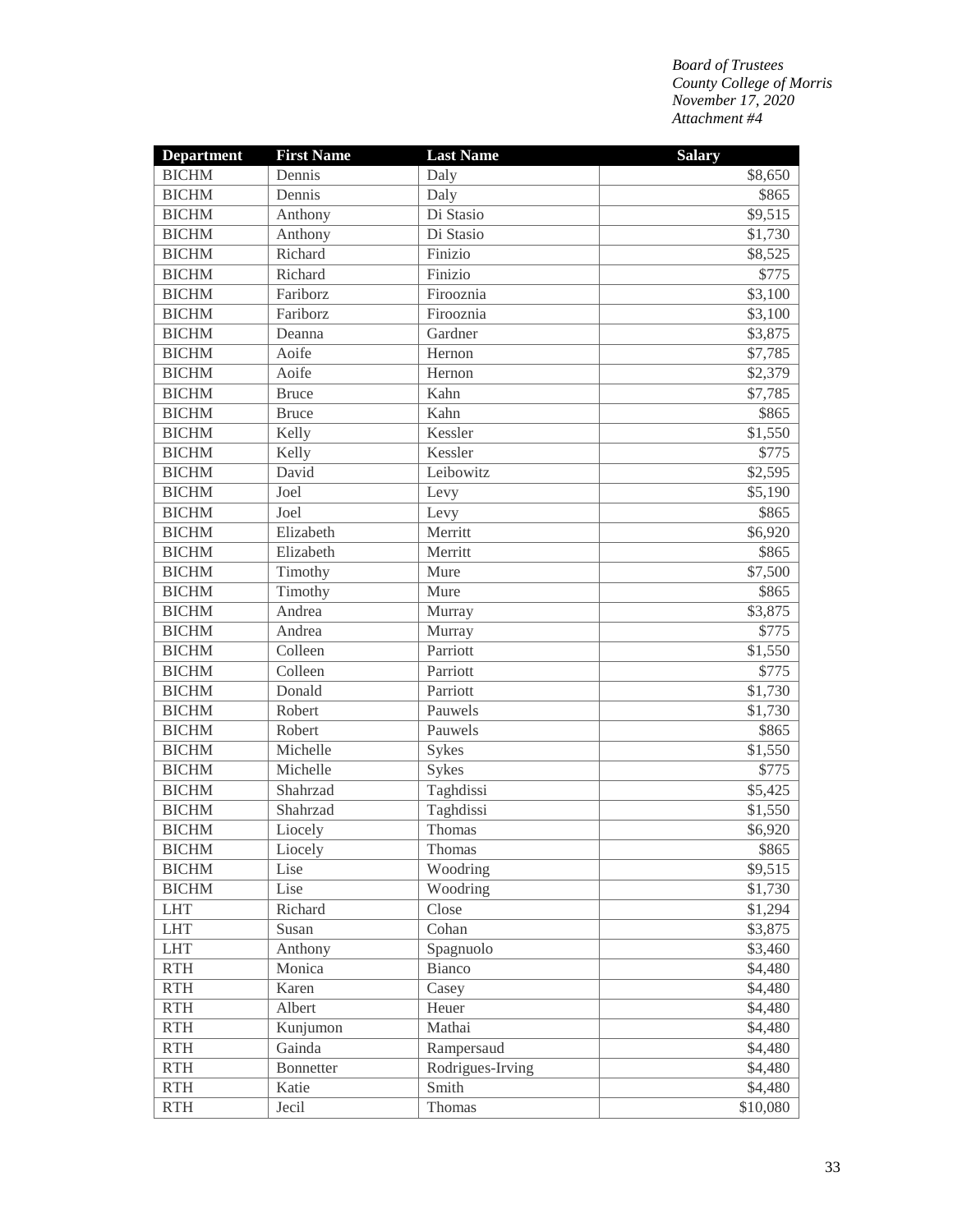*Board of Trustees County College of Morris November 17, 2020 Exhibit A*

#### **COUNTY COLLEGE OF MORRIS BOARD OF TRUSTEES REQUEST FOR FUNDING OF CAPITAL PROJECTS**

### **EXHIBIT A - ESTIMATED COST OF THE PROJECT**

The Board of Trustees of the County College of Morris (the "Board of Trustees") herewith estimates that the cost of Building Modifications and Additions (the "Project"), is \$5,340,000 (of the amount so estimated, the sum of \$4,000,000 is to be provided pursuant to the Securing Our Children's Future Bond Act. The County share of the cost is expected to be \$1,340,000. The expected sources of funding are set forth in Schedule A attached hereto and made part hereof.)

The Board of Trustees makes this statement in accordance with NJSA 18A:64A-19(1). A copy of this statement shall be delivered to each member of the Board of School Estimate.

IN WITNESS WHEREOF, This statement has been signed by the Chair of the Board of Trustees and the seal of the College has been affixed hereto and attested by its Recording Secretary.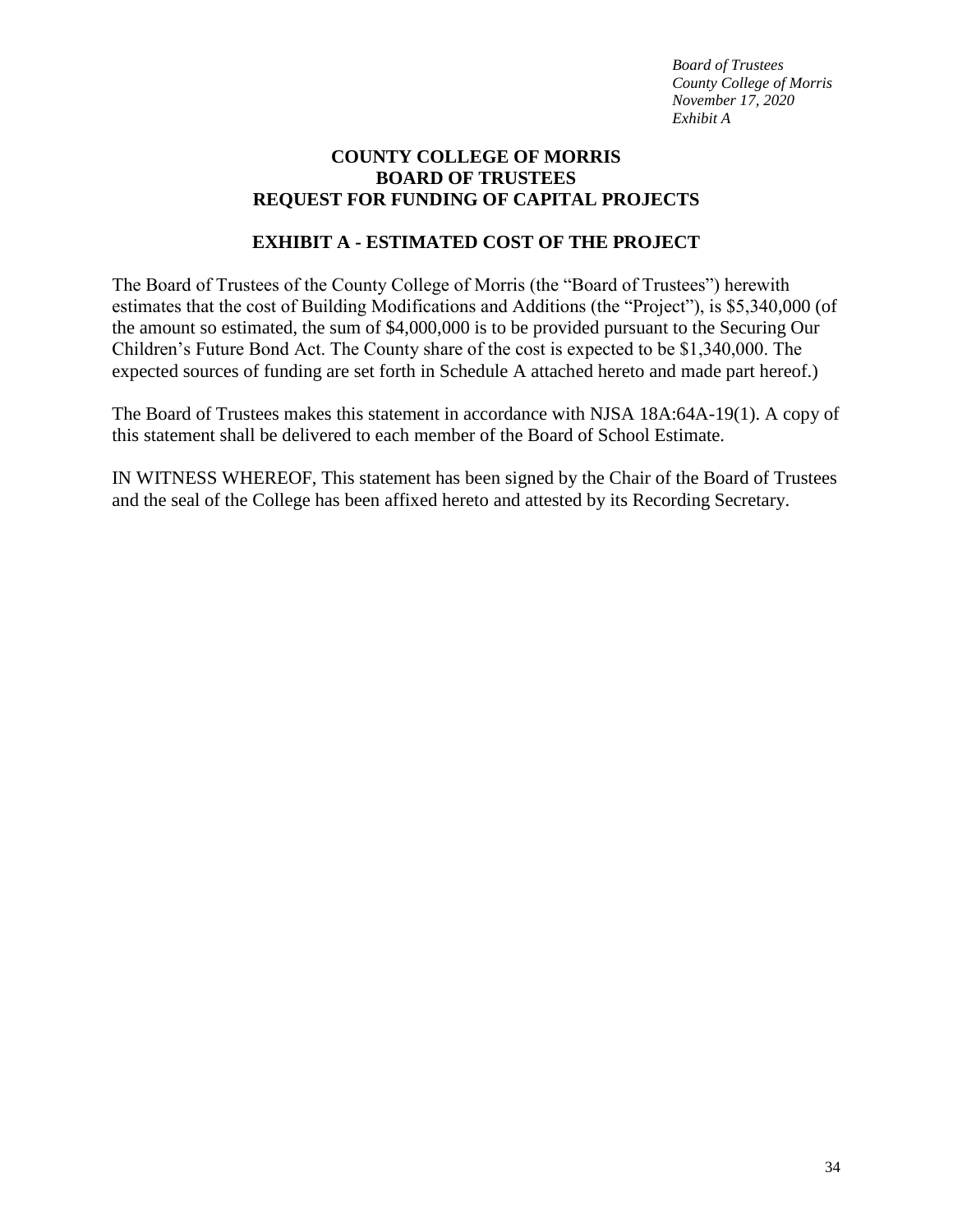*Board of Trustees County College of Morris November 17, 2020 Exhibit A*

### **COUNTY COLLEGE OF MORRIS BOARD OF TRUSTEES REQUEST FOR FUNDING OF CAPITAL PROJECTS**

#### **SCHEDULE A - APPROVAL OF CAPITAL PROJECTS**

The Board of Trustees of County College of Morris has determined the funding for the capital expenditures will be \$5,340,000;

The funding is to be shared between the State and the County;

The State share will be \$4,000,000 and the County share will be \$1,340,000.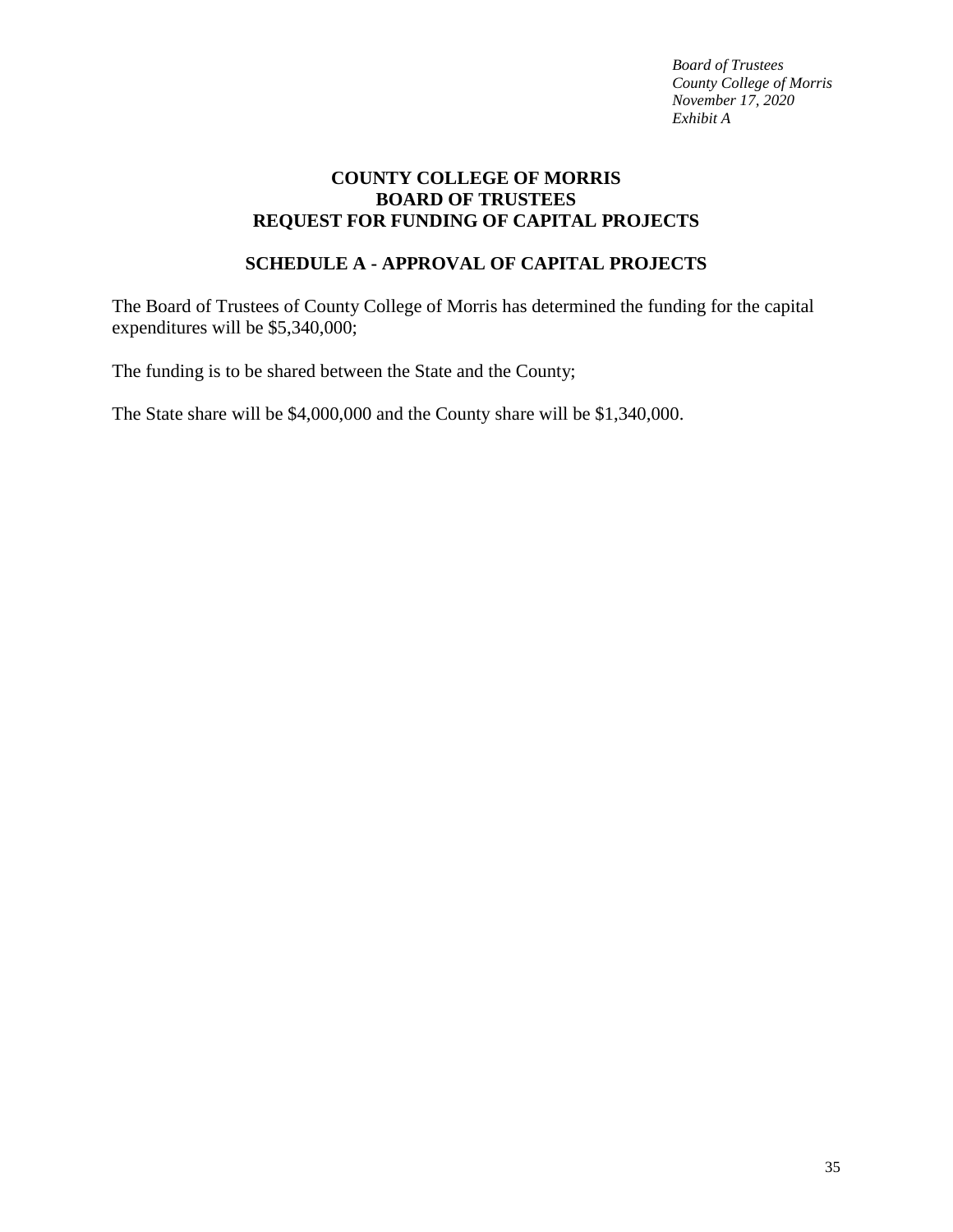#### **RESOLUTION AUTHORIZING CONTRACT OVER \$17,500 WITHOUT PUBLICLY ADVERTISED SOLICITATION CONTRACT FOR PUBLIC ADDRESS PAGING SYSTEM FOR AMEC**

WHEREAS, the County College of Morris ("College") has a need to acquire goods or services for a Public Address Paging System for the new Advanced Manufacturing and Engineering Center (AMEC); and

WHEREAS, the purchasing agent has determined and certified in writing that the value of the full term of the contract for the above goods or services is \$21,385.00; and

WHEREAS, the anticipated term of this contract is for one year commencing December 1, 2020 through November 30, 2021; and

WHEREAS, in lieu of a publicly advertised solicitation of proposals, the College has precluded from consideration for the agreement award, any contractor who is ineligible under N.J.S.A. 19:44A-20.4 by reason of a reportable political contribution; and

WHEREAS, Bingham Communications, Inc. ("Contractor") has submitted a proposal for goods or services dated July 29, 2020 indicating that Contractor will provide goods or services for the Public Address Paging System for the new AMEC, for a value of \$21,385.00; and

WHEREAS, Contractor has completed and submitted a Business Entity Disclosure Certification which certifies that Contractor has not made any reportable contributions to a political or candidate committee representing an elected official of the County of Morris in the previous one year, and Contractor has agreed to contract language prohibiting Contractor from making such reportable contributions during the term of the contract; and

WHEREAS, Contractor has completed and submitted ten days in advance of adoption of this resolution, a Chapter 271 Political Contribution Disclosure form which will be placed on file with this resolution; and

WHEREAS, sufficient funds are available to pay for the aforesaid services or goods;

NOW THEREFORE, BE IT RESOLVED that the Board of Trustees of the County College of Morris authorizes the College to enter into a contract with the above identified Contractor on an as needed basis; and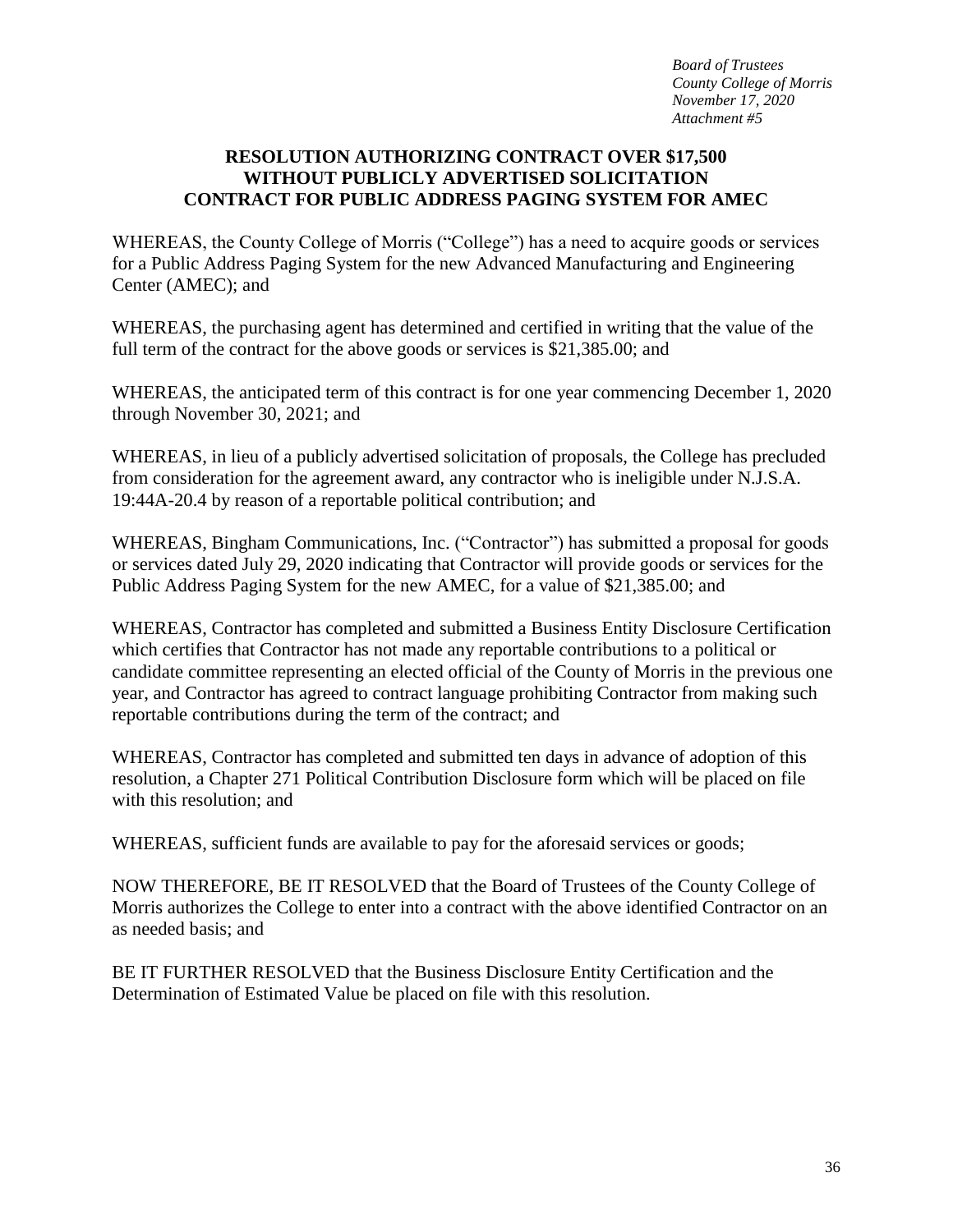### **RESOLUTION AUTHORIZING CONTRACT OVER \$17,500 WITHOUT PUBLICLY ADVERTISED SOLICITATION CONTRACT FOR CAMPUS-WIDE CLASS & EVENT SCHEDULING SOFTWARE RENEWAL AND NEW SERIES 25 LYNX INTERFACE SOFTWARE**

WHEREAS, the County College of Morris ("College") has a need to acquire goods or services for Campus-Wide Class & Event Scheduling Software Renewal and new Series 25 LYNX for Colleague Interface Software; and

WHEREAS, the purchasing agent has determined and certified in writing that the value of the full term of the contract for the above goods or services will exceed \$17,500.00; and

WHEREAS, the anticipated term of this contract is eighteen months commencing January 1, 2020 through June 30, 2022; and

WHEREAS, in lieu of a publicly advertised solicitation of proposals, the College has precluded from consideration for the agreement award, any contractor who is ineligible under N.J.S.A. 19:44A-20.4 by reason of a reportable political contribution; and

WHEREAS, CollegeNET Inc. ("Contractor") has submitted a proposal for goods or services dated October 30, 2020 indicating that Contractor will provide goods or services for the Campus-Wide Class & Event Scheduling Software Renewal and new Series 25 LYNX Interface Software, for a value of \$43,600.26; and

WHEREAS, Contractor has completed and submitted a Business Entity Disclosure Certification which certifies that Contractor has not made any reportable contributions to a political or candidate committee representing an elected official of the County of Morris in the previous one year, and Contractor has agreed to contract language prohibiting Contractor from making such reportable contributions during the term of the contract; and

WHEREAS, Contractor has completed and submitted ten days in advance of adoption of this resolution, a Chapter 271 Political Contribution Disclosure form which will be placed on file with this resolution; and

WHEREAS, sufficient funds are available to pay for the aforesaid services or goods;

NOW THEREFORE, BE IT RESOLVED that the Board of Trustees of the County College of Morris authorizes the College to enter into a contract with the above identified Contractor on an as needed basis; and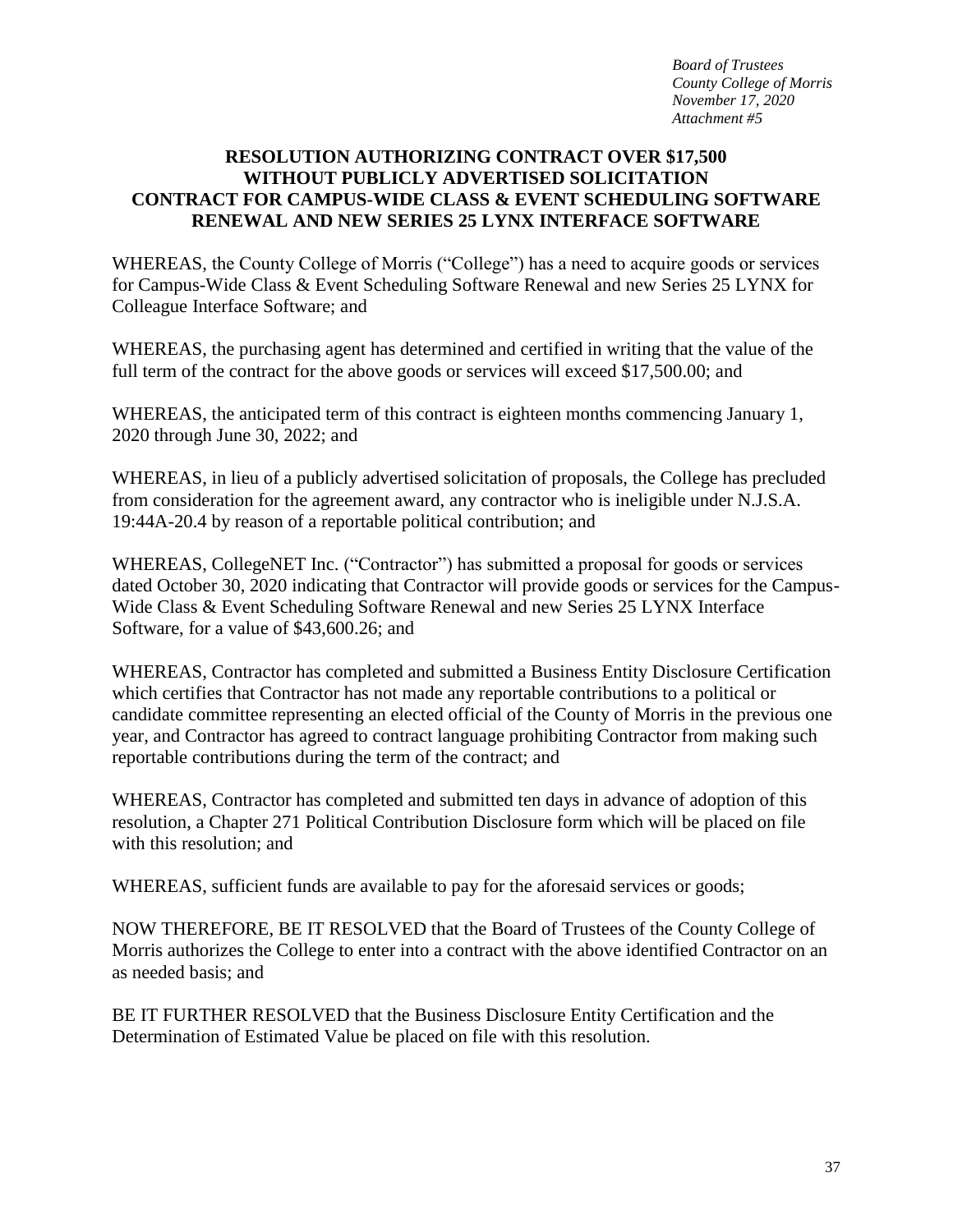### **RESOLUTION AUTHORIZING CONTRACT OVER \$17,500 WITHOUT PUBLICLY ADVERTISED SOLICITATION CONTRACT FOR ELLUCIAN MODERNIZATION – PERPETUAL LICENSE EXCHANGE AND ENHANCEMENT**

WHEREAS, the County College of Morris ("College") has a need to acquire goods or services for Ellucian Modernization – Perpetual License Exchange to Subscription and Cloud License and Enhancement; and

WHEREAS, the purchasing agent has determined and certified in writing that the estimated value of the full term of the contract for the above goods or services is \$2,912,956.00; and

WHEREAS, the anticipated term of this contract is five years commencing January 1, 2021 through December 31, 2025; and

WHEREAS, in lieu of a publicly advertised solicitation of proposals, the College has precluded from consideration for the agreement award, any contractor who is ineligible under N.J.S.A. 19:44A-20.4 by reason of a reportable political contribution; and

WHEREAS, Ellucian Company L.P. ("Contractor") has submitted a proposal for goods or services dated November 2, 2020 indicating that Contractor will provide goods or services for the Ellucian Modernization – Perpetual License Exchange to Subscription and Cloud License and Enhancement, for a value of \$2,912,956.00; and

WHEREAS, Contractor has completed and submitted a Business Entity Disclosure Certification which certifies that Contractor has not made any reportable contributions to a political or candidate committee representing an elected official of the County of Morris in the previous one year, and Contractor has agreed to contract language prohibiting Contractor from making such reportable contributions during the term of the contract; and

WHEREAS, Contractor has completed and submitted ten days in advance of adoption of this resolution, a Chapter 271 Political Contribution Disclosure form which will be placed on file with this resolution; and

WHEREAS, sufficient funds are available to pay for the aforesaid services or goods;

NOW THEREFORE, BE IT RESOLVED that the Board of Trustees of the County College of Morris authorizes the College to enter into a contract with the above identified Contractor on an as needed basis; and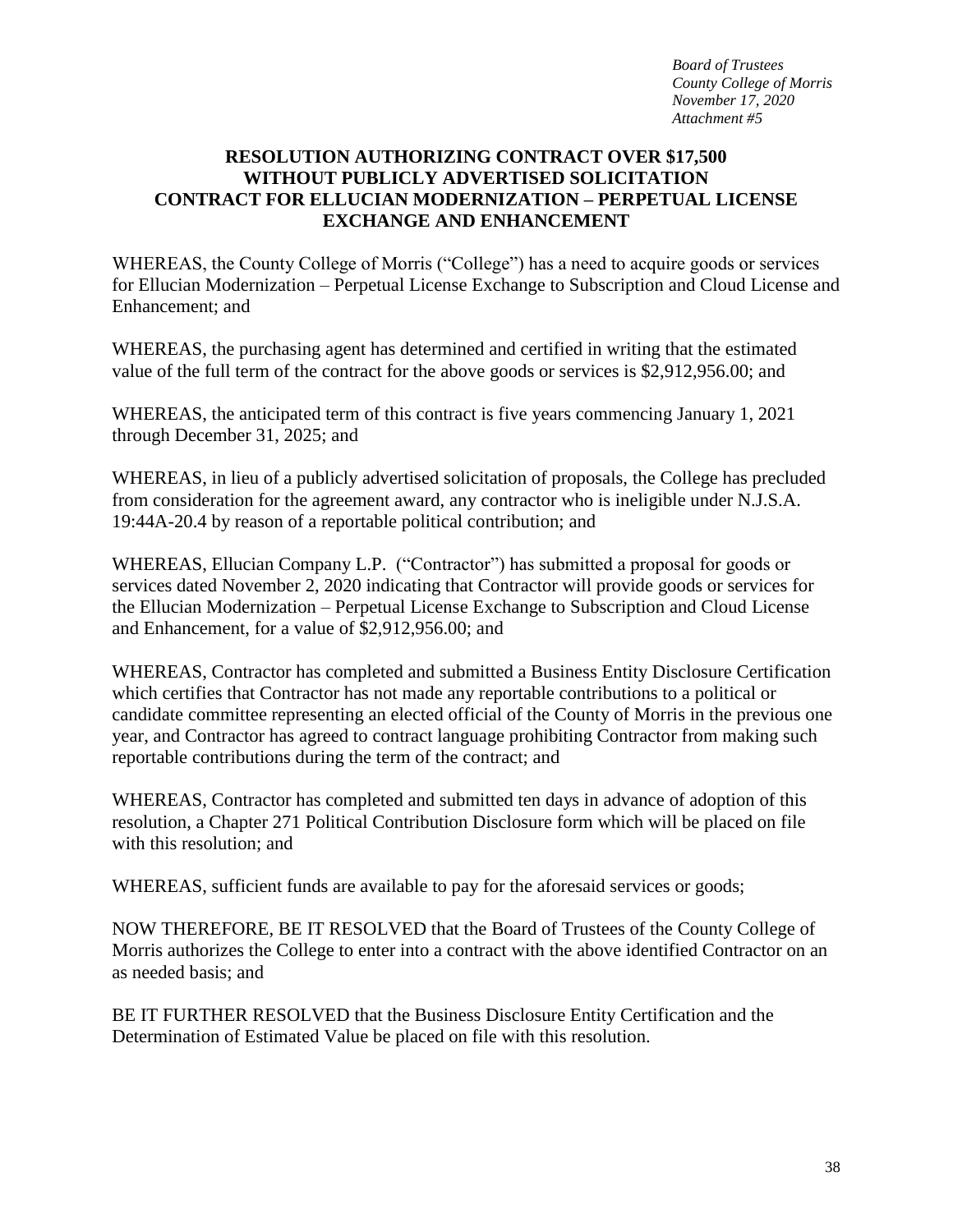### **RESOLUTION AUTHORIZING CONTRACT OVER \$17,500 WITHOUT PUBLICLY ADVERTISED SOLICITATION CONTRACT FOR PRINT AND DIGITAL ADVERTISING**

WHEREAS, the County College of Morris ("College") has a need to acquire goods or services for Print and Digital Advertising; and

WHEREAS, the purchasing agent has determined and certified in writing that the value of the full term of the contract for the above goods or services for prior and future orders will exceed \$17,500.00; and

WHEREAS, the anticipated term of this contract is eight months commencing October 1, 2020 through June 30, 2021; and

WHEREAS, in lieu of a publicly advertised solicitation of proposals, the College has precluded from consideration for the agreement award, any contractor who is ineligible under N.J.S.A. 19:44A-20.4 by reason of a reportable political contribution; and

WHEREAS, Hughes Marketing Group LLC DBA ROI-NJ ("Contractor") has submitted a proposal for goods or services dated November 2, 2020 indicating that Contractor will provide goods or services for Print and Digital Advertising for a value of \$12,400.00; and

WHEREAS, Contractor has completed and submitted a Business Entity Disclosure Certification which certifies that Contractor has not made any reportable contributions to a political or candidate committee representing an elected official of the County of Morris in the previous one year, and Contractor has agreed to contract language prohibiting Contractor from making such reportable contributions during the term of the contract; and

WHEREAS, Contractor has completed and submitted ten days in advance of adoption of this resolution, a Chapter 271 Political Contribution Disclosure form which will be placed on file with this resolution; and

WHEREAS, sufficient funds are available to pay for the aforesaid services or goods;

NOW THEREFORE, BE IT RESOLVED that the Board of Trustees of the County College of Morris authorizes the College to enter into a contract with the above identified Contractor on an as needed basis; and